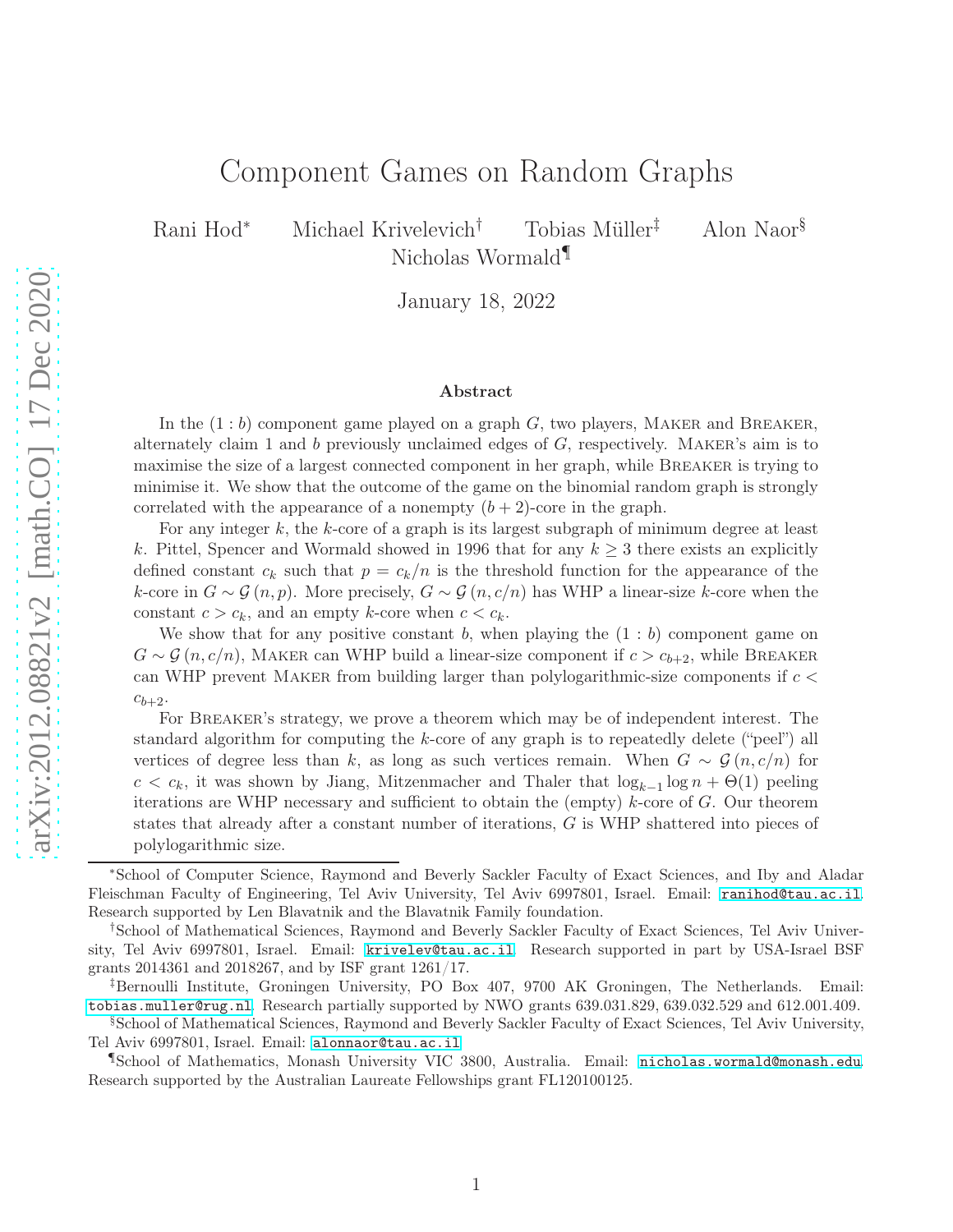## <span id="page-1-0"></span>1 Introduction

Let X be a finite set, let  $\mathcal{F} \subseteq 2^X$  be a family of subsets of X, and let b be a positive integer. In the  $(1:b)$  MAKER–BREAKER game  $(X,\mathcal{F})$ , two players, called MAKER and BREAKER, take turns in claiming previously unclaimed elements of  $X$ . On MAKER's move, she claims one element of  $X$ , and on BREAKER's move, he claims b elements (if less than b elements remain before BREAKER'S last move, he claims all of them). The game ends when all of the elements have been claimed by either of the players. MAKER wins the game  $(X, \mathcal{F})$  if by the end of the game she has claimed all the elements of some  $F \in \mathcal{F}$ ; otherwise BREAKER wins. The description of the game is completed by stating which of the players is the first to move, though usually it makes no real difference. For convenience, we typically assume that  $\mathcal F$  is closed upwards, and specify only the inclusion-minimal elements of  $\mathcal F$ . Since these are finite, perfect information games with no possibility of draw, for each setup of  $\mathcal{F}, b$  and the choice of the identity of the first player, one of the players has a strategy to win regardless of the other player's strategy. Therefore, for a given game we may say that the game is MAKER's win, or alternatively that it is BREAKER's win. The set  $X$  is referred to as the *board* of the game, and the elements of F are referred to as the *winning sets*.

When b = 1, we say that the game is *unbiased*; otherwise it is *biased*, and b is called the *bias* of Breaker. It is easy to see that Maker–Breaker games are *bias monotone*. That is, if Maker wins some game with bias  $(1 : b)$ , she also wins this game with bias  $(1 : b')$  for every  $b' \leq b$ . Similarly, if BREAKER wins a game with bias  $(1 : b)$ , he also wins this game with bias  $(1 : b')$  for every  $b' \geq b$ . This bias monotonicity allows us to define the *threshold bias*: for a given game  $\mathcal{F}$ , the threshold bias  $b^*$  is the value for which BREAKER wins the game  $\mathcal F$  with bias  $(1:b)$  if and only if  $b > b^*$ . It is quite easy to observe that it is never a disadvantage in a MAKER–BREAKER game to be the first player, and that if a player has a winning strategy as the second player, essentially the same strategy can be used to also win the game as the first player. Hence, when we describe a strategy for Maker we assume that she is the second player, implying that under the conditions described she can win as either a first or a second player. The same goes for BREAKER's strategy.

In this paper, our attention is dedicated to the  $(1:b)$  MAKER–BREAKER s-component game on the binomial random graph  $\mathcal{G}(n, p)$ , in which each of the  $\binom{n}{2}$  $\binom{n}{2}$  possible edges appears independently with probability  $p = p(n)$ ; that is, the board is the edge set of  $G \sim \mathcal{G}(n, p)$  and the (inclusionminimal) winning sets are the trees of  $G$  with s vertices. Since the board is random, our results hold with high probability (WHP), i.e., with probability tending to 1 as  $n$  tends to infinity.

For more on Maker–Breaker games as well as other positional games, please see the books by Beck [\[3\]](#page-29-0) and by Hefetz et al. [\[13\]](#page-29-1).

#### 1.1 Previous results

A natural case to consider is  $s = n$ ; that is, the winning sets are the spanning trees of the graph the game is played on. This (1 : b) n-component game is known as the *connectivity* game.

The unbiased game was completely solved by Lehman [\[18\]](#page-30-0), who showed that Maker, as a second player, wins the  $(1:1)$  connectivity game on a graph G if and only if G contains two edge-disjoint spanning trees. It follows easily from [\[22,](#page-30-1) [27\]](#page-30-2) that if G is  $2k$ -edge-connected then it contains k pairwise independent spanning trees; thus, MAKER wins the  $(1:1)$  connectivity game on 4-regular 4-edge-connected graphs, whereas BREAKER trivially wins the  $(1:1)$  connectivity game on graphs with less than  $2n - 2$  edges, i.e., average degree under 4. For denser graphs, since Maker wins the unbiased game by such a large margin, it only seems fair to even out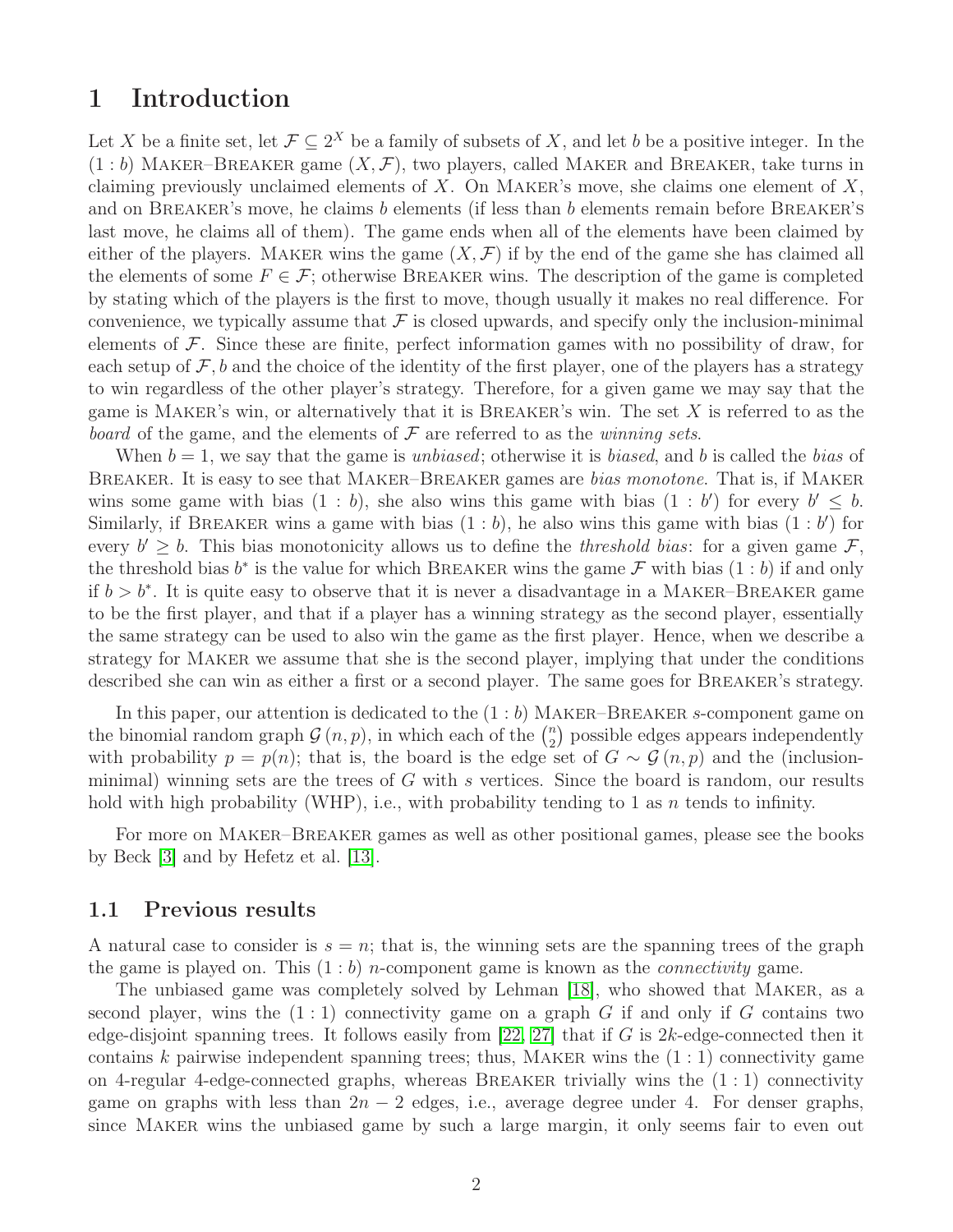the odds by strengthening BREAKER, giving him a bias  $b \geq 2$ . The first and most natural board to consider is the edge set of the complete graph  $K_n$ . Chvátal and Erdős [\[5\]](#page-29-2) showed that  $\left(\frac{1}{4} - o(1)\right) n / \log n \leq b^* (K_n) \leq (1 + o(1)) n / \log n$ ; the upper bound was proved to be tight by Gebauer and Szabó [\[11\]](#page-29-3); that is,  $b^*(K_n) = (1 + o(1)) n / \log n$ .

Returning to  $\mathcal{G}(n, p)$ , Stojaković and Szabó [\[26\]](#page-30-3) showed that WHP  $b^* (\mathcal{G}(n, p)) = \Theta (np / \log n)$ , where BREAKER's win holds for any  $0 \leq p \leq 1$ , while MAKER's win requires large enough p (MAKER cannot win for small p since  $G \sim \mathcal{G}(n, p)$  is WHP disconnected). This was improved by Ferber et al. in [\[8\]](#page-29-4), who showed for  $p = \omega(\log n/n)$  that WHP  $b^*(\mathcal{G}(n, p)) = (1 + o(1)) np/\log n$ .

A different random graph model, the random d-regular graph  $\mathcal{G}(n, d)$  on n vertices, was consid-ered by Hefetz et al. in [\[12\]](#page-29-5). They showed that WHP  $b^*$   $(\mathcal{G}(n,d)) \geq (1-\epsilon) d/\log_2 n$  for  $d = o(\sqrt{n})$ . Note that when  $d = \Omega(\sqrt{n})$ , the model  $\mathcal{G}(n, d)$  is quite close to  $\mathcal{G}(n, p)$  for  $p = d/n$ , since for this value of p all degrees in  $G \sim \mathcal{G}(n, p)$  are WHP  $(1 + o(1))d$ . Moreover, they showed that  $b^*(G) \leq \max\{2,\overline{d}/\log n\}$  for any graph G of average degree  $\overline{d}$ , so the result is asymptotically tight.

BREAKER's strategy in practically all results mentioned above is to deny connectivity by isolating a single vertex. Much less is known, however, for the case  $s < n$ . It seems that even if Breaker is able to isolate a vertex in a constant number of moves, it does little to prevent MAKER from winning the s-component game for  $s = \Omega(n)$ .

Instead of considering the threshold bias  $b^*$ , we shift the focus to the maximal component size s achievable by MAKER in the  $(1:b)$  component game, for a given bias b (assuming optimal play of both players). Let us denote this quantity by  $s_b^*(G)$ . Bednarska and Łuczak considered in [\[2\]](#page-29-6) the  $(1:b)$  component game on the complete graph. They showed that  $s_b^*(K_n)$  undergoes a certain type of phase transition around  $b = n$ ; specifically, that  $s_{n+t}^*(K_n) = (1 - o(1)) n/t$  for  $\sqrt{n} \ll t \ll n$ but  $s_{n-t}^*(K_n) = t + O(\sqrt{n})$  for  $0 \le t \le n/100$ .

The component game on d-regular graphs for fixed  $d \geq 3$  was considered by Hod and Naor in [\[15\]](#page-29-7). They showed a similar phase transition of  $s_b^*$  around  $b = d - 2$ : for any d-regular graph G on  $n$  vertices,

$$
s_b^*(G) = \begin{cases} O(1), & b \ge d - 1; \\ O(\log n) & b = d - 2 \end{cases}
$$

whereas  $s_{d-3}^* (\mathcal{G} (n,d)) = \Omega(n)$  WHP.

#### 1.2 Our results

Given previous results, it is not surprising that the component game on the binomial random graph  $\mathcal{G}(n, p)$  undergoes a phase transition too. Writing  $p = c/n$  so the expected average degree in  $\mathcal{G}(n, p)$  is  $c$  — we could perhaps guess the phase transition occurs around  $c = b + 2$  in accord with the results for d-regular graphs. Another plausible approach would be to consider the so-called *random graph intuition*, as first observed by Chvátal and Erdős in [\[5\]](#page-29-2): it turns out that in many cases, the winner of a game in which both sides play to their best is the same as if both sides were to play randomly. We may thus guess that the transition occurs around  $c = b + 1$ , since in the random players scenario MAKER would end up with the edge set of  $\mathcal{G}(n, p/(b+1))$ , which contains a linear-size component if and only if  $c > b + 1$ .

It turns out, however, that neither of these heuristics gives the correct answer. The key graph parameter is degeneracy, which is related to the minimum degree of subgraphs, rather than average degree; consequently, the critical c is (somewhat) larger than  $b + 2$ .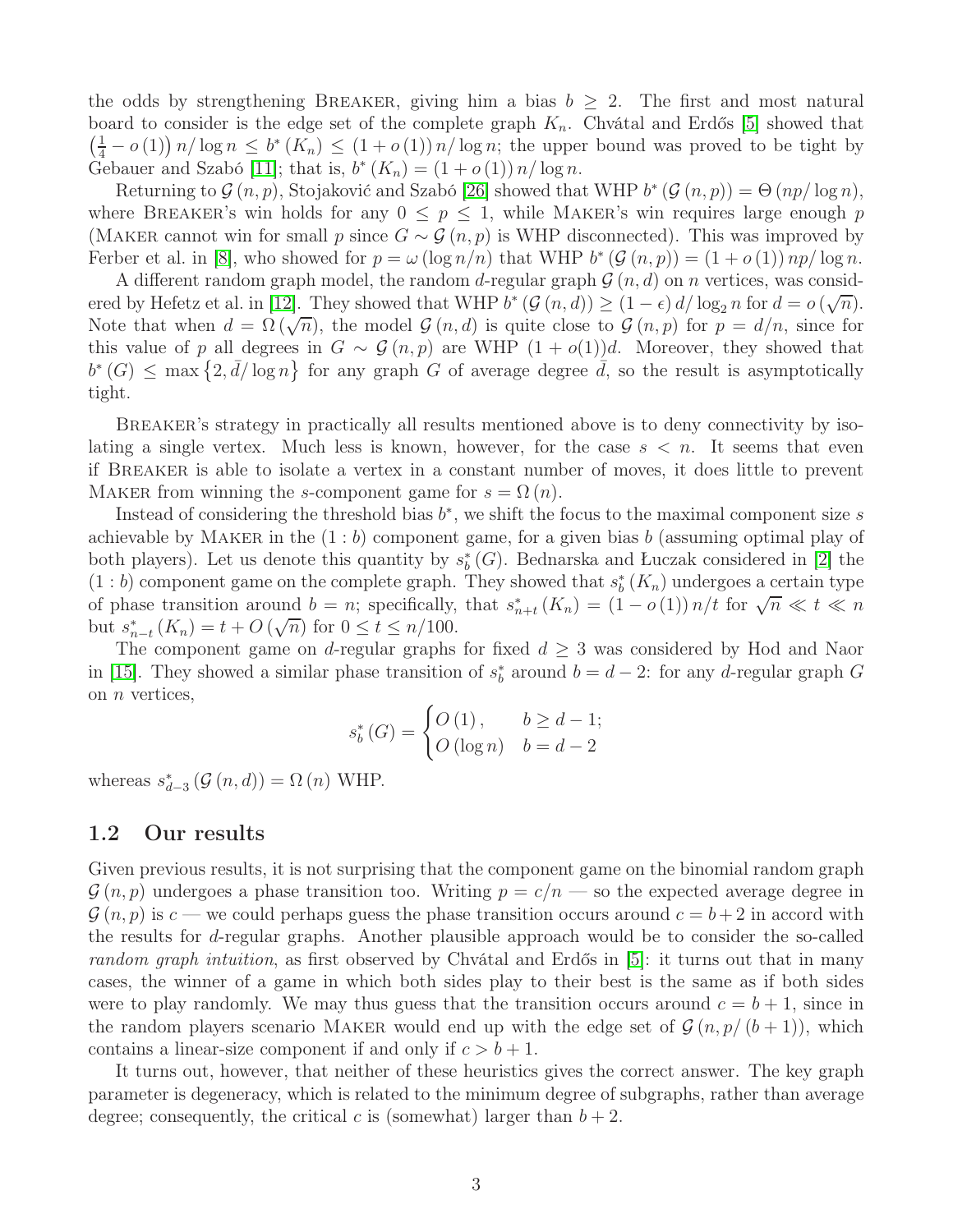**Definition.** For an integer  $k \geq 1$ , the k-core of a graph  $G = (V, E)$  is its largest subgraph K of minimum degree  $\delta(K) \geq k$ . If no such subgraph exists, we say G has an empty k-core, or that G has no k-core, or that G is  $(k-1)$ -degenerate.

Pittel, Spencer and Wormald [\[23\]](#page-30-4) (see also [\[7,](#page-29-8) [16,](#page-30-5) [25\]](#page-30-6)) proved that for every  $k \geq 3$  there exists a threshold constant  $c_k$  for the appearance of the k-core in the binomial random graph. That is,  $G \sim \mathcal{G}(n, c/n)$  has WHP an empty k-core for  $c < c_k$  and a linear k-core for  $c > c_k$ . It was previously shown by Łuczak [\[19,](#page-30-7) [20\]](#page-30-8) that  $G \sim \mathcal{G}(n, p)$  WHP has either an empty or a linear-size k-core, for every fixed  $k \geq 3$ . The constant  $c_k$  is implicitly defined and satisfies  $c_k = k + \sqrt{k \log k} + O(\sqrt{k/\log k})$  (see [\[24,](#page-30-9) Lemma 1]). For small values of k we have  $c_3 \approx 3.351$ ,  $c_4 \approx 5.149, c_5 \approx 6.799, c_6 \approx 8.365.$ 

The following theorems show that for any constant b, the phase transition for the  $(1 : b)$ component game on  $G \sim \mathcal{G}(n, c/n)$  occurs at  $c = c_{b+2}$ .

<span id="page-3-2"></span>**Theorem 1.1.** For any two constants b and  $c < c_{b+2}$  we have WHP  $s_b^* (\mathcal{G}(n, c/n)) = o(\log^3 n)$ .

<span id="page-3-3"></span>**Theorem 1.2.** For any two constants b and  $c > c_{b+2}$  we have WHP  $s_b^* (\mathcal{G}(n, c/n)) = \Omega(n)$ .

Fix an integer  $k \geq 3$ . The standard algorithm for finding the k-core of a graph G on n vertices is the following, called the k-peeling process: starting from  $G_0 = G$ , let  $(G_t)_{t \geq 0}$  be the sequence of subgraphs of G, where  $G_{t+1}$  is obtained from  $G_t$  by deleting all edges incident with vertices of degree at most  $k-1$ . Since  $G_{t+1} \subseteq G_t$ , this (deterministic) process stabilises after some finite time  $T^*(G) \leq n$ . If G is  $(k-1)$ -degenerate, the graph  $G_{T^*}$  is empty; otherwise,  $G_{T^*}$  is the k-core of G, plus, possibly, some isolated vertices (we only delete edges, so  $G_t$  has n vertices for all  $t \geq 0$ , although some of them may become isolated along the process).

*Remark.* Two variations of this process are: (i) delete vertices instead of edges; (ii) process in every step only a single vertex of degree less than  $k$ .

Jiang, Mitzenmacher, and Thaler used a branching process argument in [\[17\]](#page-30-10) (see also [\[10\]](#page-29-9)) to bound the typical value of the stabilization time  $T^*(n, c)$  of the peeling process on  $\mathcal{G}(n, c/n)$  in the subcritical regime  $c < c_k$ :

<span id="page-3-0"></span>**Theorem 1.3** ([\[17,](#page-30-10) Theorems 1 and 2]). *Fix*  $k \geq 3$  *and*  $c < c_k$ . *Then WHP* 

$$
T^*(n, c) = \log_{k-1} \log n + \Theta(1).
$$

*Remark.* For  $c > c_k$ , the typical stabilization time is  $T^*(n, c) = \Theta(\log n)$ ; see [\[1,](#page-29-10) Theorem 4] for the upper bound and [\[17,](#page-30-10) Theorem 3] for the lower bound.

In Section [5](#page-12-0) we analyse the peeling process further, and prove a related result, which may be of independent interest. While it takes  $log_{k-1} log n + \Theta(1)$  time by Theorem [1.3](#page-3-0) to peel the *entire* graph, the graph is WHP already shattered into tiny fragments after a *constant* number of iterations:

<span id="page-3-1"></span>**Theorem 1.4.**  $Fix k \geq 3$  and  $c < c_k$ . There exists a constant  $t^{\dagger} = t^{\dagger}$  (c) such that, in the k-peeling *process on*  $G \sim \mathcal{G}(n, c/n)$ , WHP all connected components of  $G_{t}$  have size o  $(\log^3 n)$ .

*Remark.* Our proof actually yields the somewhat better bound,  $O(\log^3 n/\log^2 \log n)$ , in Theo-rem [1.4,](#page-3-1) and consequently in Theorem [1.1.](#page-3-2) We use the term  $o(\log^3 n)$  in both theorems for brevity.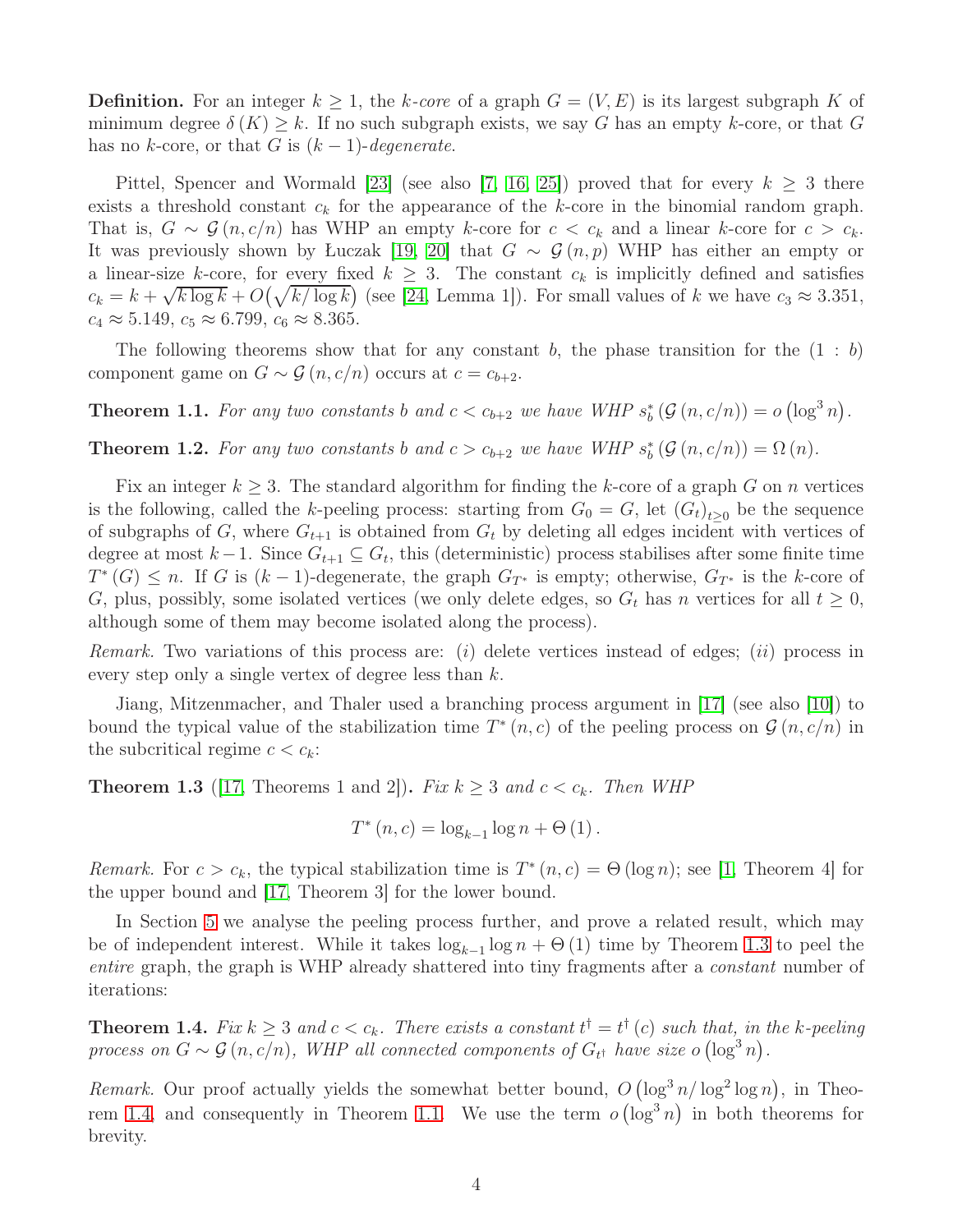In Section [2](#page-4-0) we provide some notations and a few bounds we use throughout the paper. In Section [3,](#page-6-0) we prove Theorem [1.1,](#page-3-2) by showing how Breaker can WHP limit the radius of Maker's components (via Theorem [1.4\)](#page-3-1) and hence limit their size to poly-logarithmic. In Section [4](#page-8-0) we prove Theorem [1.2,](#page-3-3) by showing how MAKER can WHP build a tree of linear size within the  $(b+2)$ -core of  $\mathcal{G}(n, c/n)$ . This is done in a two-step strategy: MAKER carefully nurtures a small sapling, which she afterwards grows arbitrarily into a full-scale tree. The proofs of Theorem [1.4](#page-3-1) and of two ingredients of the proof of Theorem [1.2](#page-3-3) are rather technical; we provide required background in Section [5](#page-12-0) and the proofs themselves in Section [6.](#page-15-0)

## <span id="page-4-0"></span>2 Preliminaries

#### 2.1 Notation

We use standard graph theory terminology, and in particular the following. For a given graph G we denote by  $V(G)$  and  $E(G)$  the set of its vertices and the set of its edges, respectively. The *excess* of G is defined as  $\text{exc}(G) = |E(G)| - |V(G)|$ . For two disjoint sets of vertices  $A, B \subseteq V$  we denote by  $E(A, B)$  the set of all edges  $ab \in E$  with  $a \in A$  and  $b \in B$ . For a subgraph  $F \subset G$  we denote its *edge boundary* (with respect to G) by  $\partial F = E(V(F), V(G) \setminus V(F))$ . For a positive integer t, the t-neighbourhood of a vertex  $v \in V(G)$ , also referred to as the *ball* of radius t around v, is the subset of vertices of G whose distance to v is at most t.

Given a rooted tree T and an integer  $k \geq 3$ , a non-leaf vertex  $v \in V(T)$  is called k-light if v has less than k children in T and k-heavy otherwise. A *tree path* of T is a sequence  $(v_0, v_1, \ldots, v_j)$ of vertices of T such that  $v_{i-1}$  is the parent of  $v_i$  for all  $i = 1, \ldots, j$ . A tree path is called k-*light* if all its vertices are k-light. The *level* of any vertex  $v \in V(T)$  is the length of the unique path in T between v and the root, and the *height* of T (assuming T is finite) is the maximum level of a vertex  $v \in V(T)$ .

For two integers  $n > 0$  and  $m \geq 0$ , let  $\mathcal{D}_{n,2m}$  denote the set of all nonnegative integer vectors  $\vec{d} = (d_1, \ldots, d_n)$  such that  $\sum d_i = 2m$ . Each  $\vec{d} \in \mathcal{D}_{n,2m}$  is called a *degree sequence*, and denote its maximum degree by  $\Delta(\vec{d}) := \max_i d_i$ .

At any point during the game, an unclaimed edge is called *free*. The act of claiming one free edge by one of the players is called a *step*. Breaker's b successive steps (and Maker's single step) are called a *move*. A *round* in the game consists of one move of the first player, followed by one move of the second player. Since being the first player is never a disadvantage, we will assume Maker starts when proving Theorem [1.1,](#page-3-2) and assume Breaker starts when proving Theorem [1.2.](#page-3-3)

Throughout the paper we use the well-known bound  $\binom{n}{k}$  $\binom{n}{k} \leq n^k/k! \leq (en/k)^k$  for nonnegative integers n and k. Let  $[n]_k = n(n-1)\cdots(n-k+1)$ , and note that  $[n]_k = n!/(n-k)!$ for  $n \geq k$ . For a positive integer m, let  $(2m-1)!! = (2m-1)(2m-3)\cdots 3 \cdot 1$  and  $(2m)!!$  $(2m)(2m-2)\cdots 4\cdot 2=2^m\cdot m!$ .

In this paper we make extensive use of the Poisson distribution. For an integer  $j \geq 0$  and a real number  $\lambda \geq 0$ , let  $\Psi_j(\lambda) = \Pr[\text{Poisson }(\lambda) = j] = e^{-\lambda} \lambda^j / j!$ , let  $\Psi_{\geq j}(\lambda) = \Pr[\text{Poisson }(\lambda) \geq j] =$  $\sum_{i\geq j}\Psi_i(\lambda)$ , and let  $\Psi_{. Note that for any real number$  $\lambda \geq 0$  and for any two integers  $j \geq \ell \geq 0$  we have

<span id="page-4-1"></span>
$$
[j]_{\ell} \Psi_j(\lambda) = e^{-\lambda} \lambda^j / (j - \ell)! = \lambda^{\ell} \Psi_{j - \ell}(\lambda).
$$
 (1)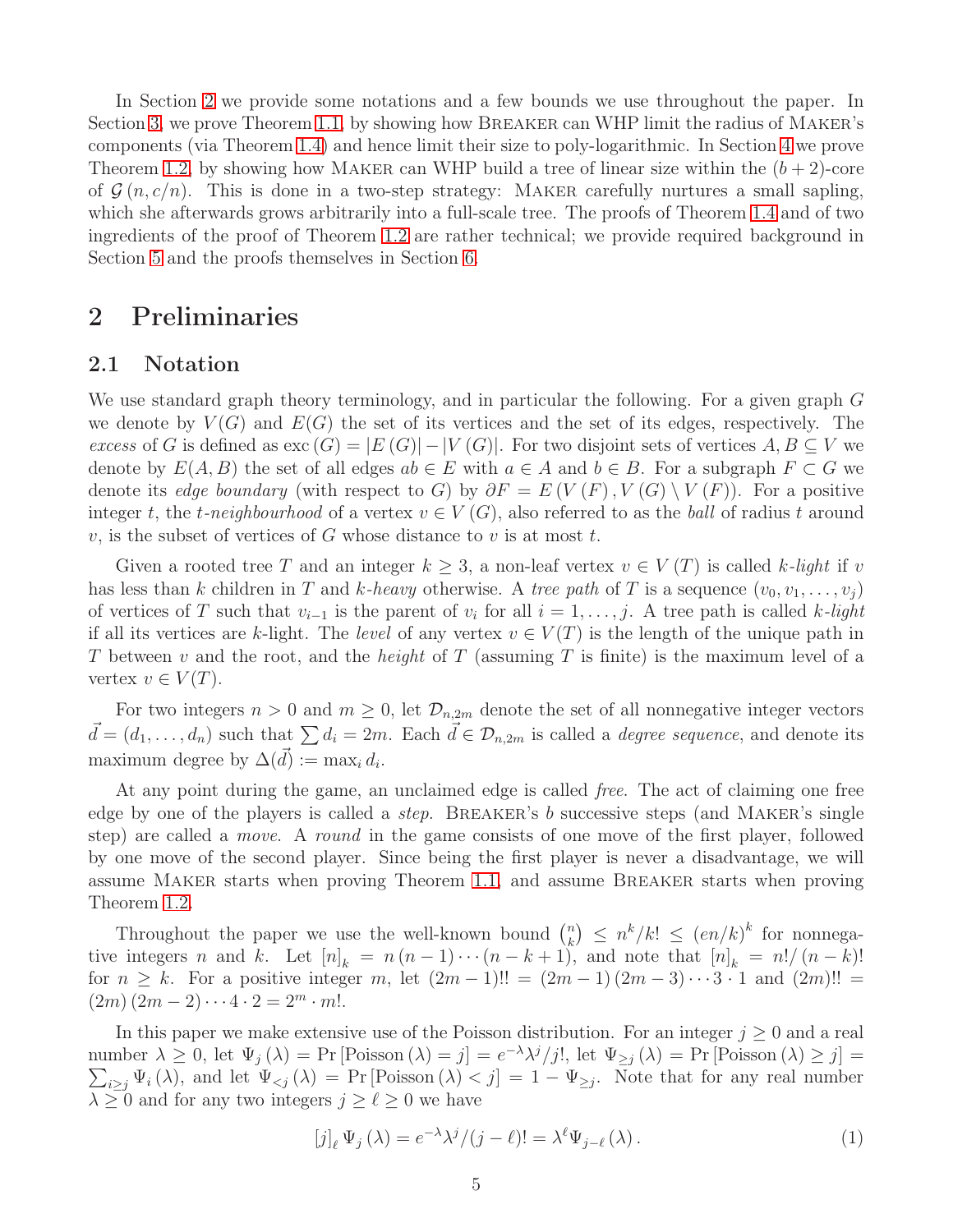Given a positive integer  $\ell > 0$  and a real number  $\lambda > 0$ , let  $Z_{\ell}(\lambda)$  denote an  $\ell$ -truncated Poisson random variable, which is a Poisson  $(\lambda)$  random variable conditioned on being at least  $\ell$ . In other words,  $Pr[Z_{\ell}(\lambda) < \ell] = 0$  and  $Pr[Z_{\ell}(\lambda) = j] = \Psi_j(\lambda) / \Psi_{\geq \ell}(\lambda)$  for  $j \geq \ell$ .

Our proofs are asymptotic in nature and whenever necessary, we assume  $n$  is large enough. We omit floor and ceiling signs when these are not crucial. All logarithms in this paper, unless specified otherwise, are natural.

# 2.2 Local structure of  $\mathcal{G}(n, c/n)$

We also provide several results about the typical local structure of  $\mathcal{G}(n, c/n)$ , which will be useful later. We begin with the following bound on the volume of balls in  $\mathcal{G}(n, c/n)$ .

<span id="page-5-0"></span>**Lemma 2.1** ([\[6,](#page-29-11) Lemma 1]). Let  $G ∼ G$  (n, c/n) for  $c > 1$ . Then WHP, for every vertex  $v ∈ V(G)$ and for every  $1 \le t \le n$ , there are at most  $2t^3c^t \log n$  vertices in G within distance t of v.

Next we show that even though G is not acyclic WHP for  $c > 1$ , we do not expect short cycles; in other words, local neighbourhoods in G are trees.

<span id="page-5-2"></span>**Claim 2.2.** The probability of having a cycle in the t-neighbourhood of a given vertex v in  $G \sim$  $\mathcal{G}(n, c/n)$  *is*  $o(1)$  *for*  $t = \lceil \alpha \log n \rceil$ *, where*  $\alpha = \alpha(c)$  *is some positive constant.* 

*Proof.* It suffices to prove this for  $c > 1$ . By Lemma [2.1,](#page-5-0) a breadth-first search from v discovers WHP at most  $s = \lfloor 2t^3 c^t \log n \rfloor$  vertices in the t-neighbourhood of v; the probability of having either a back-edge or a side edge closing a cycle, in addition to the tree edges, among the first s vertices discovered, is bounded by

$$
\binom{s}{2}c/n < s^2c/n \le 4t^6c^{1+2t}\log^2 n/n,
$$

 $\Box$ 

which is  $o(1)$  for our choice of t and for sufficiently small  $\alpha$  (which only depends on c).

Last, we show that sufficiently large connected subgraphs of G expand by only a constant factor WHP.

<span id="page-5-1"></span>Claim 2.3. *Let*  $G ∼ G (n, c/n)$  *for*  $c > 1$ *. Then WHP, every connected subset*  $U ⊆ V(G)$  *of size*  $|U| \geq \log n$  *has at most*  $3c |U|$  *neighbours in G.* 

*Proof.* Fix a set  $U \subseteq V(G)$  of size  $u = |U|$ . It is connected (and thus contains at least one of the  $u^{u-2}$  possible spanning trees of U) with probability at most  $u^{u-2} (c/n)^{u-1}$ . The size of the external neighbourhood of U is distributed Bin  $(n - u, 1 - (1 - c/n)^u)$ , stochastically dominated by Bin  $(n, cu/n)$ , and thus by the Chernoff bound, it has more than  $(1 + \delta) cu$  neighbours with probability at most  $\exp(\delta^3 - \delta^2 c u/2)$ . Therefore, the probability that, for some  $u \ge \log n$ , there exists a connected set  $U$  of  $u$  vertices with more than  $3cu$  neighbours is bounded by

$$
\sum_{u=\lceil \log n \rceil}^{n} {n \choose u} u^{u-2} (c/n)^{u-1} \exp (8 - 2cu) \le \frac{e^8 n}{c} \sum_{u=\lceil \log n \rceil}^{n} u^{-2} (ce^{1-2c})^u
$$
  

$$
< \frac{e^8 n}{c \log^2 n} \sum_{u=\lceil \log n \rceil}^{\infty} e^{-u} \le \frac{e^9}{c (e-1) \log^2 n} = o(1). \quad \Box
$$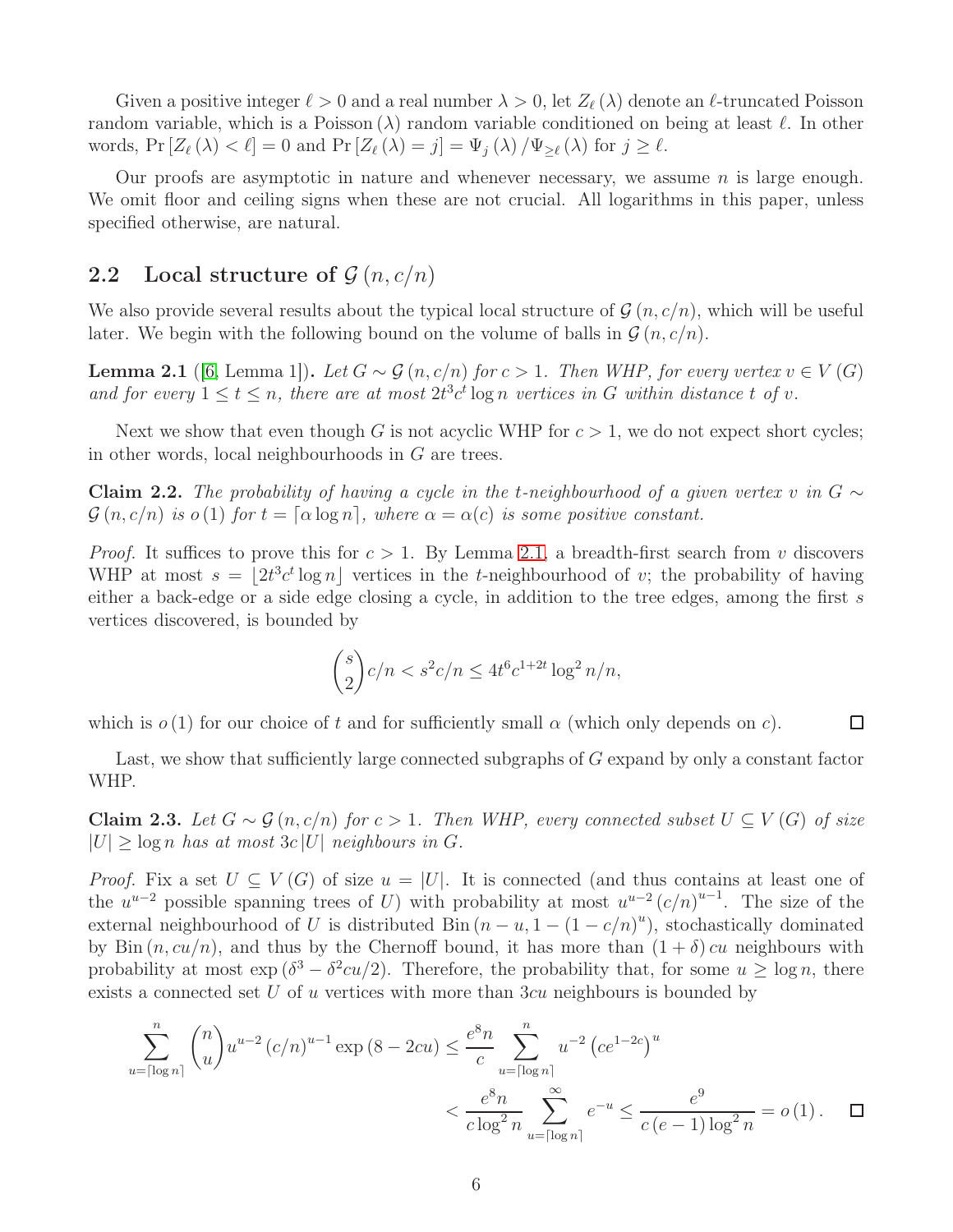## <span id="page-6-0"></span>3 His Side

We now present a strategy for BREAKER to use in the  $(1:b)$  component game on  $\mathcal{G}(n, c/n)$  for  $c < c_{b+2}$ , and show that it WHP restricts MAKER's connected components to poly-logarithmic size.

To facilitate the description of Breaker's strategy, we introduce some terminology. Denote the *rank* of a vertex v with respect to the  $(b+2)$ -peeling process  $(G_t)_{t\geq 0}$  of a graph  $G = G_0$  by  $\rho(v) = \inf \{ t \geq 0 \mid \deg_{G_t}(v) < b+2 \}.$  When G is  $(b+1)$ -degenerate,  $\rho(v) \leq T^*(G)$  is finite for all v. In particular, this holds WHP for  $G \sim \mathcal{G}(n, c/n)$  with  $c < c_{b+2}$ .

An edge  $uv \in E(G)$  is called *horizontal* if  $\rho(u) = \rho(v)$  and *vertical* otherwise. A *horizontal component* (H-comp, for short) C is a connected component in the graph consisting of horizontal edges claimed by MAKER, and its *rank*  $\rho(C)$  is the rank shared by all its vertices. A vertical edge e is *above* C if  $V(C)$  contains e's endpoint of lesser rank. Finally, denote by  $F(C)$  the set of free edges incident with  $V(C)$  in  $G_t$ , where  $t = \rho(C)$ . We partition  $F(C)$  to vertical and horizontal edges, writing  $F(C) = F_V(C) \cup F_H(C)$ .

**BREAKER's Strategy**  $S_B$ **:** We assume MAKER is the first player, so each round consists of a move by MAKER and a response by BREAKER. For a particular round, let  $e = uv$  be the edge claimed by MAKER on her move. Assume without loss of generality that  $\rho(u) \leq \rho(v)$ , and let C be the H-comp containing u in MAKER's graph after this move. BREAKER's strategy  $S_B$  is to claim in each of his b steps during this round:

- an arbitrary edge from  $F_V(C)$ , if  $F_V(C)$  is nonempty; otherwise
- an arbitrary edge from  $F_H(C)$ , if  $F_H(C)$  is nonempty; otherwise
- an arbitrary free edge.

It is clear that BREAKER can follow  $S_B$  throughout the game. The following claim characterises the horizontal components allowed by  $S_B$ :

<span id="page-6-1"></span>Claim 3.1. *At the beginning of every round, every H-comp* C *satisfies exactly one of the following:*

- (i) Maker *claimed exactly one edge above* C *and* F (C) *is empty.*
- (ii) MAKER *claimed no edges above* C and  $|F(C)| \le \max\{0, b+2 |V(C)|\}.$

*Proof.* We prove this by induction on the number of rounds. Before the game starts, (ii) holds for every H-comp C since no edges have been claimed,  $|V(C)| = 1$  and  $|F(C)| \leq b+1$  by definition of  $(b+2)$ -rank. Assume the claim holds at the beginning of round  $r \geq 0$ ; we show it holds at the end of that round. Let  $e = uv$  be the edge claimed by MAKER on her rth move, and assume WLOG that  $\rho(u) \leq \rho(v)$ . Denote by  $C_u$  and  $C_v$ , respectively, the H-comps containing u and v at the beginning of round r, and by  $C$  the H-comp containing  $u$  after her move. It remains to show that after BREAKER's move C satisfies either  $(i)$  or  $(ii)$  since no other H-comp is affected by MAKER's move, and BREAKER's move cannot disrupt an H-comp which was already satisfying  $(i)$ or  $(ii)$  from doing so. We distinguish between two cases:

*Case* 1. If e is vertical, observe that  $C = C_u$ . Since we had  $e \in F(C)$  before MAKER's move, e must be the first edge MAKER claimed above  $C$  by assumption. Before BREAKER's move we have  $|F(C)| \leq b$  (as e is already claimed), so he claims all of  $F(C)$  according to  $S_B$ .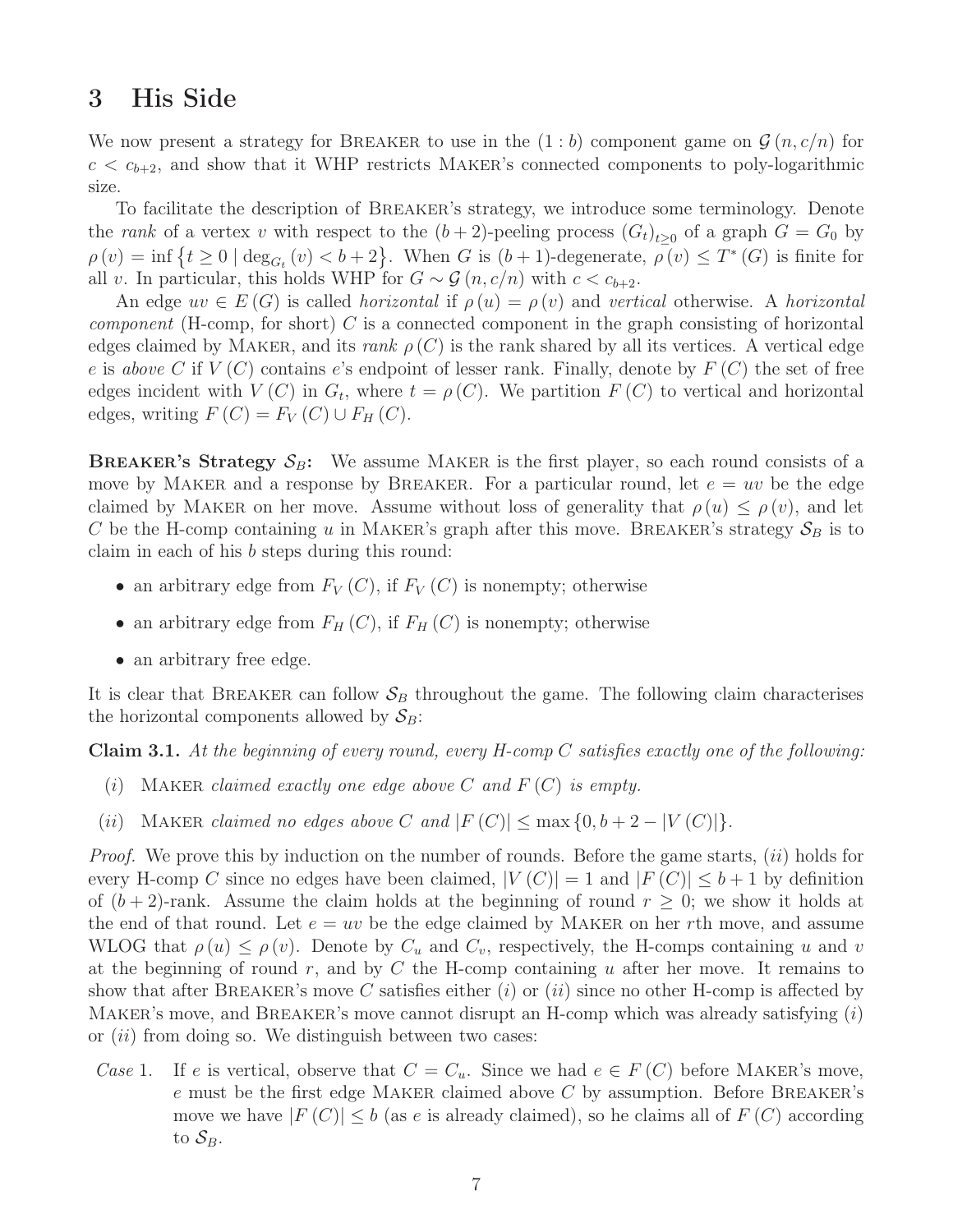*Case* 2. If e is horizontal,  $C = C_u \cup C_v$ . Since both  $F(C_u)$  and  $F(C_v)$  contained e at the beginning of the round, both satisfied  $(ii)$  and thus MAKER claimed no edges above  $C$ . Moreover, before MAKER's move we had  $0 < |F(C_u)| \le b + 2 - |V(C_u)|$ , and similarly for  $v$ , thus before BREAKER's move we have

$$
|F(C)| = |(F(C_u) \setminus \{e\}) \cup (F(C_v) \setminus \{e\})| \le 2(b+1) - |V(C)|
$$

and after his move, according to  $S_B$ , either  $F(C)$  is empty or  $|F(C)| \leq b+2-|V(C)|$ .

Claim [3.1](#page-6-1) yields the following two corollaries:

<span id="page-7-1"></span>**Corollary 3.2.** *Throughout the game*  $|V(C)| \leq 2(b+1)$  *for every H-comp* C.

*Proof.* Indeed, no free edges are incident with H-comps of size  $b + 2$  or more by Claim [3.1,](#page-6-1) and thus the largest H-comp possibly achievable by Maker is obtained by claiming a free horizontal edge between two H-comps of size  $b + 1$  each. □

<span id="page-7-0"></span>Corollary 3.3. *Given a connected component* Γ *of* Maker*'s graph, if we contract every H-comp in*  $\Gamma$  *to a single vertex, we get a tree*  $T_{\Gamma}$  *of height at most*  $\rho(C_0)$ *, where*  $C_0$  *is the H-comp in*  $\Gamma$  *of maximal rank (that is, the H-comp corresponding to the root of*  $T_{\Gamma}$ ).

At this point we can already establish a weaker version of Theorem [1.1.](#page-3-2) Indeed, using the above corollaries, Lemma [2.1](#page-5-0) and Theorem [1.3,](#page-3-0) we obtain the following poly-logarithmic bound on the size of Maker's connected components.

<span id="page-7-2"></span>**Proposition 3.4.** *For*  $c < c_{b+2}$ ,  $G \sim \mathcal{G}(n, c/n)$  *is WHP such that by playing according to*  $S_B$ , BREAKER ensures that all connected components in MAKER's graph are of size  $O(\log^{4b+5} n)$ .

*Proof.* Fix a connected component  $\Gamma$  in MAKER's graph. The height of  $T_{\Gamma}$  from Corollary [3.3](#page-7-0) is bounded by the stabilization time, and we have WHP  $T^* = T^*(n, c) \leq \log_{b+1} \log n + O(1)$  by Theorem [1.3.](#page-3-0) Moreover, the distance between two vertices in the same H-comp is at most  $2b + 1$ by Corollary [3.2,](#page-7-1) so  $\Gamma$  is contained in a ball of radius  $t = 2(b+1)T^*$  around any vertex  $v \in V(\Gamma)$ of maximal rank. Applying Lemma [2.1](#page-5-0) yields the bound

$$
2t^3c^t \log n = O\left(\log^3 \log n \cdot c^{2(b+1)\log_{b+1}\log n} \cdot \log n\right) = O\left(\log^{1+2(b+1)\log_{b+1} c} n \cdot \log^3 \log n\right).
$$

Note that  $c < c_{b+2} < 2(b+1)$  and thus

$$
1 + 2(b+1)\log_{b+1} c < 1 + 2(b+1)\left(1 + \log_{b+1} 2\right) \le 4b + 5,
$$

establishing the bound on the size of C.

Proposition [3.4](#page-7-2) gives a nonuniform poly-logarithmic bound (i.e., the exponent depends on b, even when computed precisely). Using Theorem [1.4](#page-3-1) and Claim [2.3,](#page-5-1) we improve the bound to a uniform  $o(\log^3 n)$  for any value of b, and establish Theorem [1.1,](#page-3-2) via the following proposition:

<span id="page-7-3"></span>**Proposition 3.5.** *For*  $c < c_{b+2}$ ,  $G \sim \mathcal{G}(n, c/n)$  *is WHP such that if* BREAKER *plays according to*  $S_B$ , all connected components in MAKER's graph are of size o  $(\log^3 n)$ .

 $\Box$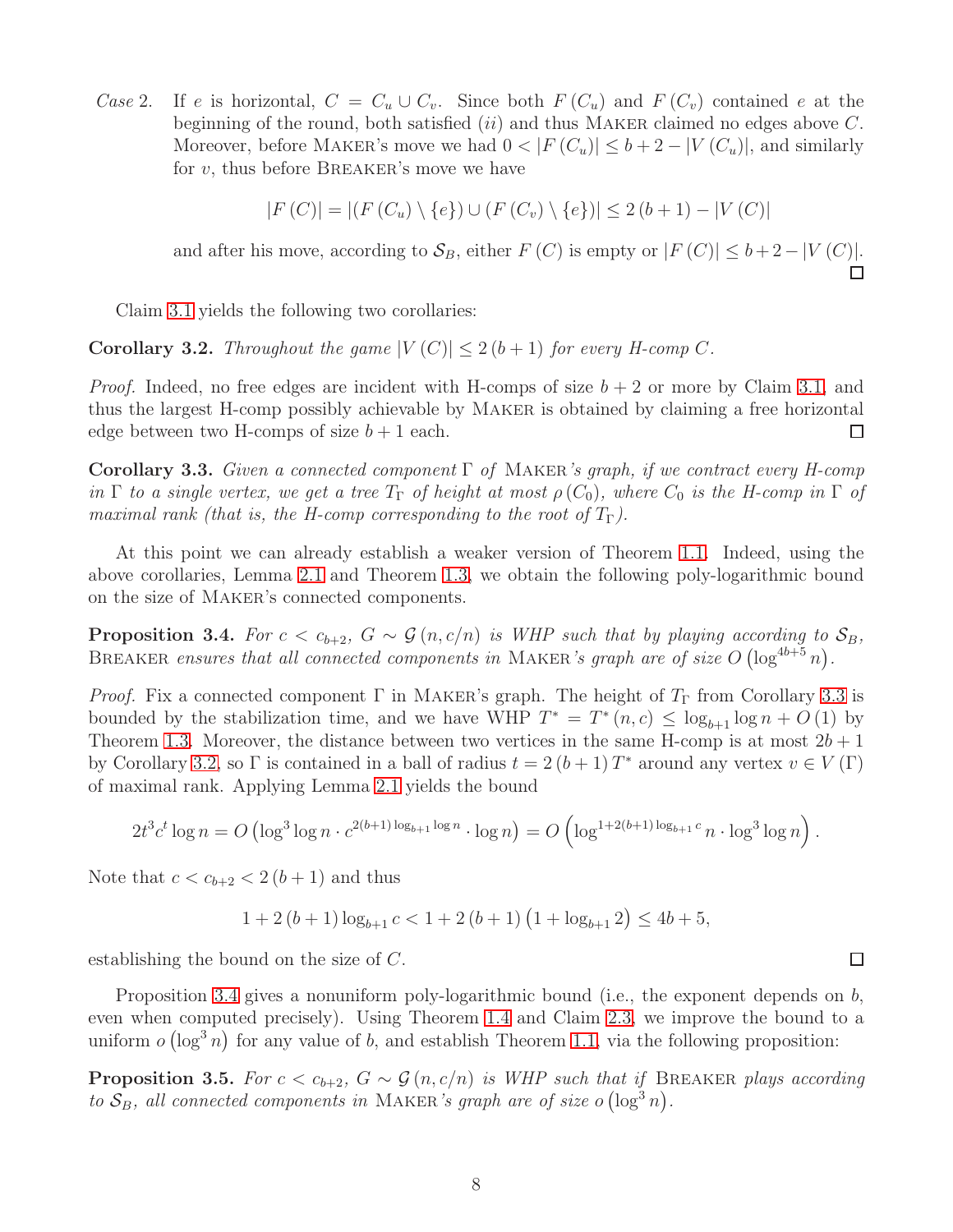*Proof.* Fix a connected component  $\Gamma$  in MAKER's graph. If  $|V(\Gamma)| < \log n$ , we are done; otherwise, let  $U' \subseteq V(\Gamma)$  be the set of vertices of rank at least  $t^{\dagger}$ , where  $t^{\dagger} = t^{\dagger}(c)$  is the constant from Theorem [1.4,](#page-3-1) and let U be the vertex set of a connected  $\Gamma' \subseteq \Gamma$  of minimal size such that  $U' \subseteq U$ and  $|U| \geq \log n$ . By Theorem [1.4,](#page-3-1)  $|U| = o(\log^3 n)$ . Furthermore,  $\Gamma$  is contained in a ball of radius  $t = 2(b+1)t^{\dagger}$  around U, thus t applications of Claim [2.3](#page-5-1) yield the desired bound

$$
|V(\Gamma)| \le (3c)^{t} |U| = O(|U|) = o(\log^{3} n).
$$

*Remark.* A slightly refined strategy by BREAKER would be to claim edges from  $F_H(C)$  before edges from  $F_V(C)$  if  $|F_V(C)| > b$ . It is not very hard to see that by this he makes sure that throughout the game all H-comps except the "root" ones are of size at most two. This improves the exponent in Proposition [3.4](#page-7-2) to  $3 + log_{b+1} 4$ , which approaches 3 from above as b increases. However, for all  $b \geq 1$  this is still inferior to the bound given in Proposition [3.5](#page-7-3) (which does not benefit from the modified strategy). We thus chose to present the simpler strategy.

## <span id="page-8-0"></span>4 Her Side

It is quite easy to prove a weaker version of Theorem [1.2:](#page-3-3) that WHP  $s_b^* (\mathcal{G}(n, c/n)) = \Omega(n)$  when  $c > c_{b+3}$ . Indeed, in this case K', the  $(b+3)$ -core of  $\mathcal{G}(n, c/n)$ , is WHP of linear size and a very good edge expander. It follows that the naive tree-building strategy within  $\mathcal{K}'$  (i.e., the strategy that builds a single tree  $T \subset \mathcal{K}'$  by repeatedly claiming an arbitrary free edge of  $\partial T$ , starting from an arbitrary vertex of  $K'$ ) is successful for MAKER, since as long as T is sublinear in size, i.e., has  $o(n)$  vertices, we have  $|\partial T| > b |V(T)|$  and BREAKER cannot claim all the boundary of T. This is the same strategy MAKER uses in [\[15\]](#page-29-7) when playing on a random  $(b+3)$ -regular graph.

For  $c_{b+2} < c < c_{b+3}$ , however, the above strategy applied to K, the  $(b+2)$ -core of G ∼  $\mathcal{G}(n, c/n)$ , is prone to being shut down by BREAKER in the early stages of the game despite the minimum degree in K being  $b+2$ . Thus in the proof of Theorem [1.2,](#page-3-3) MAKER uses a tree-building strategy that begins in a more refined manner. In the tree  $T \subset \mathcal{K}$  MAKER builds, she makes sure to have many heavy vertices (i.e., of degree at least  $b + 3$  in K). Only after securing sufficiently many such vertices does she continue by growing  $T$  naively.

Recall that for a rooted tree, a non-leaf vertex is k-light if it has less than k children, and it is k-heavy otherwise, and that a tree path (a descending path towards the leaves) is k-light if it consists solely of k-light vertices. Note that since leaves are not considered light, any tree path terminating in a leaf is not k-light by definition (although permitting leaves to be light would require only a trivial modification of our arguments).

For simplicity, in the remainder of the paper k stands for  $b + 2$ , and K is the k-core of G. The proof of Theorem [1.2](#page-3-3) contains three main ingredients, stated in three lemmas. The first two lemmas require the following definition.

**Definition.** An  $(N, L)$ -tree is a balanced tree (i.e., all of its leaves are at the same level) of height N with no  $(k-1)$ -light vertices and no k-light tree paths of length L.

<span id="page-8-1"></span>**Lemma 4.1.** In the  $(1 : k - 2)$  MAKER–BREAKER *game played on the edge set of an*  $(N, L)$ -tree  $T^*$ , MAKER *has a strategy to build a subtree*  $T \subset T^*$  *with at least*  $\alpha^N$  *vertices that are k-heavy in*  $T^*$ , for some constant  $\alpha = \alpha(k, L) > 1$ . Moreover, using this strategy MAKER*'s graph is a tree throughout the game, until* T *is achieved.*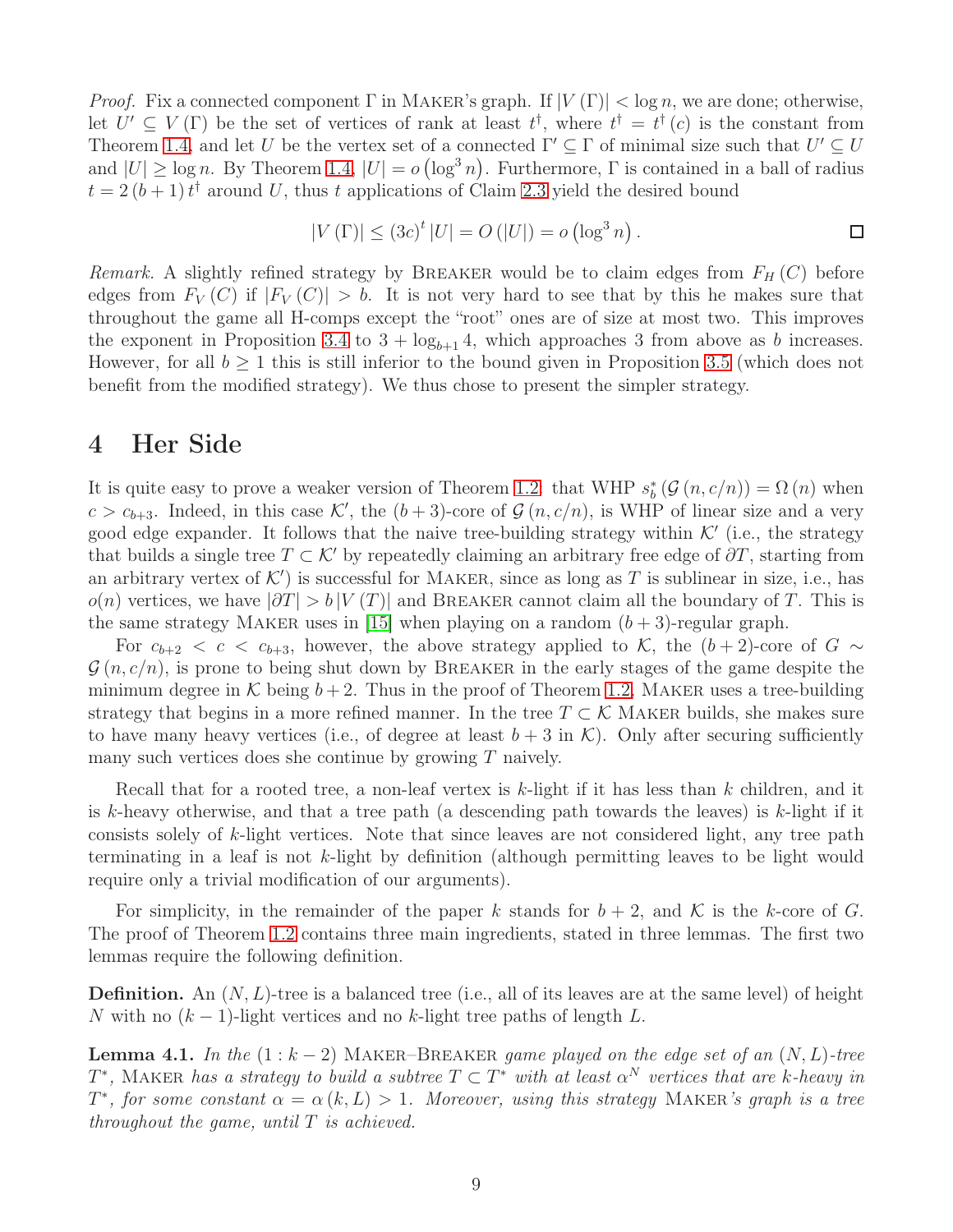We assume the hypothesis of Theorem [1.2,](#page-3-3) i.e.,  $c > c_k$ , in the following two lemmas.

<span id="page-9-0"></span>**Lemma 4.2.** K contains WHP an  $(N, L)$ -tree for  $N = \log^2 \log n$  and some constant  $L = L(k, c)$ .

<span id="page-9-1"></span>**Lemma 4.3.** *There exists some*  $\varepsilon = \varepsilon(k,c) > 0$  *such that WHP any subgraph*  $C \subset \mathcal{K}$  *with minimum degree at least* 2*,*  $\text{exc}(C) \geq \log^4 n$  *and*  $|\partial C| \leq (k-2)|V(C)|$  *satisfies*  $|V(C)| \geq \varepsilon n$ *.* 

Lemma [4.1](#page-8-1) is proved in Section [4.1,](#page-10-0) while the proofs of Lemmas [4.2](#page-9-0) and [4.3](#page-9-1) are postponed to Sections [6.2](#page-20-0) and [6.3,](#page-24-0) respectively.

Next we show how these lemmas imply Theorem [1.2,](#page-3-3) but first we need the following easy claim.

<span id="page-9-2"></span>Claim 4.4. Let F be an induced subgraph of K with non-negative excess such that  $|\partial F| \leq b |V(F)|$ , and let C be the 2-core of F (note that C is not empty since  $\text{exc}(F) \geq 0$  and thus F contains a *cycle). Then*  $\text{exc}(C) \geq \text{exc}(F)$  *and*  $|\partial C| \leq b |V(C)|$ *.* 

*Proof.* In order to obtain C from F we use a sequential vertex-deleting variant of the 2-peeling process. Starting from  $F_0 = F$ , as long as the minimum degree of  $F_t$  is less than two, we obtain  $F_{t+1}$ from  $F_t$  by deleting one arbitrary vertex  $v \in V(F_t)$  of degree  $\deg_{F_t}(v) \leq 1$ . Regardless of the order of deletions, this process terminates with the 2-core  $C = F_{T^*}$ . We prove that  $\operatorname{exc}(F_t) \geq \operatorname{exc}(F)$ and  $|\partial F_t| \leq b |V(F_t)|$  for all  $t \geq 0$  by induction.

For  $t = 0$  there is nothing to prove; assuming it holds for t, let  $v \in V(F_t)$  be the vertex selected for deletion, whose degree in  $F_t$  is 0 or 1. In  $F_{t+1}$  there is one less vertex (i.e., v) and at most one less edge than  $F_t$ , hence  $\text{exc}(F_{t+1}) \geq \text{exc}(F_t) \geq \text{exc}(F)$ ; furthermore

$$
\partial F_{t+1} = \partial F_t \cup E \left( v, V \left( F_{t+1} \right) \right) \setminus E \left( v, V \left( \mathcal{K} \setminus F_t \right) \right)
$$

so

$$
|\partial F_{t+1}| = |\partial F_t| + \deg_{F_t}(v) - (\deg_{\mathcal{K}}(v) - \deg_{F_t}(v)) \le b |V(F_t)| + 1 - (b+1) = b |V(F_{t+1})|.
$$

*Proof of Theorem [1.2.](#page-3-3)* By Lemma [4.2](#page-9-0) MAKER can WHP locate a  $(\log^2 \log n, L)$ -tree  $T^*$  in K. She first builds a subtree  $T \subset T^*$  with at least  $\alpha^{\log^2 \log n} \gg 2 \log^4 n$  vertices of degree at least  $b+3$ in  $K$ , which she can do by Lemma [4.1.](#page-8-1) She then proceeds naively by claiming in every move an arbitrary free edge in  $\partial T$  as long as possible. MAKER can no longer proceed with her strategy only when BREAKER has claimed the entire boundary of T, and in particular  $|\partial T| \leq b |V(T)|$ . When this happens, consider the subgraph  $F \subset \mathcal{K}$  induced by  $V(T)$ . Clearly  $V(F) = V(T)$  and thus  $\partial F = \partial T$ . Now F satisfies

$$
2 |E(F)| = \sum_{v \in V(F)} \deg_F(v) = \sum_{v \in V(F)} \deg_K(v) - |\partial F|
$$
  
 
$$
\ge (b+2) |V(T)| + 2 \log^4 n - b |V(T)| = 2 (|V(F)| + \log^4 n),
$$

meaning  $\text{exc}(F) > \log^4 n$ . By Claim [4.4](#page-9-2) the 2-core C of F has large excess and small boundary, namely  $\text{exc}(C) \geq \text{exc}(F) \geq \log^4 n$  and  $|\partial C| \leq b |V(C)|$ . Finally, by Lemma [4.3,](#page-9-1) WHP C has at least  $\varepsilon n$  vertices and thus

$$
|V(T)| = |V(F)| \ge |V(C)| \ge \varepsilon n,
$$

establishing the theorem.

 $\Box$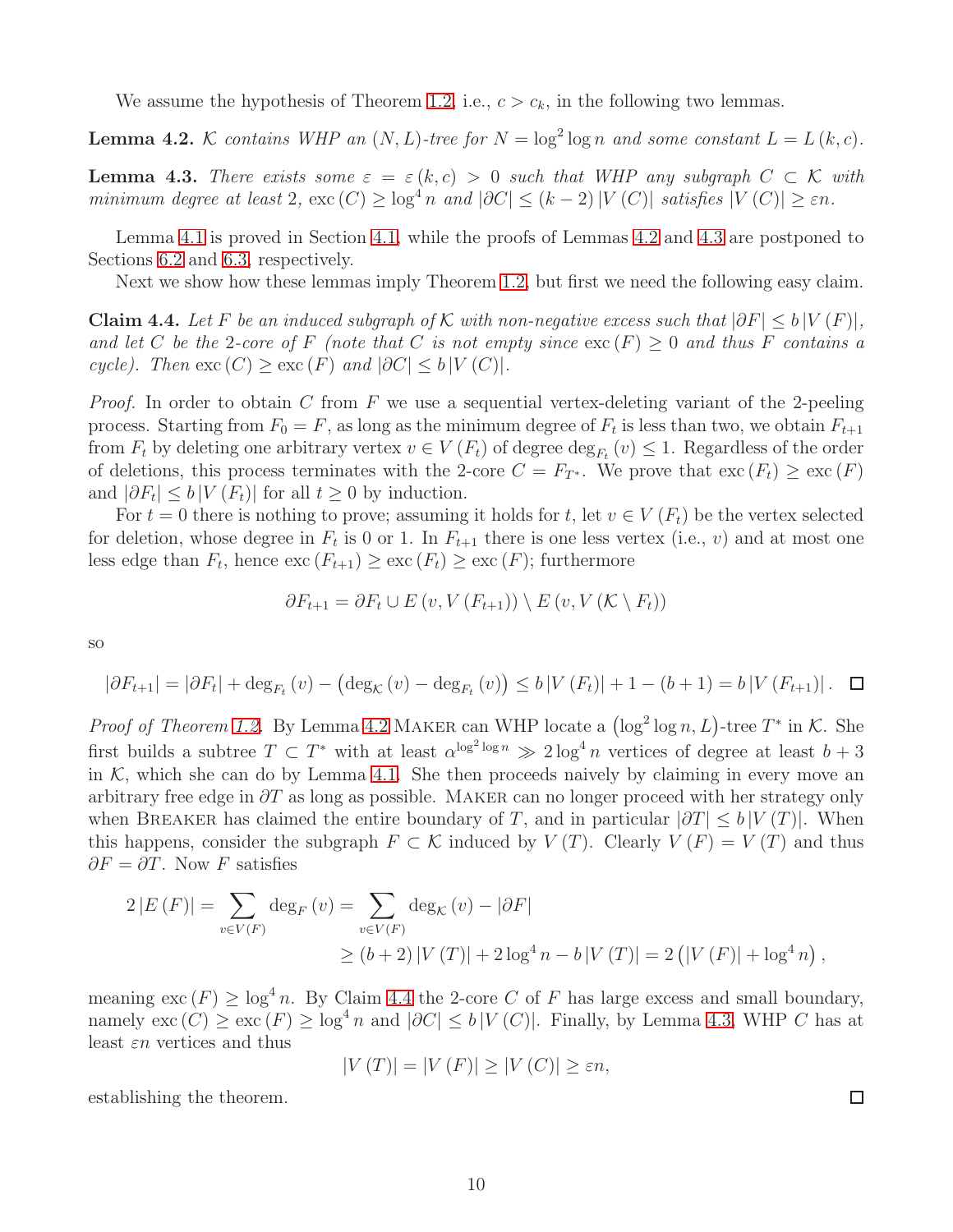#### <span id="page-10-0"></span>4.1 Proof of Lemma [4.1:](#page-8-1) accumulating heavy vertices

An  $(N, L)$ -tree is *simple* if its root is k-light, and all k-heavy vertices in the tree have exactly k children. Clearly, any  $(N, L)$ -tree contains a simple  $(N, L)$ -tree as a subtree, so we may assume without loss of generality that  $T^*$  is simple. Note that w, the root of  $T^*$ , has degree  $k-1$ , every other k-light vertex but the leaves has degree k, and all k-heavy vertices of  $T^*$ , to which we refer from now on simply as heavy, have degree  $k + 1$ . In this subsection  $l(v)$  denotes the level of any vertex  $v \in V(T^*)$ ; in particular,  $l(w) = 0$  and  $l(v) = N$  for every leaf v. Whenever we refer to an edge  $uv \in E(T^*)$  we assume  $l(u) < l(v)$ , and define the level of uv to be  $l(v)$ .

We now describe MAKER's strategy  $S_M$ . Throughout the game, MAKER's graph is a single tree  $T = T^{(r)} \subset T^*$ , where  $T^{(r)}$  denotes her tree after the rth round. Initially,  $T^{(0)}$  consists of w solely. In each move, as long as there exist free edges of level smaller than N in  $\partial T$ , MAKER enlarges her tree by claiming one of these edges, selecting an arbitrary edge of minimum level. The game stops when MAKER cannot proceed with this strategy, i.e., when all edges in  $\partial T$  have already been claimed by Breaker (note that by definition none of them could have been previously claimed by Maker), except perhaps for some edges in level N.

Given  $\mathcal{S}_{M}$ , we may assume that BREAKER only claims edges from  $\partial T$  as well. Indeed, suppose that BREAKER, according to his strategy, wishes to claim an edge  $uv \notin \partial T$  in one of his steps. He can claim instead the (unique) edge  $u'v' \in \partial T$  such that v' is an ancestor of v. By  $S_M$ , this prevents MAKER from claiming any edge in the subtree of  $T^*$  rooted at  $v'$ , and particularly the edge uv. If the edge  $u'v'$  was already claimed by BREAKER, then he claims an arbitrary free edge from  $\partial T$  (if none of those exists the game ends anyway). It is evident that BREAKER cannot be harmed from this modification of his strategy, and our assumption is justified.

We now assume that MAKER plays second and follows  $\mathcal{S}_{M}$  (it is trivial to see that she can do so), and show that it is a winning strategy for her, that is, we show that when the game is stopped, her tree  $T$  contains sufficiently many heavy vertices. Before doing so we need some additional terminology. First, since both players only claim edges from  $\partial T$  by assumption, we naturally redefine free edges to be unclaimed edges from  $\partial T$  (instead of all unclaimed edges in  $T^*$ ) for the remainder of this subsection. For  $j = 1, 2, ..., N-1$ , level j is *complete* when no free edges remain in level j or less. An edge  $uv \in E(T)$  *survives* in level j for  $j \geq l(v)$  if T contains a level j descendant of v. Finally, we define  $C = C(k, L) = 1 + k^{L+1}$ .

<span id="page-10-1"></span>**Claim 4.5.** For  $r \geq 0$  let  $h_r$  denote the number of heavy vertices in  $T^{(r)}$ , and for  $r \geq 1$  let  $f_r$ denote the number of free edges before MAKER's rth move. Then  $f_{r+1} = h_r + 1$  for every  $r \ge 0$ .

*Proof.* Since  $T^*$  is simple, and since MAKER never claims an edge in level  $N$ , it follows that

$$
|\partial T^{(r)}| = \sum_{v \in V(T^{(r)})} \deg_{T^*}(v) - 2|E(T^{(r)})| = (k-1) + rk + h_r - 2r.
$$

In each of his first  $r + 1$  moves BREAKER claims  $b = k - 2$  edges, each of them incident with some  $v \in V(T)$ , so  $f_{r+1} = |\partial T^{(r)}| - (r+1)(k-2) = h_r + 1$ . □  $v \in V(T)$ , so  $f_{r+1} = |\partial T^{(r)}| - (r+1)(k-2) = h_r + 1$ .

An immediate corollary of Claim [4.5](#page-10-1) is that at the end of the game T is of height  $N-1$ , and level  $N-1$  is complete. Indeed, since there exist free edges before each of MAKER's moves, the game stops only when all free edges are in level  $N$ . Having a free edge in level  $N$  means that  $T$ must have reached level  $N-1$ .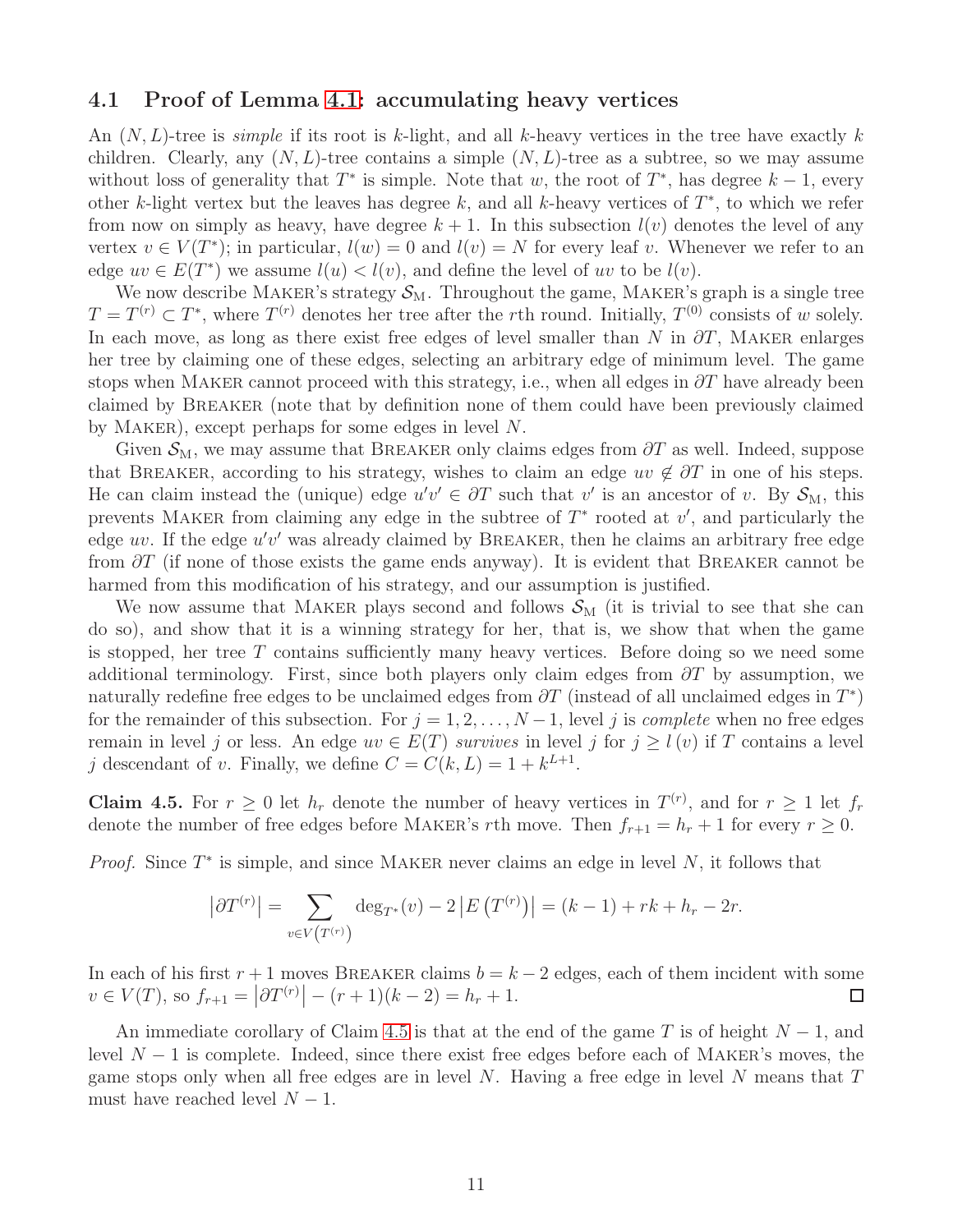<span id="page-11-0"></span>Claim 4.6. Let s and  $j < N - L$  be two integers, and assume that there are s free edges in level j *right before* Maker *claims her first edge in level* j*. Then at least* s/C *of them will be claimed by* MAKER *and survive in level*  $j + L$ .

*Proof.* Consider first the situation right before MAKER claims her first edge in level  $j$ , and denote the s free edges in this level by  $u_1v_1, \ldots, u_sv_s$  (the parents  $u_i$  are not necessarily distinct, but the children  $v_i$  are). For each  $1 \leq i \leq s$ , let  $T_i \subset T^*$  be the subtree rooted at  $u_i$  consisting of the edge  $u_i v_i$  and the subtree of  $T^*$  rooted at  $v_i$  of height L. Note that all free edges are in level j at this point by  $S_M$ . By the strategies of MAKER and BREAKER, it follows that all edges in each  $T_i$  are still unclaimed, and that exactly one of them, namely  $u_i v_i$ , is considered free in our new terminology.

Now let us examine the game when level  $j+L$  is complete. Denote by  $M \subseteq \{1, 2, ..., s\}$  the set of indices of the edges that survived in level  $j + L$  of T, and by B its complement, so  $|M| + |B| = s$ . We need to show that  $|M| > s/C$ .

Let  $m_i$  and  $b_i$  denote the number of steps that were played in  $T_i$  by MAKER and BREAKER, respectively. Recalling that  $T^*$  is simple, for every  $i = 1, 2, \ldots, s$ , we have the trivial bound

$$
m_i \le |E(T_i)| \le \sum_{t=0}^L k^t = \frac{k^{L+1} - 1}{k - 1} < \frac{k^{L+1}}{k - 2}.
$$

Now let  $i \in B$ . Since MAKER did not reach level L in  $T_i$ , i.e., did not reach any of its leaves, it follows by the assumption on BREAKER's strategy that every step MAKER made in  $T_i$  increased the number of free edges in this tree by at least  $k-2$ . Since no free edges remain in  $T_i$ , and there was one free edge there at the beginning of the analysis, it follows that  $b_i \geq m_i(k-2)+1$ .

 $\sum_{i=1}^{s} b_i \leq (k-2) \sum_{i=1}^{s} m_i$ . The left hand side can be bounded from below by During this analysis, which begins with MAKER's move, she only plays in  $T_1, \ldots, T_s$ . Thus

$$
\sum_{i=1}^{s} b_i \ge \sum_{i \in B} b_i \ge \sum_{i \in B} (m_i(k-2) + 1) = (k-2) \sum_{i \in B} m_i + |B|,
$$

while the right hand side can be bounded from above by

$$
(k-2)\sum_{i=1}^{s} m_i = (k-2)\left(\sum_{i \in B} m_i + \sum_{i \in M} m_i\right) < (k-2)\sum_{i \in B} m_i + |M|k^{L+1}.
$$

Putting it all together, we get  $|B| < |M|k^{L+1}$ , which implies  $s = |M| + |B| < C|M|$ , thus the proof is complete.

<span id="page-11-1"></span>Claim 4.7. For every  $0 \le i \le \lfloor N/(C(L+1)) \rfloor$ , when level  $iC(L+1)$  is complete, T contains at *least*  $(2^{i} - 1)C$  *heavy vertices.* 

*Proof.* We prove by induction on i. The claim holds trivially for  $i = 0$ . Assuming it holds for i, we show that it holds for  $i+1$  as well. Let  $0 \leq j < C$  and write  $J_j^i = (iC+j)(L+1)$ . By the induction hypothesis and by Claim [4.5,](#page-10-1) right before MAKER claims her first edge in level  $J_j^i + 1 > iC(L+1)$ there are at least  $(2^{i} - 1)C + 1$  free edges, all of them in level  $J_j^i + 1$  by  $\mathcal{S}_M$ . By Claim [4.6,](#page-11-0) at least  $2^i$  of these free edges will be claimed by MAKER and survive in level  $J_{j+1}^i$ , resulting in at least  $2^i$ vertex disjoint tree paths of length  $L$  in  $T$ , each of them containing at least one heavy vertex by the property of  $T^*$ . It follows that T contains at least  $2^iC$  heavy vertices between levels  $J_0^i + 1$ and  $J_0^{i+1}$ . By the induction hypothesis T also contains at least  $(2^i - 1)C$  heavy vertices until level  $J_0^i$ , and the claim holds.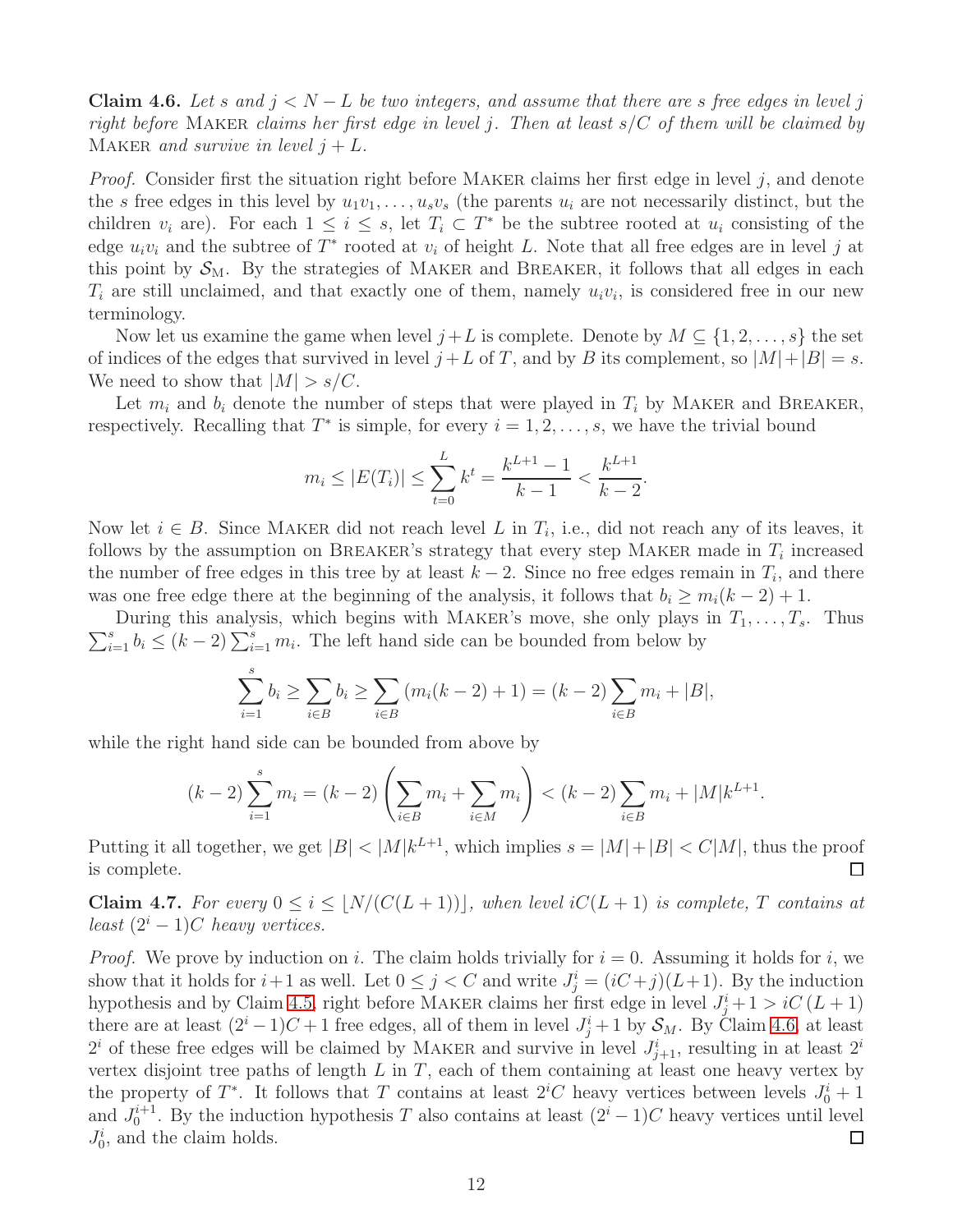The game ends when level  $N-1$  is complete, and T then contains by Claim [4.7](#page-11-1) at least  $(2^{\lfloor (N-1)/(C(L+1))\rfloor}-1)C > \alpha^N$  heavy vertices for an appropriate  $\alpha = \alpha(k, L) > 1$ , establishing Lemma [4.1.](#page-8-1)

## <span id="page-12-0"></span>5 Technical Background

In this section we describe the technical background required for Section [6.](#page-15-0)

#### 5.1 The configuration model

We begin this section with a description of the so-called *configuration model*, introduced by Bollobás [\[4\]](#page-29-12), which is extremely useful for generating random graphs with a given degree sequence.

Given two positive integers n and m, fix an arbitrary degree sequence  $d \in \mathcal{D}_{n,2m}$ . Let  $V =$  $\{v_1, \ldots, v_n\}$  be a set of vertices, where each  $v_i$  is incident with  $d_i$  labelled half-edges. Let W denote the set of all half-edges, and let F be a partition of W into m pairs; such a partition, which may also be viewed as a perfect matching of the half-edges, is called a *configuration*. Note that there are exactly  $(2m - 1)!!$  configurations for d. By forming an edge from any two half-edges which belong to same pair in F, we obtain a multigraph  $H = H(F)$  on the vertex set V, such that  $d_H(v_i) = d_i$ .

Let  $\Omega^*(n, \vec{d}) = \{H(F) \mid F \text{ is a configuration for } \vec{d}\}\$  be the set of all multigraphs on n labelled vertices with degree sequence  $\vec{d}$ , and let  $\mathcal{G}^*(n, \vec{d})$  be the probability space of  $\Omega^*(n, \vec{d})$  when F is chosen uniformly at random from all possible configurations for  $\vec{d}$ . Let  $\Omega(n, \vec{d})$  be the set of all simple graphs in  $\Omega^*(n, \vec{d})$ , and let  $\mathcal{G}(n, \vec{d})$  be the uniform distribution over  $\Omega(n, \vec{d})$ . We will make use of the following theorem, due to Frieze and Karoński [\[9\]](#page-29-13).

<span id="page-12-2"></span>**Theorem 5.1** ([\[9,](#page-29-13) Theorem 10.3]). Let  $\vec{d} = (d_1, \ldots, d_n)$  and assume that  $\Delta(\vec{d}) \leq n^{1/6}$  and  $\sum_{i=1}^{n} [d_i]_2 = \Omega(n)$ . Then for any multigraph property  $\mathcal{P}$ 

$$
\Pr_{G \sim \mathcal{G}(n,\vec{d})} \left[ G \in \mathcal{P} \right] \le (1 + o(1))e^{\lambda(\lambda + 1)} \cdot \Pr_{G^* \sim \mathcal{G}^*(n,\vec{d})} \left[ G^* \in \mathcal{P} \right],
$$

*where*  $\lambda = \lambda(\vec{d}) = \frac{1}{2} \sum_{i=1}^{n} [d_i]_2 / \sum_{i=1}^{n} d_i$ .

### <span id="page-12-1"></span>5.2 Exploring  $\mathcal{G}(n, c/n)$  via a Poisson branching process

The main ingredient in the proof of Theorem [1.4](#page-3-1) is coupling local behavior in  $\mathcal{G}(n, c/n)$  with an appropriate branching process. We describe the coupling quickly, borrowing much of the notation from [\[25\]](#page-30-6). We also refer the reader to [\[7,](#page-29-8) [16\]](#page-30-5). Recall that  $\Psi_j(\lambda)$ ,  $\Psi_{\geq j}(\lambda)$  and  $\Psi_{\leq j}(\lambda)$  denote the probabilities of a Poisson( $\lambda$ ) random variable being equal to j, at least j, or less than j, respectively.

Let  $X_c$  be a Galton–Watson branching process that starts with a single particle  $x_0$  in generation zero, where the number of children of each particle is an independent  $Poisson(c)$  random variable. Define a sequence  $B_0 \supseteq B_1 \supseteq \cdots$  of events: for an integer  $t \geq 0$ , let  $B_t = B_t(c)$  be the event that  $X_c$  contains a complete  $(k-1)$ -ary tree of height t rooted at  $x_0$ , and let  $B = \bigcap_{t \geq 0} B_t = \lim_{t \to \infty} B_t$ be the event that  $X_c$  contains an infinite  $(k-1)$ -ary tree rooted at  $x_0$ . Denote the probability of  $B_t$  by  $\beta_t$  and the probability of B by  $\beta = \lim_{t\to\infty} \beta_t$ . Then  $\beta_0 = 1$ . Also, each particle in the first generation of  $X_c$  has probability  $\beta_t$  of having property  $B_t$ , independently, so the number of such particles is distributed Poisson  $(c\beta_t)$ . Thus,  $\beta_{t+1} = \Psi_{\geq k-1} (c\beta_t)$ .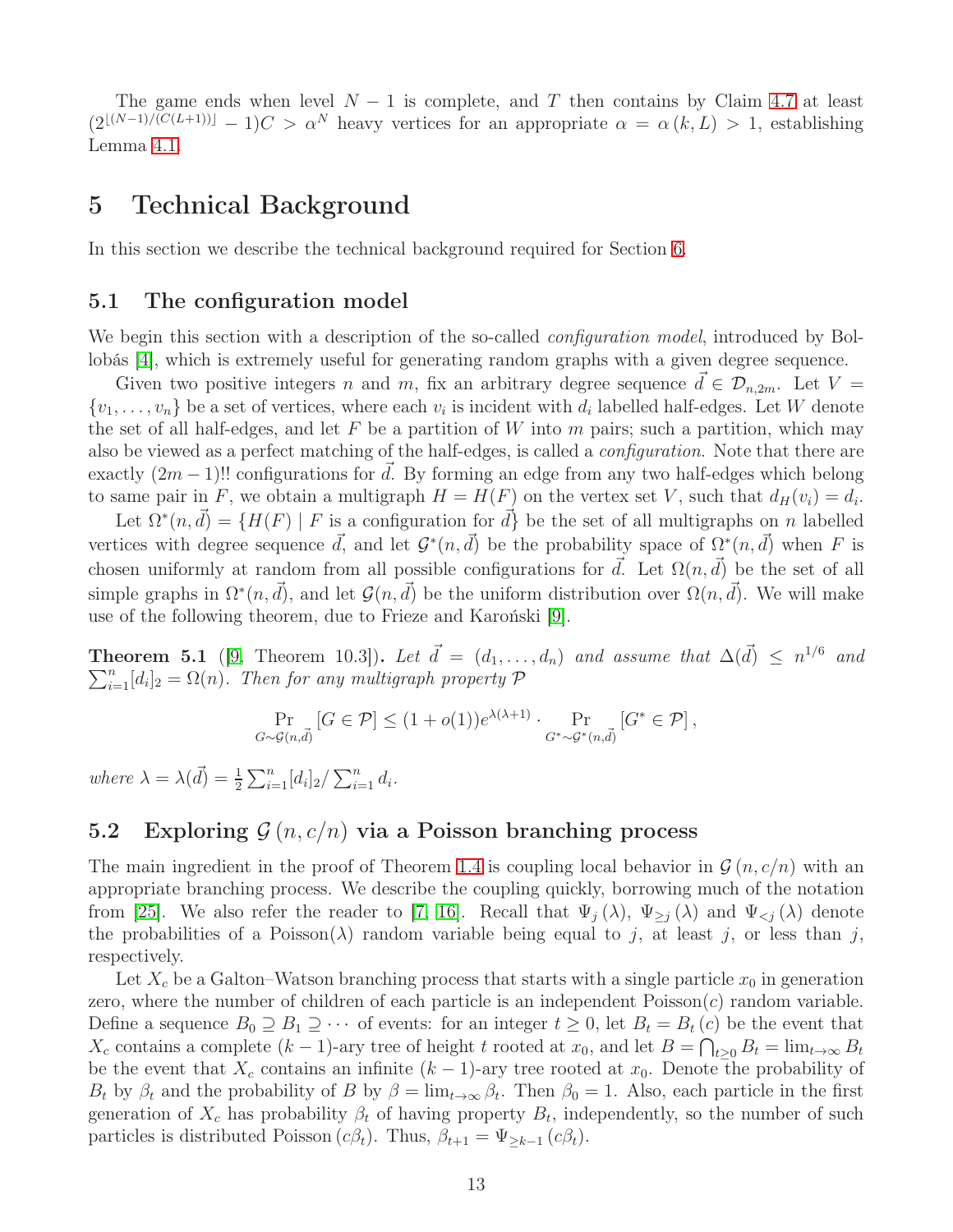Since  $x \mapsto \Psi_{\geq k-1}(cx)$  is a continuous increasing function,  $\beta = \beta(c)$  is the maximum solution to the equation  $x = \Psi_{\geq k-1}(cx)$ . Recall  $c_k$ , defined in Section [1](#page-1-0) as the threshold for the appearance of a nonempty k-core in  $\mathcal{G}(n, c/n)$ ; in terms of the process  $X_c$ , we have

<span id="page-13-2"></span>
$$
c_k = \inf \left\{ c : \beta(c) > 0 \right\}. \tag{2}
$$

Given a graph G with degree sequence  $(d_1, \ldots, d_n)$ , the *degree histogram* of G is the sequence  $D = (D_0, D_1, \ldots)$  such that  $D_i = |i : d_i = j|$  for all j.

Let us describe the likely degree histogram  $D<sup>t</sup>$  of the graph  $G<sub>t</sub>$  obtained after t steps of the peeling process. For  $t = 0$  the binomial degree distribution of  $G_0 \sim \mathcal{G}(n, c/n)$  is asymptotically Poisson  $(c)$ . In particular, it is easy to see (e.g., via the second moment method) that WHP

<span id="page-13-1"></span>
$$
D_j^0(n) = \begin{cases} (1 + o(1)) \Psi_j(c) n, & j = o(\log n / \log \log n); \\ \Theta(\Psi_j(c) n), & j = \Theta(\log n / \log \log n); \\ 0, & j = \omega(\log n / \log \log n). \end{cases}
$$
(3)

Now, for integers  $j \geq 0$  and  $t > 0$  let

$$
\delta_j^t = \Psi_j(c\beta_t) \Psi_{\geq k-j} (c\beta_{t-1} - c\beta_t).
$$
\n(4)

<span id="page-13-0"></span>Claim 5.2. For fixed  $t \geq 0$  and  $j \geq 0$  we have  $\mathbb{E}\left[D_j^t(n)\right] = (1+o(1))\,\delta_j^t n$ . Moreover, WHP  $D_j^t(n) = (1 + o(1)) \delta_j^t n.$ 

*Proof.* We show that a vertex v has degree j in  $G_t$  with probability  $(1 + o(1)) \delta_j^t$ . By Claim [2.2](#page-5-2) we only need to consider the case where the local neighbourhood of  $v$  is a tree, i.e., behaves like the branching process  $X_c$ .

Consider first the case  $j \geq k$ , and note that here  $\Psi_{\geq k-j} (c\beta_{t-1} - c\beta_t) = 1$ . Each neighbour of v survives t steps of the k-peeling process with probability  $\beta_t$ , independently, and thus the number of such neighbours is distributed Poisson  $(c\beta_t)$ . Thus, the number of neighbours of v in  $G_t$  is exactly j with probability  $(1+o(1))\Psi_i(c\beta_t)$ . For  $0 < j < k$ , having j neighbours is not sufficient for v to actually survive t steps; we need v to have at least k neighbours in  $G_{t-1}$ , of which exactly j have survived t steps. Thus, the event  $B_{t-1} \setminus B_t$ , whose probability is  $\beta_{t-1} - \beta_t$ , holds for at least  $k - j$  neighbours of v. Again, the number of such neighbours is distributed Poisson  $(c\beta_{t-1} - c\beta_t)$ and thus v has j neighbours in  $G_t$  and at least  $k - j$  neighbours in  $G_{t-1} \setminus G_t$  with probability

$$
(1 + o(1)) \Psi_j(c\beta_t) \Psi_{\geq k-j} (c\beta_{t-1} - c\beta_t) = (1 + o(1)) \delta_j^t.
$$

By linearity of expectation, we have  $\mathbb{E}\left[D_j^t(n)\right] = (1+o(1))\,\delta_j^t n$ , proving the first statement. Calculations similar to the above for a pair of vertices u, v show that  $Var[D_j^t(n)] = o(\mathbb{E}[D_j^t(n)]^2)$ . Since  $\mathbb{E}\left[D_j^t(n)\right] \to \infty$ , this establishes the sharp concentration of  $D_j^t(n)$ .  $\Box$ 

*Remark.* For every vertex of degree 0 in  $G_t$  we have two options. If the vertex had degree at least k in  $G_{t-1}$ , then the analysis is identical to that of the case  $0 < j < k$  in Claim [5.2.](#page-13-0) Otherwise, less than k of its neighbours survived  $t-1$  peeling steps. Thus, WHP

$$
D_0^t(n) = (1 + o(1)) \left( \delta_0^t + \Psi_{< k} (c \beta_{t-1}) \right) n. \tag{5}
$$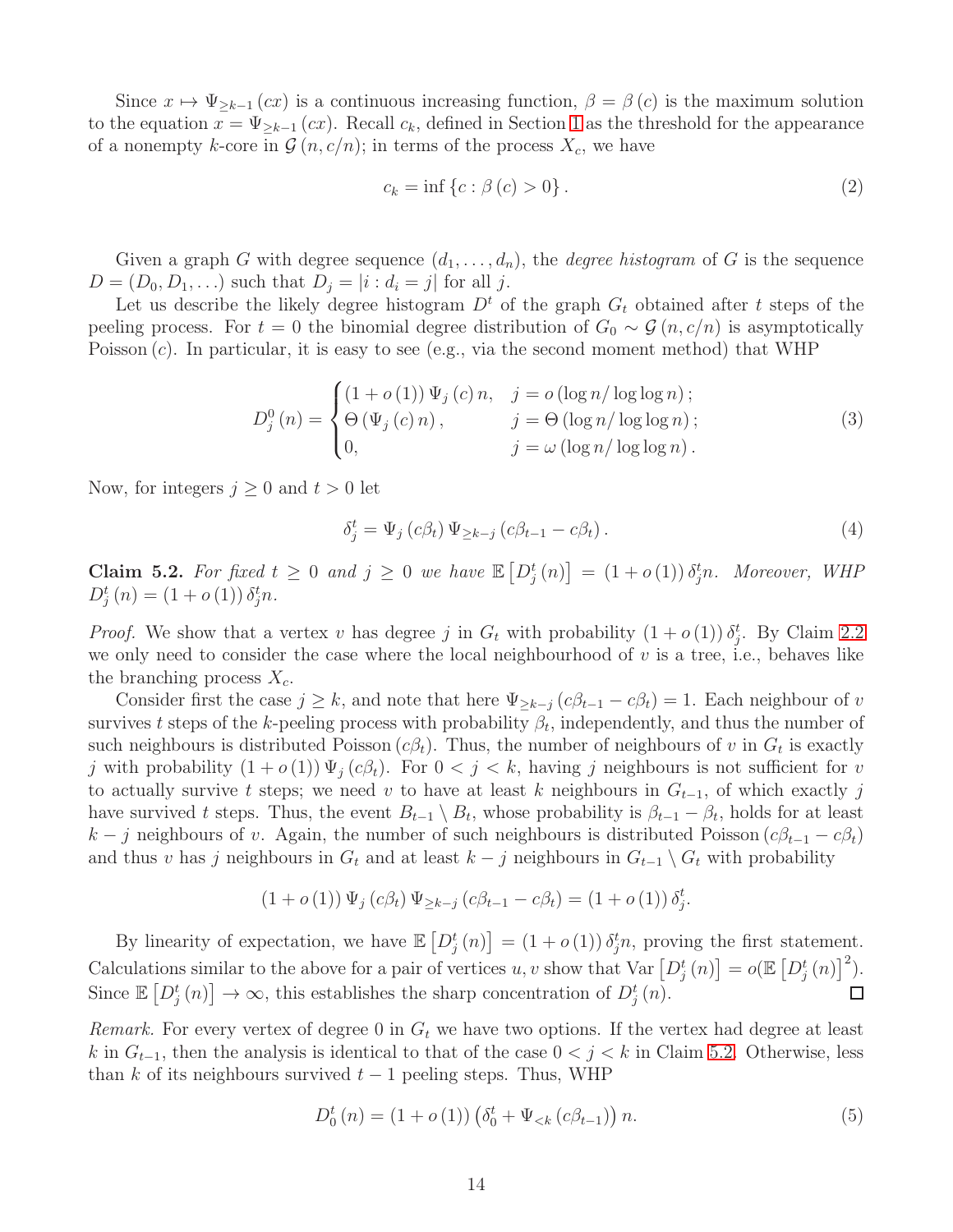#### <span id="page-14-2"></span>5.3 Degree histogram of the  $k$ -core

Considering the peeling process of Section [5.2,](#page-12-1) the limit of the formula in Claim [5.2](#page-13-0) for large  $t$  is suggestive of the asymptotics of the degree histogram of the k-core K of  $G \sim \mathcal{G}(n, c/n)$ , but it is difficult to make this approach rigorous. We quote [\[7\]](#page-29-8) for a convenient source of the following two lemmas.

With  $\beta$  defined as in Section [5.2,](#page-12-1) we define  $\mu_c = c\beta$ . We let  $\hat{n}$  denote the number of vertices in  $\mathcal{K}$ , and  $\hat{m}$  the number of edges.

<span id="page-14-4"></span>Lemma 5.3. *The number of vertices in* K *WHP satisfies*

<span id="page-14-0"></span>
$$
\hat{n} = (1 + o(1)) \Psi_{\geq k} (\mu_c) n,
$$
\n(6)

*and the number of edges in* K *WHP satisfies*

<span id="page-14-1"></span>
$$
\hat{m} = (1 + o(1)) \frac{1}{2} \mu_c \Psi_{\geq k-1} (\mu_c) n. \tag{7}
$$

<span id="page-14-5"></span>**Lemma 5.4.** WHP the degree distribution in K is asymptotically that of  $Z_k(\mu_c)$ , i.e., the k*truncated Poisson with parameter*  $\mu_c$ *. Equivalently, the number of vertices of degree j is 0 for*  $j < k$ *, whilst for fixed*  $j > k$  *it is* 

<span id="page-14-3"></span>
$$
(1 + o(1)) \Pr[Z_k(\mu_c) = j] \hat{n}.
$$
\n(8)

We will also find an alternative expression for the average degree useful. For every  $\mu > 0$  and  $j \geq k$  we have

$$
\frac{\Pr\left[Z_{k}\left(\mu\right) = j\right]}{\Pr\left[Z_{k-1}\left(\mu\right) = j - 1\right]} = \frac{\Psi_{j}\left(\mu\right)/\Psi_{\geq k}\left(\mu\right)}{\Psi_{j-1}\left(\mu\right)/\Psi_{\geq k-1}\left(\mu\right)} = \frac{e^{-\mu}\mu^{j}/j!}{e^{-\mu}\mu^{j-1}/(j-1)!} \cdot \frac{\Psi_{\geq k-1}\left(\mu\right)}{\Psi_{\geq k}\left(\mu\right)} = \frac{\mu}{j} \cdot \frac{\Psi_{\geq k-1}\left(\mu\right)}{\Psi_{\geq k}\left(\mu\right)},
$$

so, denoting the average degree in K by  $\hat{d} := 2\hat{m}/\hat{n}$ , for every  $j \geq k$  we have

<span id="page-14-6"></span>
$$
\hat{d} = \frac{2\hat{m}}{\hat{n}} = (1 + o(1)) \frac{\mu_c \Psi_{\ge k-1}(\mu_c) n}{\Psi_{\ge k}(\mu_c) n} = (1 + o(1)) \frac{j \Pr[Z_k(\mu_c) = j]}{\Pr[Z_{k-1}(\mu_c) = j - 1]}.
$$
\n(9)

There is one more fact that we will need about the joint degree distribution of vertices in the kcore. Let  $\mathcal{G}(n,m)$  denote the Erdős–Rényi random graph model, which is the uniform distribution over all graphs with n vertices and m edges. For a fixed k, let  $\mathcal{K}(n, m, k)$  be the probability space of graphs with minimum degree at least k, distributed as the k-core of  $\mathcal{G}(n,m)$ , and similarly define  $\mathcal{K}(n, c, k)$  for  $\mathcal{G}(n, c/n)$ . When defining these graphs, we only consider the vertices in the k-core, so the vertex numbering is compressed into the range  $[1, \hat{n}]$ , where  $\hat{n} \leq n$  is the (random) number of vertices in the k-core, while maintaining their order from the original graph.

For the  $\mathcal{K}(n, m, k)$  case, a restatement of [\[7,](#page-29-8) Corollary 1] gives the following approximation to the distribution of its degree sequence. Let  $\mathcal{M}(\hat{n}, \hat{m}, k)$  denote the probability space of sequences  $(M_1, \ldots, M_{\hat{n}})$  with the multinomial distribution, with parameters  $\hat{n}$  and  $2\hat{m}$ , but conditioned upon  $M_i \geq k$  for all i. Let  $\mathcal{M}(\hat{n}, \hat{m})$  denote the probability space of sequences  $(X_1, \ldots, X_{\hat{n}})$  summing to  $2\hat{m}$  with the multinomial distribution, that is, for every  $(d_1, \ldots, d_{\hat{n}}) \in \mathcal{D}_{\hat{n},2\hat{m}}$ , the probability that  $X_i = d_i$  for all i is  $(2\hat{m})!/(\hat{n}^{2\hat{m}} \prod d_i!)$ . Let  $\mathcal{M}(\hat{n}, \hat{m}, k)$  denote the same probability space, but conditioned upon  $X_i \geq k$  for all i.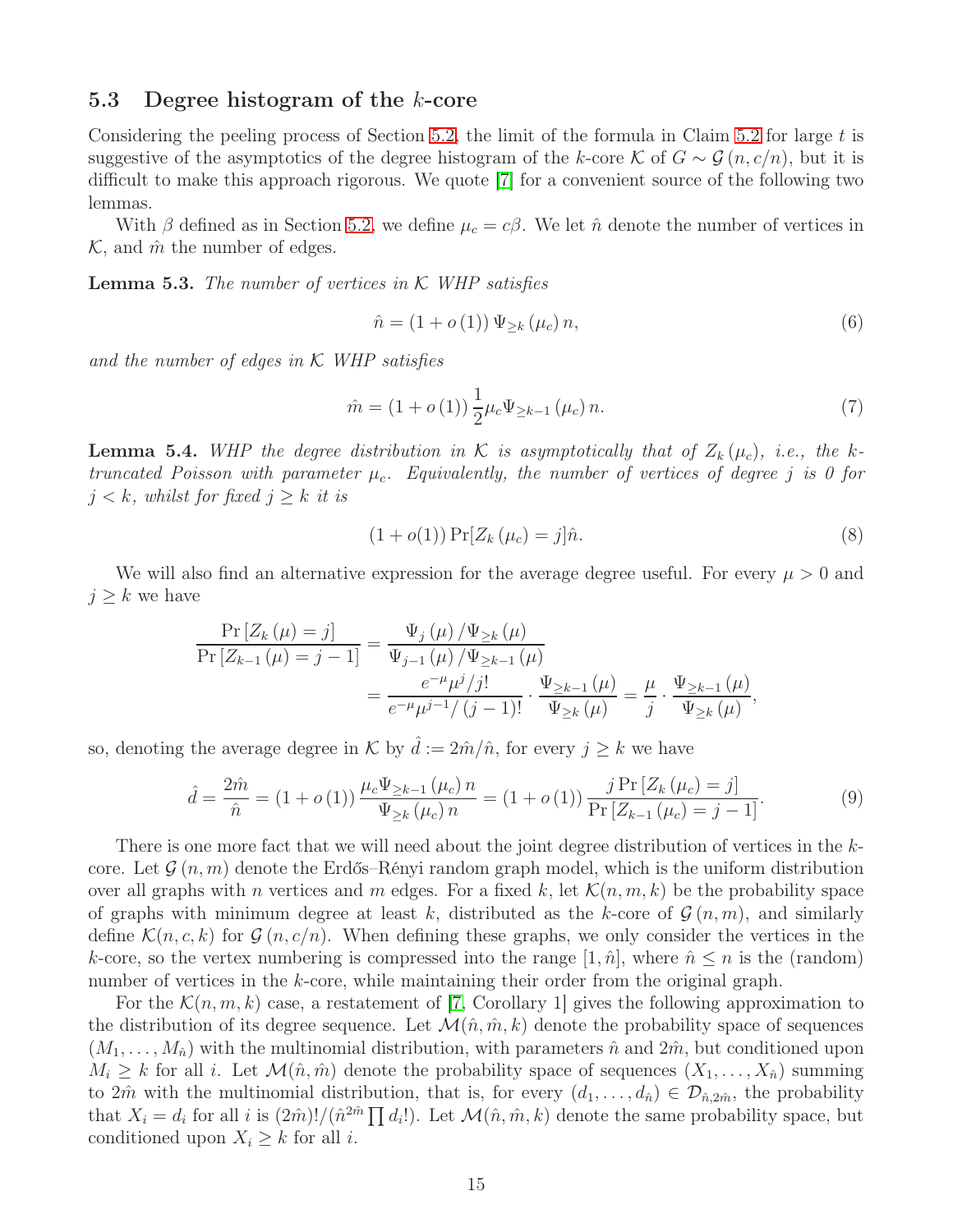**Proposition 5.5.** Let  $k \geq 3$  and  $c > c_k$  be fixed, and  $m = (1 + o(1))cn/2$ . Let  $H_n$  be any event in *the probability space defined by the random vector distributed as the degree sequence of*  $\mathcal{K}(n, m, k)$ *. Suppose that whenever*  $\hat{n}$  *and*  $\hat{m}$  *have the asymptotic behaviour given in* [\(6\)](#page-14-0) *and* [\(7\)](#page-14-1) *respectively, it follows that*

$$
\Pr_{\mathcal{M}(\hat{n},\hat{m},k)}(H_n) < P_n.
$$

*Then*  $Pr(H_n) = O(P_n) + o(1)$ .

Next, let  $\mathcal{P}(\hat{n}, \hat{m}, k)$  denote the probability space of sequences consisting of  $\hat{n}$  independent copies of  $Z_k(\lambda)$ , where  $\lambda$  is chosen so that

<span id="page-15-2"></span>
$$
\mathbb{E}\left[Z_k(\lambda)\right] = \frac{2\hat{m}}{\hat{n}}.\tag{10}
$$

As observed in the proof of [\[7,](#page-29-8) Lemma 1], the probability that the sum of  $\hat{n}$  copies of  $Z_k(\lambda)$  is  $2\hat{m}$  is  $\Omega(1/\sqrt{\hat{n}})$ . It follows that we may replace  $Pr_{\mathcal{M}(\hat{n},\hat{m},k)}$  by  $Pr_{\mathcal{P}(\hat{n},\hat{m},k)}$  in the above proposition, as long as we replace  $O(P_n)$  by  $O(\sqrt{n} \cdot P_n)$ . We may also replace  $\mathcal{K}(n, m, k)$  by  $\mathcal{K}(n, c, k)$  where  $c = 2m/n$ , using the well-known strong connection between  $\mathcal{G}(n,m)$  and  $\mathcal{G}(n,p)$  in this case. That is, we have the following.

<span id="page-15-1"></span>**Theorem 5.6.** Let  $k \geq 3$  and  $c > c_k$  be fixed, and let  $H_n$  be any event in the probability space *defined by the random vector distributed as the degree sequence of*  $\mathcal{K}(n, c, k)$ *. Suppose that whenever* nˆ *and* mˆ *have the asymptotic behaviour given in* [\(6\)](#page-14-0) *and* [\(7\)](#page-14-1) *respectively, it follows that*

$$
\Pr_{\mathcal{P}(\hat{n},\hat{m},k)}(H_n) < P_n.
$$

*Then*  $Pr(H_n) = O(\sqrt{n} \cdot P_n) + o(1)$ *.* 

## <span id="page-15-0"></span>6 Technical Proofs

In this section we prove Theorem [1.4](#page-3-1) (in Section [6.1\)](#page-19-0), Lemma [4.2](#page-9-0) (in Section [6.2\)](#page-20-0) and Lemma [4.3](#page-9-1) (in Section [6.3\)](#page-24-0). We first provide some more results that will be used in the proofs of these lemmas.

Let  $\hat{n}$  and  $\hat{m}$  denote the number of vertices and edges in  $K$ , respectively. Since in the proof of Lemma [4.3](#page-9-1) we work with fixed degree sequences, we wish to characterise a set of sequences which contains the degree sequences typical for  $K$ , and is in particular compliant with the typical asymptotic values of  $\hat{n}$  and  $\hat{m}$ , as well as the typical degree histogram of K, stated in Section [5.3.](#page-14-2) Note that the following definition technically and tacitly applies to a fixed sequence of degree sequences  $d$ , one for each n, since it describes an asymptotic property of the degree sequence.

**Definition.** A degree sequence  $\vec{d} \in \mathcal{D}_{\hat{n}, 2\hat{m}}$  is *proper* (with respect to the underlying parameters  $n, k$  and c) if  $\hat{n}$  and  $\hat{m}$  satisfy [\(6\)](#page-14-0) and [\(7\)](#page-14-1) respectively,  $\Delta(\vec{d}) \leq \log n$ ,  $\sum [d_i]_2 = \Theta(n)$ , and the degree distribution follows the asymptotics in [\(8\)](#page-14-3). In this case, we have for each fixed integer  $j \geq 0$  that

$$
|\{i \mid d_i = j\}| = \begin{cases} 0, & j < k; \\ (1 + o(1)) \Psi_j(\mu_c) n & j \ge k. \end{cases}
$$

Given the degree sequence of  $K$ , we perform some of the analysis in the proof of Lemma [4.3](#page-9-1) by using the configuration model. In order to make the results we obtain via this model applicable, we need the following immediate corollary of Theorem [5.1.](#page-12-2)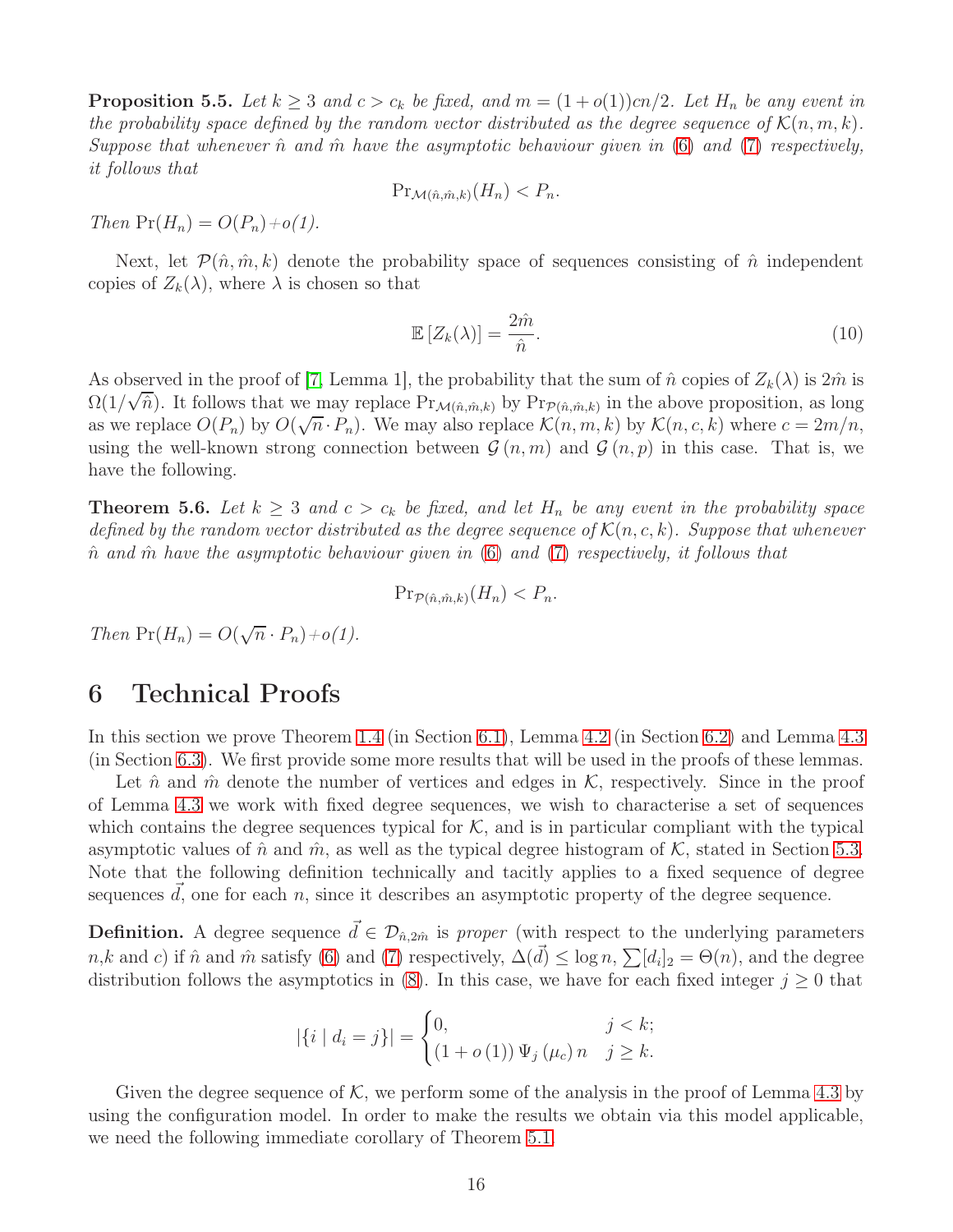<span id="page-16-4"></span>**Corollary 6.1.** *Let*  $f(n)$  *be any function satisfying*  $f(n) \rightarrow \infty$ *. Then* 

$$
\Pr_{G \sim \mathcal{G}(n,\vec{d})} [G \in \mathcal{P}] \le f(n) \cdot \Pr_{G^* \sim \mathcal{G}^*(n,\vec{d})} [G^* \in \mathcal{P}]
$$

*for any proper degree sequence*  $\vec{d} \in \mathcal{D}_{\hat{n}, 2\hat{m}}$  *and any multigraph property*  $\mathcal{P}$ *.* 

To show that we may restrict to proper degree sequences, and other kinds to be defined below, we first show that the upper tail of the sum of squared degrees is negligible in  $\mathcal{G}(n, p)$ , as follows.

<span id="page-16-0"></span>**Lemma 6.2.** *Let*  $(D_0, D_1, ...)$  *be the degree histogram of*  $G \in \mathcal{G}(n, c/n)$ *. Then WHP* 

- *(a)*  $D_j = 0$  *for all*  $j \geq \log n$ *;*
- (b) for every  $\epsilon > 0$  there exists an integer  $j_0$  such that  $\sum_{j \ge j_0} [j]_2 D_j/n < \epsilon$ .

*Proof.* Part (a) is well-known and follows from the third case in [\(3\)](#page-13-1). Part (b) also follows by standard methods, for instance as follows. First, note that we may assume that (a) holds and hence restrict the summation to  $j < \log n$ . Standard computations show for such j that  $\mathbb{E}[D_j] < c^j n/j!$ and the variance of  $D_j$  is  $O(n \log^2 n)$ . Chebyshev's inequality, together with the union bound, then implies that WHP  $D_j < \mathbb{E}[D_j] + n^{3/4}$  for all  $j < \log n$ . The result now follows, given the above bound on  $\mathbb{E}[D_j]$ .  $\Box$ 

Note that if G satisfies Part (b) of the lemma, then  $\sum [d_i]_2 = O(n)$ . Indeed, let  $j_0$  such that  $\sum_{j\geq j_0}[j]_2D_j/n < 1$ . Then all vertices of G of degree at least  $j_0$  contribute at most n to  $\sum[d_i]_2$ , while all other vertices contribute at most  $[j_0]_2 n$ . Since the bounds on degree counts of  $G \in \mathcal{G}(n, c/n)$  are also bounds for its core  $\mathcal{K}$ , an immediate consequence of Lemmas [5.3,](#page-14-4) [5.4](#page-14-5) and [6.2](#page-16-0) is the following.

<span id="page-16-3"></span>**Corollary 6.3.** *The degree sequence of the core*  $K$  *is WHP proper.* 

The following claim, related to moments of the Poisson distribution, is used in the proof of Theorem [1.4.](#page-3-1)

<span id="page-16-2"></span>**Claim 6.4.** For real numbers  $\mu \geq \lambda \geq 0$  and integers  $k \geq \ell \geq 0$  we have

$$
\sum_{j=0}^{\infty} [j]_{\ell} \Psi_j(\lambda) \Psi_{\geq k-j}(\mu-\lambda) = \lambda^{\ell} \Psi_{\geq k-\ell}(\mu).
$$

*Proof.* First we prove the claim for  $\ell = 0$ , that is

<span id="page-16-1"></span>
$$
\sum_{j=0}^{\infty} \Psi_j(\lambda) \Psi_{\geq k-j}(\mu - \lambda) = \Psi_{\geq k}(\mu).
$$
 (11)

Let  $X \sim \text{Poisson}(\lambda)$  and  $Y \sim \text{Poisson}(\mu - \lambda)$  be independent. Then  $X + Y \sim \text{Poisson}(\mu)$  and thus

$$
\sum_{j=0}^{\infty} \Psi_j(\lambda) \Psi_{\geq k-j}(\mu - \lambda) = \sum_{j=0}^{\infty} \Pr[X = j] \Pr[Y \geq k - j] = \sum_{j=0}^{\infty} \Pr[X = j \land Y \geq k - j]
$$

$$
= \Pr[X + Y \geq k] = \Psi_{\geq k}(\mu).
$$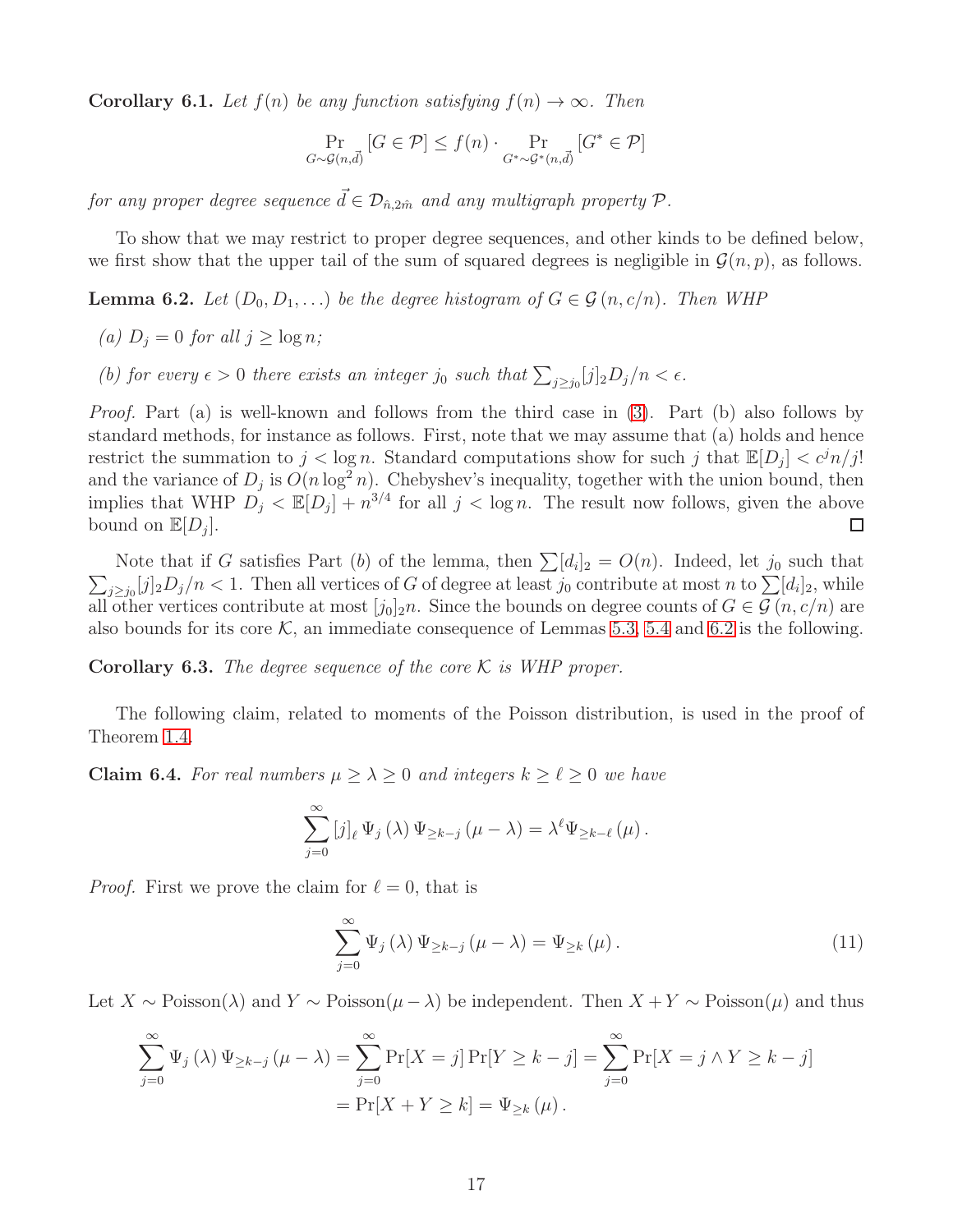Now, using the fact that  $[j]_\ell = 0$  for every  $0 \leq j < \ell$  we get that the claim holds for all  $\ell$ :

$$
\sum_{j=0}^{\infty} [j]_{\ell} \Psi_{j}(\lambda) \Psi_{\geq k-j}(\mu - \lambda) = \sum_{j=\ell}^{\infty} [j]_{\ell} \Psi_{j}(\lambda) \Psi_{\geq k-j}(\mu - \lambda)
$$

$$
\stackrel{(1)}{=} \lambda^{\ell} \sum_{j=\ell}^{\infty} \Psi_{j-\ell}(\lambda) \Psi_{\geq k-j}(\mu - \lambda)
$$

$$
= \lambda^{\ell} \sum_{j=0}^{\infty} \Psi_{j}(\lambda) \Psi_{\geq (k-\ell)-j}(\mu - \lambda)
$$

$$
\stackrel{(11)}{=} \lambda^{\ell} \Psi_{\geq k-\ell}(\mu).
$$

The following lemma, bounding from above the probability of a truncated Poisson random variable achieving its minimum, is used in the proofs of Lemmas [4.2](#page-9-0) and [4.3.](#page-9-1)

<span id="page-17-1"></span>**Lemma 6.5.** *For*  $k \geq 3$  *and*  $c > c_k$  *let* 

$$
\delta = \delta(k, c) = \frac{1}{2} \left( 1 - \frac{c_k}{c} \right) \frac{k-2}{k-1}.
$$

*Then*

$$
\Pr\left[Z_{k-1}\left(\mu_c\right) = k-1\right] < \frac{1-2\delta}{k-1}.
$$

*Proof.* Let

$$
F(\mu) := \frac{\Psi_{\geq k-1}(\mu)}{\Psi_{k-1}(\mu)} = \frac{1}{\Pr\left[Z_{k-1}(\mu) = k-1\right]},
$$

so we need to show that  $k - 1 \leq (1 - 2\delta)F(\mu_c)$ .

Let  $h(\mu) = \mu/\Psi_{\geq k-1}(\mu)$ , defined for all  $\mu > 0$ . Recall that  $\beta(c)$  was determined to be the maximum solution of  $x = \Psi_{\geq k-1}(cx)$ , which enables us to express  $c_k$  as in [\(2\)](#page-13-2). In terms of h, we can define  $\mu_c$  as the maximum solution of  $h(\mu) = c$ , which exists if and only if  $\beta(c) > 0$ . We can therefore express  $c_k$  again in the following way:

$$
c_k = \inf\{c \mid \exists \mu > 0 \ h(\mu) = c\} = \inf\{h(\mu) \mid \mu > 0\}.
$$

Clearly  $h$  is differentiable and its derivative is

<span id="page-17-0"></span>
$$
h'(\mu) = \frac{1}{\Psi_{\geq k-1}(\mu)} \left( 1 - \mu \frac{(\Psi_{\geq k-1})'(\mu)}{\Psi_{\geq k-1}(\mu)} \right)
$$
  
\n
$$
= \frac{1}{\Psi_{\geq k-1}(\mu)} \left( 1 - \mu \frac{\Psi_{k-2}(\mu)}{\Psi_{\geq k-1}(\mu)} \right)
$$
  
\n
$$
= \frac{1}{\Psi_{\geq k-1}(\mu)} \left( 1 - (k-1) \frac{\Psi_{k-1}(\mu)}{\Psi_{\geq k-1}(\mu)} \right)
$$
  
\n
$$
= \frac{1}{\Psi_{\geq k-1}(\mu)} \left( 1 - \frac{k-1}{F(\mu)} \right)
$$
  
\n
$$
< \frac{1}{\Psi_{\geq k-1}(\mu)}.
$$
\n(12)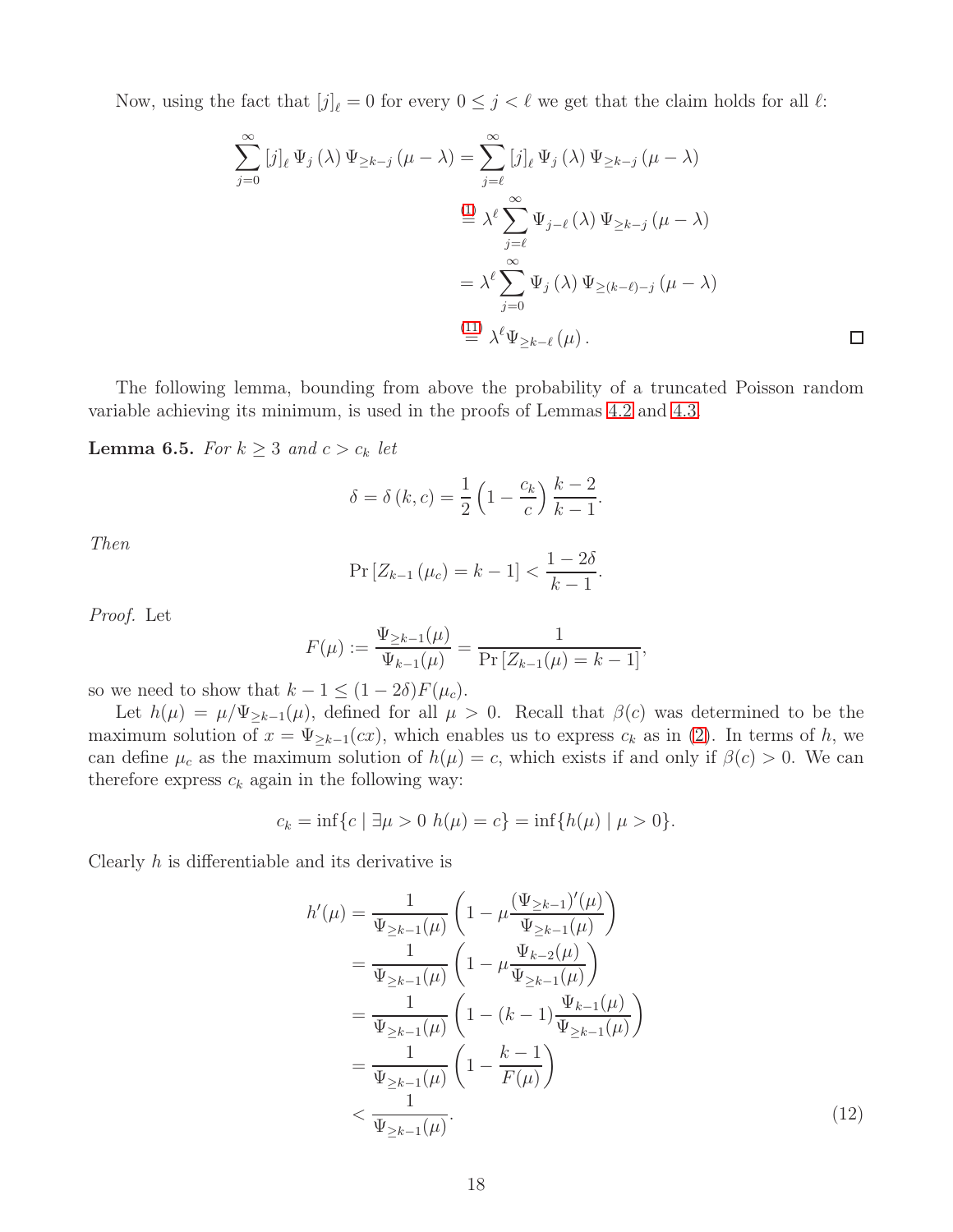Note that  $h'(\mu)$  is positive if and only if  $F(\mu) > k - 1$ , and since F is an increasing function approaching  $1^+$  and  $\infty$  as  $\mu$  approaches  $0^+$  and  $\infty$ , respectively, the infimum  $c_k$  of h is actually its minimum, attained at a unique point  $\mu_{c_k}$ . In particular, h is increasing for  $\mu > \mu_{c_k}$  and since  $h'(\mu_{c_k})=0$  we have

<span id="page-18-0"></span>
$$
F\left(\mu_{c_k}\right) = k - 1.\tag{13}
$$

By the mean value theorem (applied to h) there exists some  $\tilde{\mu} \in (\mu_{c_k}, \mu_c)$  such that

$$
\frac{c - c_k}{\mu_c - \mu_{c_k}} = \frac{h(\mu_c) - h(\mu_{c_k})}{\mu_c - \mu_{c_k}} = h'(\tilde{\mu})
$$
\n
$$
\begin{aligned}\n\langle \frac{(12)}{\Psi_{\geq k-1}(\tilde{\mu})} < \frac{1}{\Psi_{\geq k-1}(\mu_{c_k})} = \frac{h(\mu_{c_k})}{\mu_{c_k}} = \frac{c_k}{\mu_{c_k}},\n\end{aligned}
$$

where the second inequality is due to the monotonicity of  $\Psi_{\geq k-1}$  in  $\mu$ . Rearranging, we get

<span id="page-18-1"></span>
$$
\mu_{c_k} < (c_k/c)\,\mu_c. \tag{14}
$$

Recall that  $F$  is an increasing function of  $\mu$ , so

$$
1 - 2\delta = 1 - \left(1 - \frac{c_k}{c}\right) \left(1 - \frac{1}{k - 1}\right)
$$

$$
\stackrel{(13)}{=} 1 - \left(1 - \frac{c_k}{c}\right) \left(1 - \frac{1}{F(\mu_{c_k})}\right)
$$

$$
> 1 - \left(1 - \frac{c_k}{c}\right) \left(1 - \frac{1}{F(\mu_c)}\right)
$$

$$
= \frac{1 + (c_k/c) \left(F(\mu_c) - 1\right)}{F(\mu_c)}.
$$
(15)

Finally, observe that for every  $\mu > 0$ 

$$
F(\mu) - 1 = \frac{\Psi_{\geq k-1}(\mu) - \Psi_{k-1}(\mu)}{\Psi_{k-1}(\mu)} = \frac{\Psi_{\geq k}(\mu)}{\Psi_{k-1}(\mu)}
$$
  
= 
$$
\sum_{j=k}^{\infty} e^{-\mu} \frac{\mu^j}{j!} / \left[ e^{-\mu} \frac{\mu^{k-1}}{(k-1)!} \right]
$$
  
= 
$$
(k-1)! \mu^{1-k} \sum_{j=1}^{\infty} \frac{\mu^{j+k-1}}{(j+k-1)!}
$$
  
= 
$$
\sum_{j=1}^{\infty} \frac{\mu^j}{[j+k-1]_j},
$$

and thus  $F(\alpha\mu) - 1 < \alpha(F(\mu) - 1)$  for every  $0 < \alpha < 1$ , implying

$$
k-1 \stackrel{(13)}{=} F(\mu_{c_k}) \stackrel{(14)}{<} F((c_k/c)\,\mu_c) < 1 + (c_k/c)\,(F(\mu_c) - 1) \stackrel{(15)}{<} (1-2\delta) F(\mu_c),
$$

which establishes the lemma.

<span id="page-18-2"></span> $\Box$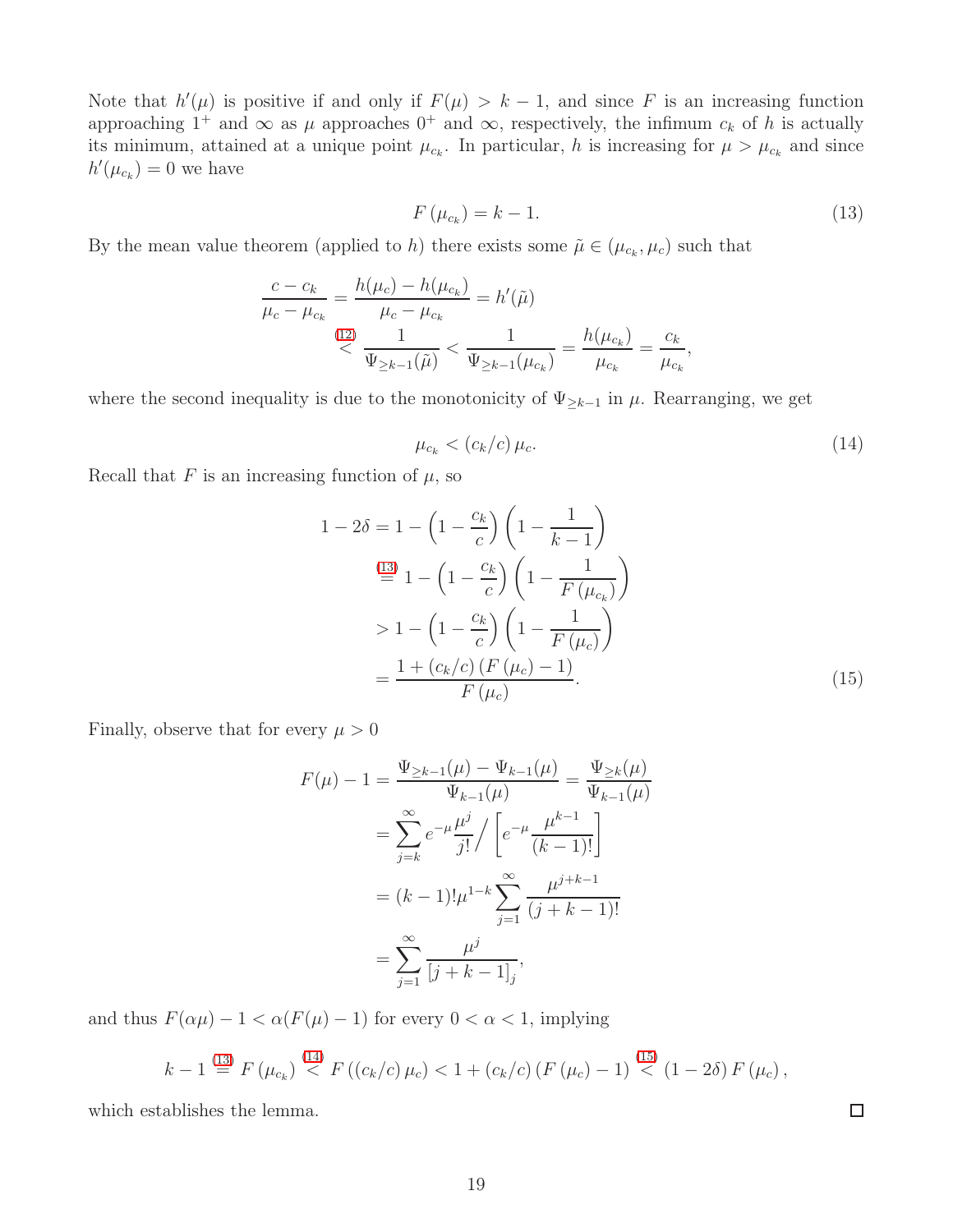#### <span id="page-19-0"></span>6.1 Proof of Theorem [1.4](#page-3-1)

Recall that degree histograms were defined in Section [5.2.](#page-12-1) An *asymptotic degree histogram* is a sequence  $D = (D_0, D_1, \ldots)$  of functions  $D_j : \mathbb{N} \to \mathbb{N}$  such that  $\sum_{j=0}^{\infty} D_j(n) = n$  and  $\sum_{j=0}^{\infty} j D_j(n)$ is even for all n. For a given asymptotic degree histogram D, denote by  $\Omega(n, D)$  the set of all simple graphs on n vertices with degree histogram  $(D_0(n), D_1(n), ...)$ . If  $\Omega(n, D) \neq \emptyset$  for all  $n \geq 1$ , D is *feasible*; in this case, let  $\mathcal{G}(n, D)$  be the uniform distribution over  $\Omega(n, D)$ . A feasible asymptotic degree histogram D is *sparse* if  $\sum_{j=0}^{\infty} jD_j(n)/n = \kappa_D + o(1)$  for some constant  $\kappa_D$ , called the asymptotic edge density of  $\mathcal{G}(n, D)$ ; D is *well-behaved* if:

- 1. There exist constants  $\{\delta_j\}_{j=0}^{\infty}$  such that  $\lim_{n\to\infty} D_j(n)/n = \delta_j$  for all fixed  $j \geq 0$ .
- 2. { $j(j-2) D_j(n)/n_{j=0}^{\infty}$  tends uniformly to { $j(j-2) \delta_j_{j=0}^{\infty}$ .
- 3.  $\lim_{n\to\infty}\sum_{j=0}^{\infty}j(j-2)D_j(n)/n$  exists, and the sum uniformly approaches the limit

$$
Q_D := \sum_{j=0}^{\infty} j (j-2) \, \delta_j.
$$

Molloy and Reed [\[21\]](#page-30-11) showed that the sign of  $Q_D$  WHP determines the existence of a giant component in  $\mathcal{G}(n, D)$ :

<span id="page-19-1"></span>Lemma 6.6 ([\[21,](#page-30-11) Theorem 1]). *Let* D *be a feasible well-behaved sparse asymptotic degree histogram, and let*  $\Delta(n) = \max\{j \in \mathbb{N} \mid D_j(n) > 0\}.$ 

- *1.* If  $\Delta(n) = o(n^{1/4})$  and  $Q_D > 0$  then WHP  $\mathcal{G}(n, D)$  has a linear-size connected component;
- 2. If  $\Delta(n) = o(n^{1/8})$  and  $Q_D < 0$  then the size of the largest connected component in  $\mathcal{G}(n, D)$ is WHP  $O(\Delta^2(n) \log n)$ .

Having computed the likely degree histogram  $D<sup>t</sup>$  of  $G<sub>t</sub>$  in Claim [5.2,](#page-13-0) we are ready to prove Theorem [1.4.](#page-3-1)

*Proof of Theorem [1.4.](#page-3-1)* We can view  $G_t$  as drawn from  $\mathcal{G}(n, D^t)$ , since an iteration of the peeling process can be carried out as follows: first expose the set of vertices  $V_{t-1} = \{v \mid \rho(v) = t-1\},\$ then expose their degrees in  $G_{t-1}$ ; finally expose and delete all edges incident with  $V_{t-1}$ . Given the degree histogram  $D<sup>t</sup>$ , all edges inside  $G<sub>t</sub>$  remain unexposed.

Implicitly,  $G_t$  can be regarded as a sequence of random graphs, one for each n, and their degree histograms  $D<sup>t</sup>$  determine an asymptotic degree histogram which we denote by  $(D<sup>t</sup>)$ . Although results like Claim [5.2](#page-13-0) only describe events that hold WHP, they can easily be converted to statements about an asymptotic degree histogram such that the events hold for all  $n$ , and the asymptotic degree histogram WHP coincides with the random graph. (This can be done by altering the histogram on those values of n which violate the required properties of being well behaved.) When we make statements about  $(D<sup>t</sup>)$  in the following, we assume these slight adjustments are made automatically. Fix  $t \geq 0$ . By definition  $D<sup>t</sup>$  is feasible and it is easy to verify that  $D<sup>t</sup>$  is WHP well-behaved using Claim [5.2](#page-13-0) for bounded degrees, together with Lemma [6.2](#page-16-0) for the unbounded degrees. (Later we will choose a particular value of the constant t.) Applying Claim  $6.4$  with  $\lambda = c\beta_t$ ,  $\mu = c\beta_{t-1}$  and  $\ell = 1$ , we get that  $D^t$  is also sparse, with asymptotic edge density

$$
\kappa_t := \kappa_{D^t} = \sum_{j=0}^{\infty} j \delta_j^t = \sum_{j=0}^{\infty} j \Psi_j (c \beta_t) \Psi_{\geq k-j} (c \beta_{t-1} - c \beta_t) = c \beta_t \Psi_{\geq k-1} (c \beta_{t-1}) = c \beta_t^2.
$$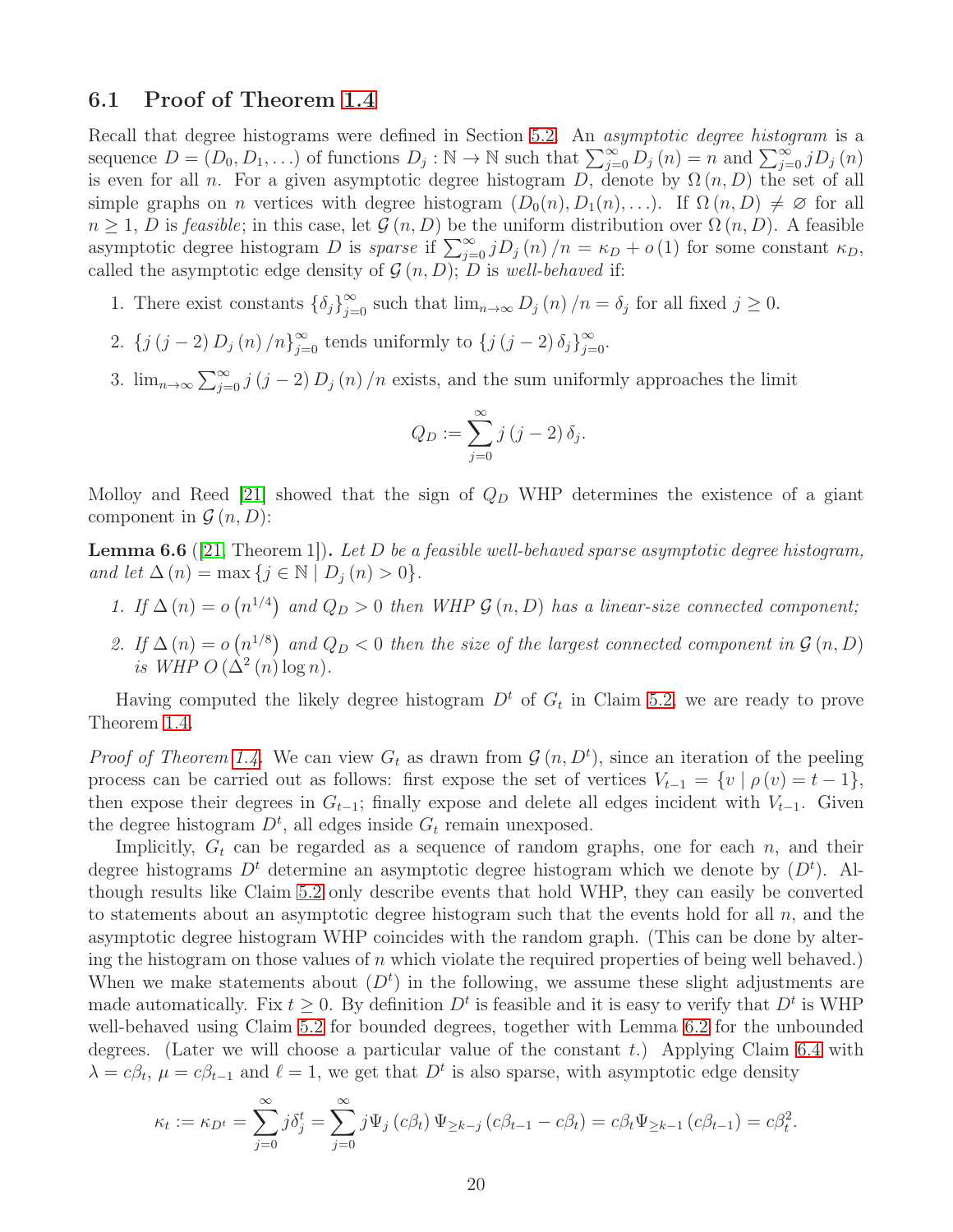We now bound the parameter  $Q_t := Q_{D^t}$ , by another application of Claim [6.4](#page-16-2) with  $\lambda = c\beta_t$  and  $\mu = c\beta_{t-1}$ , but this time with  $\ell = 2$ . We get

$$
\sum_{j=0}^{\infty} [j]_2 \delta_j^t = \sum_{j=0}^{\infty} [j]_2 \Psi_j(c\beta_t) \Psi_{\geq k-j} (c\beta_{t-1} - c\beta_t) = (c\beta_t)^2 \Psi_{\geq k-2} (c\beta_{t-1}) = c\kappa_t \Psi_{\geq k-2} (c\beta_{t-1}),
$$

hence

$$
Q_{t} = \sum_{j=0}^{\infty} j (j - 2) \delta_{j}^{t} = \sum_{j=0}^{\infty} ([j]_{2} - j) \delta_{j}^{t}
$$
  
=  $c\kappa_{t} \Psi_{\geq k-2} (c\beta_{t-1}) - \kappa_{t}$   
=  $(c\Psi_{\geq k-2} (c\beta_{t-1}) - 1) \kappa_{t}.$ 

The decreasing sequence  $(\beta_t)_{t\geq 0}$  converges to  $\beta = 0$  in the subcritical regime, and  $x \mapsto c\Psi_{\geq k-2}(cx)$ is a continuous function, so

$$
\lim_{t \to \infty} c\Psi_{\geq k-2} (c\beta_t) = c\Psi_{\geq k-2} (c\beta) = 0.
$$

In particular, there exists some constant  $t^{\dagger}$  such that  $c\Psi_{\geq k}(c\beta_{t^{\dagger}}) < 1$ , implying  $Q_{t^{\dagger}} < 0$ . Moreover,  $\Delta(G_{t}) \leq \Delta(G_0) = O(\log n/\log \log n)$  by [\(3\)](#page-13-1), and we can finally apply the second part of Lemma [6.6](#page-19-1) and complete the proof.

*Remark.* By [\[17,](#page-30-10) Lemma 6] we have  $t^{\dagger} = \Theta(1/\sqrt{c_k - c})$ .

# <span id="page-20-0"></span>6.2 Proof of Lemma [4.2:](#page-9-0) the existence of a  $(\log^2 \log n, L)$ -tree in K

We prove Lemma [4.2](#page-9-0) for  $L := \left[\log_{1-\delta} \left(\frac{\delta^2}{2\mu_c}\right)\right]$ , where  $\delta < 1/2$  is the constant from Lemma [6.5.](#page-17-1) Throughout this subsection we let  $N = \lceil \log^2 \log n \rceil$  and  $p_j = \Pr[Z_{k-1}(\mu_c) = j-1]$ . In addition, we set  $C = (1-\delta)^2/(1-2\delta) > 1$ , and let  $d_0$  be the minimal integer satisfying  $1-\sum_{i \leq d_0} p_i/C \leq \delta^2/(2\mu_c)$ . Note that  $L, C$  and  $d_0$  are all constants depending only on k and c.

We consider an exploration process in the k-core K, attempting to reveal an  $(N, L)$ -tree in it, but instead of analysing the exploration process on  $K$  itself, we condition on it having a proper degree sequence  $\vec{d}$  and apply the exploration process to the configuration model for the sequence  $\vec{d}$ . In view of Lemma [5.3](#page-14-4) and Corollary [6.3,](#page-16-3) Theorem [5.1](#page-12-2) implies that it is enough to show that the multigraph of this configuration model WHP contains an  $(N, L)$ -tree, where the convergence implicit in WHP is uniform over all proper degree sequences  $d$ .

The exploration starts with an arbitrary vertex  $v_0$  in this configuration model, and explores its (2N)-neighbourhood in DFS manner. In each exploration step, an unmatched half-edge, say x, belonging to an exposed vertex at distance at most  $2N-1$  from  $v_0$ , is matched to some other half-edge, say y, chosen uniformly at random from the set of all unmatched half-edges. We refer to the vertex containing y as the *next encountered vertex*. The selection of x in each step is arbitrary among those in the vertex currently being treated by the DFS algorithm. Initially,  $v_0$  is the only exposed vertex, and whenever a new half-edge is being matched, its vertex (i.e. the next encountered vertex) becomes exposed. Unless that vertex was already exposed, the new edge and vertex are added to the growing DFS tree.

Let T denote the tree resulting from the exploration described above. The root of T is  $v_0$ , and all other vertices of T have distance at most 2N from  $v_0$  in T. We assign each vertex in T a type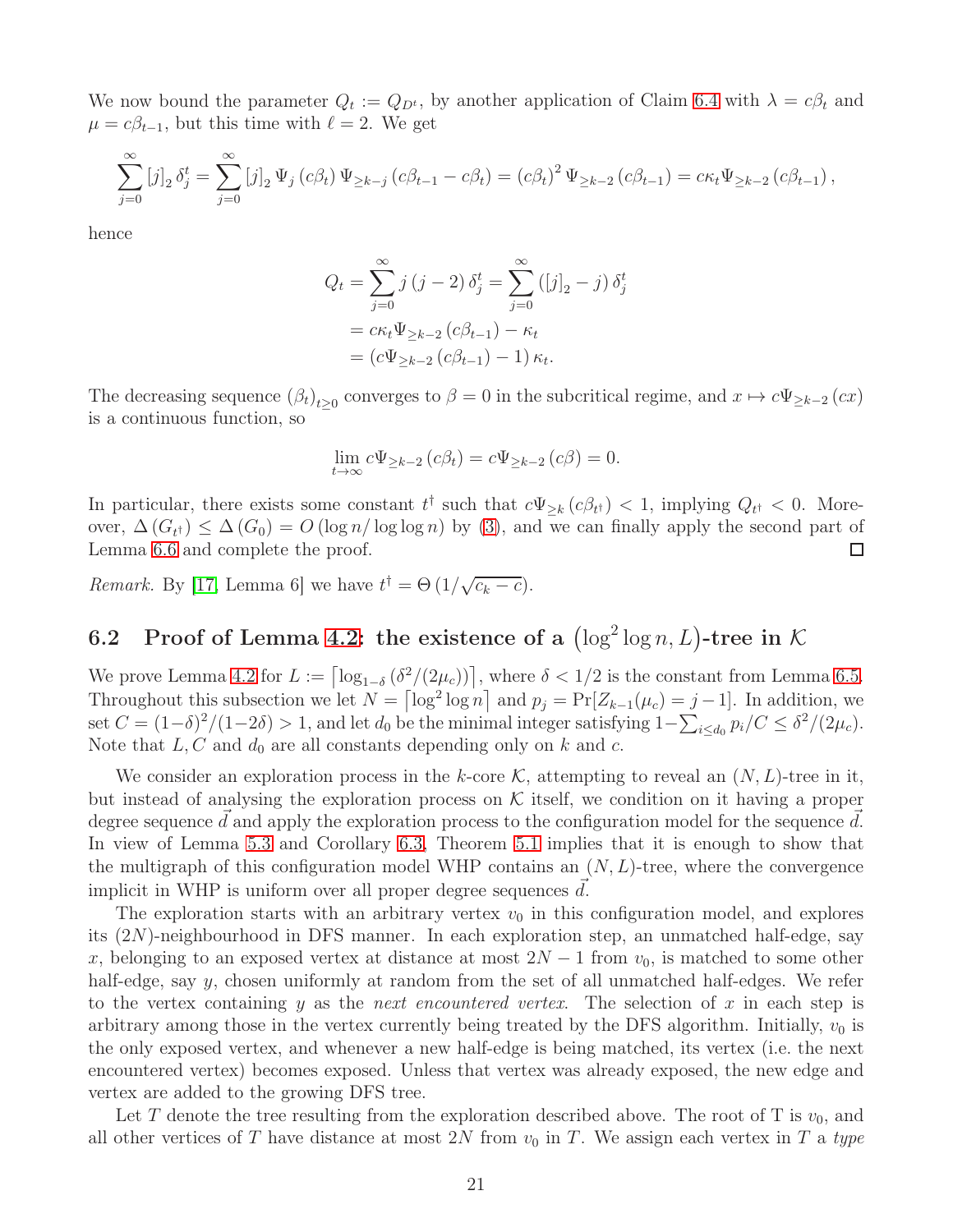from  $\{0, 1, \ldots, L+1\}$  in the following manner. The type assignment for a vertex u is performed at the point when the DFS algorithm has finished fully exploring the subtree of  $T$  below  $u$  and looks to move back to the parent of u (or terminate, if  $u = v_0$ ). First, if any back-edge has been encountered up to this point in the exploration process, u is assigned type  $L + 1$ . If no back-edge has been encountered, the following rules are applied. If u is a leaf, i.e. in level  $2N$ , its type is set to 0. Otherwise, u is in level  $i < 2N - 1$ , and all its children have been assigned types already; denote by  $S(u)$  the set of its children of type less than L. Note that  $d_T(u) = d_K(u)$  in this case, so we can omit the subscript, and set

$$
type (u) = \begin{cases} 0, & |S (u)| \ge k \text{ and } d(u) \le d_0; \\ 1 + \max \{ type (v) \mid v \in S (u) \}, & |S (u)| = k - 1 \text{ and } d(u) \le d_0; \\ L, & |S (u)| < k - 1 \text{ or } d(u) > d_0. \end{cases}
$$

For  $v \in V(T)$ , let  $T(v)$  denote the subtree of T consisting of v and all its descendants. Given the types of vertices as defined above, let  $T^*(v)$  denote the result of removing from  $T(v)$  all subtrees rooted at vertices of type L or  $L + 1$ . Then for every vertex u in  $T^*(v)$ , the number of vertices in a longest k-light tree path originating at u is exactly type(u)  $\lt L$ . If type(u) = 0 it simply means that no such paths exist as u itself is not k-light. In particular, we have the following.

<span id="page-21-1"></span>**Observation 6.7.** Let  $v \in V(T)$  at level i. If type $(v) < L$  then  $T^*(v)$  is a  $(2N - i, L)$ -tree.

Let us now take a closer look at the process of matching half-edges. When the first random half-edge is chosen, the probability that its vertex u has degree j is weighted by a multiplicative factor of j (so-called "degree-biased" selection). Hence, for any fixed  $j \geq k$  and a proper degree sequence, we have by  $(8)$  that the probability that u has degree j is

$$
(1 + o(1))j \Pr[Z_k(\mu_c) = j] \hat{n}/2\hat{m} \stackrel{(9)}{=} (1 + o(1))p_j.
$$
 (16)

As the exploration carries on, the degree sequence of the unmatched half-edges does not represent the degrees of the vertices any more, but their "remaining" degrees, that is, the number of unmatched half-edges incident with each vertex at that point. Of course, this distinction only applies to the exposed vertices. Additionally, this degree sequence contains values smaller than  $k$ . To handle these subtleties, we define a new class of sequences, closely related to proper sequences.

For a constant  $\eta > 1$ , a degree sequence  $\vec{d} \in \mathcal{D}_{\hat{n}, 2\hat{m}}$  is  $\eta$ -normal (with respect to  $n, k, c$  and  $d_0$ , if  $n \geq \hat{n} \geq \Psi_{\geq k}(\mu_c) n/2$  and  $\hat{m} \geq \mu_c \Psi_{\geq k-1}(\mu_c) n/4$ , its maximum degree is at most  $\log n$ , and for every  $j \leq d_0$  the degree-biased probability that a half-edge selected uniformly at random belongs to a vertex of (remaining) degree j is between  $p_j/\eta$  and  $\eta p_j$ . Note that in particular, for every  $j \leq d_0$ , the number of 'j' entries in any  $\eta$ -normal sequence is at least  $2m p_i/(j\eta) = \Omega(n)$ . It is immediate to see that for any fixed  $\eta > 1$ , every proper sequence is  $\eta$ -normal for n sufficiently large.

We are finally ready for the main part of the proof. Recall the definition of  $C$  from the beginning of this subsection, and let  $C' = (C + 1)/2 > 1$ .

<span id="page-21-0"></span>**Claim 6.8.** Assume that  $\vec{d}$  is a C'-normal sequence and consider any moment during the explo*ration process when a random half-edge is about to be chosen. Conditional upon the exploration so far, the probability that the next encountered vertex will eventually have type* L *is at most*  $\delta/\mu_c$ *.* 

We first show why Claim [6.8](#page-21-0) implies Lemma [4.2.](#page-9-0) Assume  $\vec{d}$  is C'-normal and consider any moment at which an unmatched half-edge incident with a vertex at level  $N-1$  in T is about to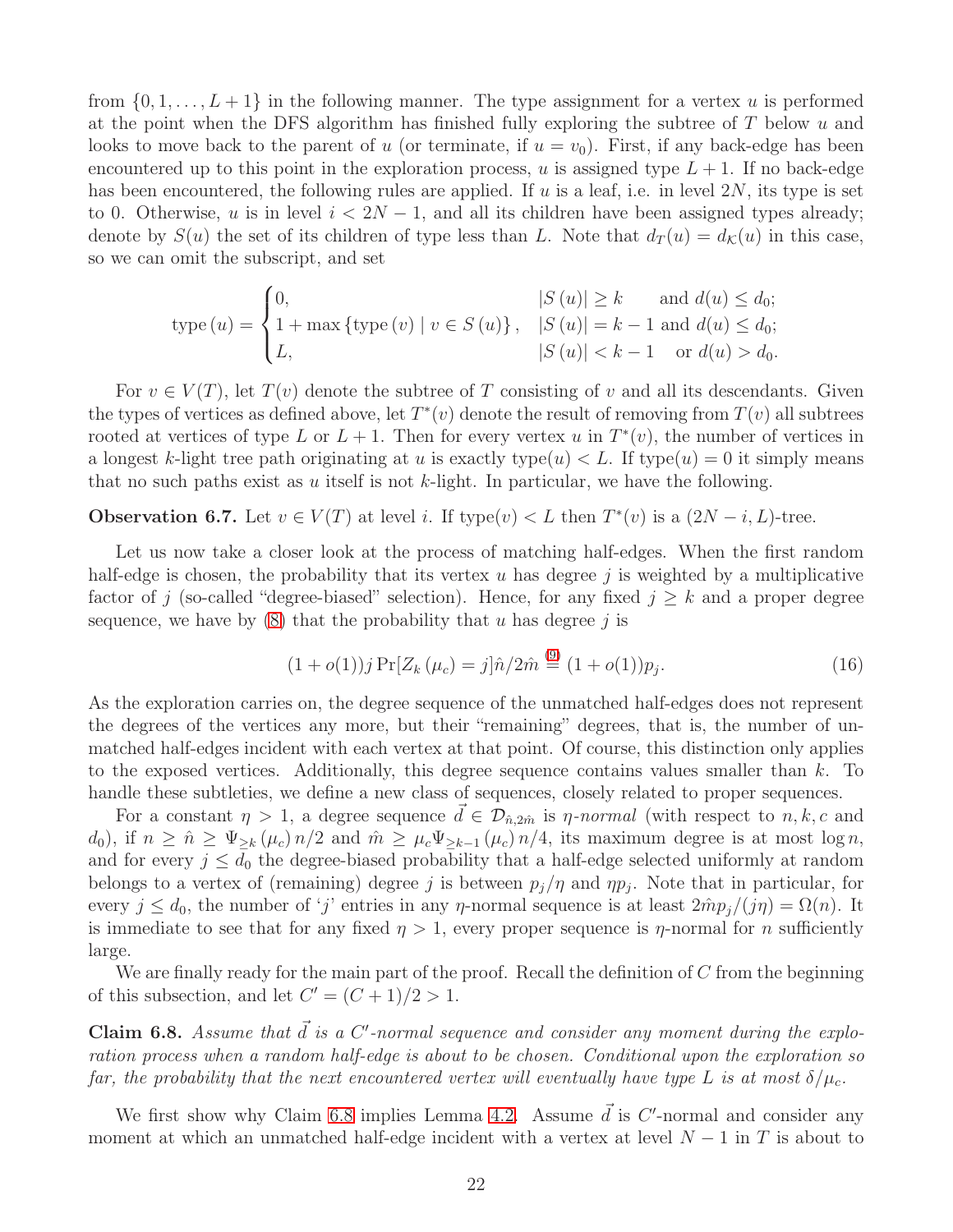be treated, i.e., the next encountered vertex will belong to level  $N$  unless already exposed. At this point the types of all vertices so far encountered at level  $N$  have been assigned. We may therefore apply Claim [6.8](#page-21-0) to deduce that, conditional on the labels of the previously encountered vertices in level N, the probability that the next one receives type L is at most  $\delta/\mu_c$ . By coupling this process with a sequence of independent Bernoulli trials each with parameter  $\delta/\mu_c$ , we conclude that, for any  $t > 0$ , the probability that at least t vertices are encountered at level N and all are given type L is at most  $(\delta/\mu_c)^t$ .

Since  $\vec{d}$  is C'-normal, the degrees are all at most log n, and so the number of vertices reached in the exploration is at most  $(\log n)^{2N} = \exp (O(\log^3 \log n)) = o(n^{1/3})$ . Consequently, since there are  $\Theta(n)$  half-edges altogether, each step of the exploration process chooses an exposed vertex with probability  $o(n^{-2/3}\log n)$ . Thus, the probability that at least one of the  $o(n^{1/3}\log n)$  steps encounters a back-edge is  $o(1)$ . Since all vertices of K have degree at least k, it follows that WHP, T has at least  $(k-1)^N = \omega(1)$  vertices at level N. From the previous paragraph, the probability that these are all assigned type L is  $o(1)$ . As there are WHP no back-edges, this implies that WHP some vertex v at level N receives a type less than L. By Observation [6.7,](#page-21-1) this event implies that  $T^*(v)$  is an  $(N, L)$ -tree.

One can easily check that the convergence in the above WHP statements is uniform over all  $C'$ -normal degree sequences  $\vec{d}$ . Since WHP  $\mathcal K$  has a  $C'$ -normal degree sequence, Lemma [4.2](#page-9-0) follows, and it only remains to prove the claim.

*Proof of Claim [6.8.](#page-21-0)* For the given degree sequence  $\vec{d} = (d_1, \ldots, d_{\hat{n}}) \in \mathcal{D}_{\hat{n}, 2\hat{m}}$ , let  $R(\vec{d})$  be the set of all sequences  $\vec{d}' = (d'_1, \ldots, d'_{\hat{n}}) \in \mathcal{D}_{\hat{n}, 2\hat{m}'},$  such that  $d_i \geq d'_i$  for all i, and  $m - m' \leq n^{1/3} \log n$ . By the arguments above, at every step of the exploration, the degree sequence of the unmatched half-edges in  $\mathcal K$  is some element of  $R(\vec{d})$ .

Now let  $\vec{d}' \in R(\vec{d})$ , and for every  $j \leq d_0$ , let  $n_j$  and  $n'_j$  denote the number of vertices of degree j in  $\vec{d}$  and in  $\vec{d'}$ , respectively. Since  $n_j = \Theta(n)$ , and since  $d_i \neq d'_i$  for  $O(n^{1/3} \log n)$  coordinates, we have  $n'_{j} = (1+o(1))n_{j}$ . Similarly,  $m' = (1+o(1))m$ , and thus  $jn'_{j}/(2m') = (1+o(1))jn_{j}/(2m)$ . In short, for every  $\vec{d}' \in R(\vec{d})$  and  $j \leq d_0$ , the probability of choosing a half-edge belonging to a vertex of (remaining) degree j, asymptotically equals the probability of the same event for  $\vec{d}$ . Since, in addition, the probability that a randomly selected half-edge belongs to an already exposed vertex is  $o(1)$ , and since  $C > C'$ , we can state the following.

<span id="page-22-0"></span>Observation 6.9. At every step of the exploration, conditioning upon the exploration steps taken previously, the probability that the next encountered vertex is unexposed and has degree  $j \leq d_0$ is bounded between  $p_j/C$  and  $Cp_j$ .

To complement this observation, consider any moment during the exploration, let S denote the exploration sequence up to that point, and let  $p_{>d_0}(S)$  denote the probability that the next encountered vertex will have degree larger than  $d_0$ , conditional on S. Let  $p_{>d_0}$  denote the maximum of  $p_{> d_0}(S)$ , taken over all possible (partial) exploration sequences S. Then by Observation [6.9](#page-22-0) and the definition of  $d_0$  (at the beginning of this subsection), we have  $p_{>d_0} \leq \delta^2/(2\mu_c)$ .

Before proceeding with the proof of the claim we introduce more terminology. We say a vertex v of T has height h if it is in level  $2N - h$ , i.e.  $T(v)$  has height h. The height of an unmatched half-edge belonging to an exposed vertex is the same as the height of that vertex.

Similarly to the definition of  $p_{>d_0}$ , for every  $1 \leq h \leq 2N$  and  $0 \leq i \leq L$ , let  $P_{i,h}$  denote the maximum, over all possible exploration sequences  $S$  up to any step in which a half-edge at height h is being matched, of the probability that the next encountered vertex will be assigned type  $i$ ,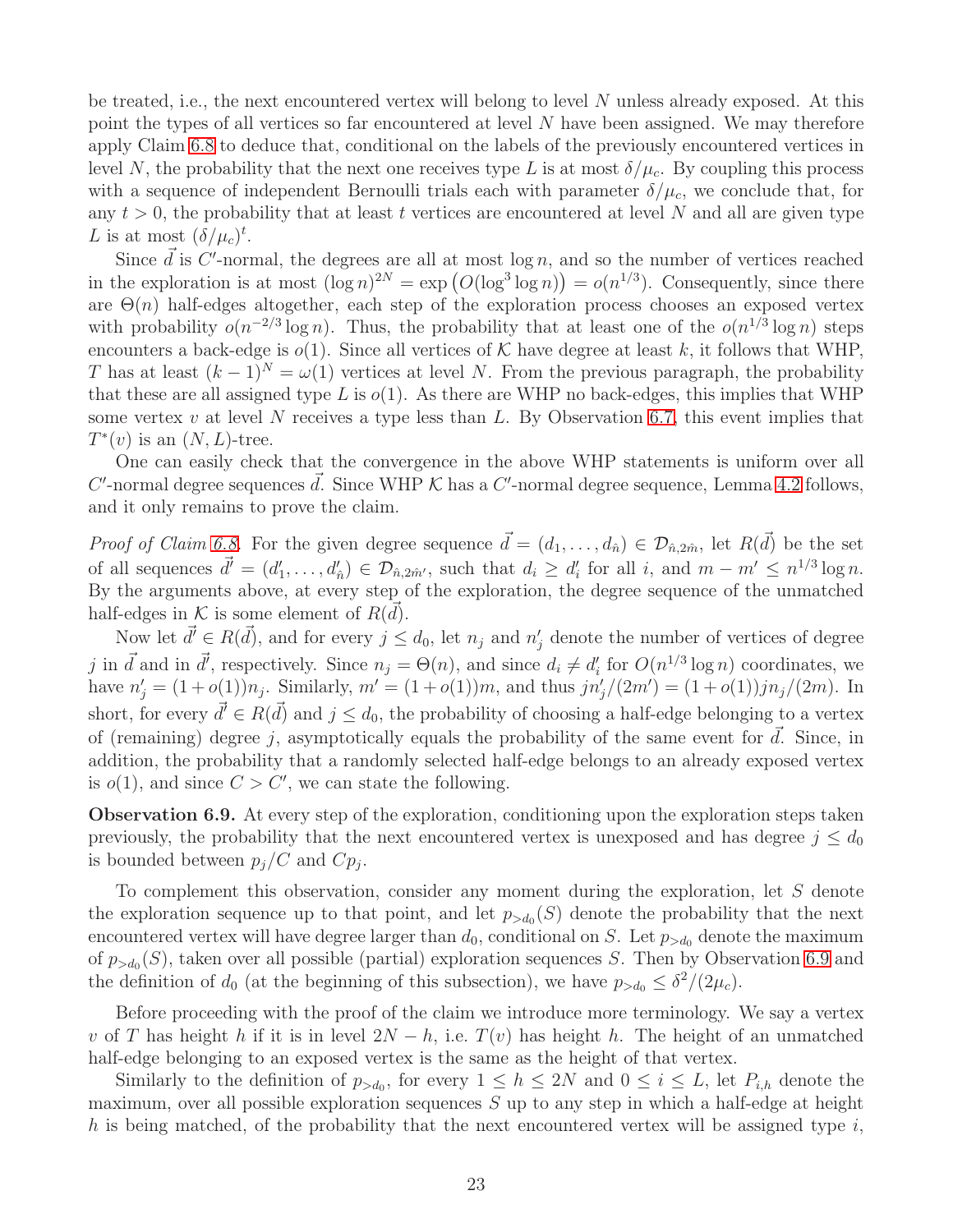conditional on S. Note that this next encountered vertex is at height  $h-1$  unless it was already exposed.

We prove the claim by showing that the following hold for every  $1 \leq h \leq 2N$ :

- (a)  $P_{L,h} \leq \delta/\mu_c$ ;
- (b)  $P_{i,h} \leq (1-\delta)^i$  for every  $0 \leq i < L$ .

Recall that if a back-edge occurs before assigning the type of a vertex u, it is given type  $L+1$ , and that otherwise, and if u is also not a leaf, then  $d_T(u) = d_{\mathcal{K}}(u)$  and we simply refer to the degree of  $u$  with no specification.

Observe that (b) holds trivially for  $i = 0$  (for every h), so from now on we assume for simplicity  $i > 0$ . Since the only positive type a leaf can be assigned is  $L + 1$ , there is nothing to prove for  $h = 1$ . We now prove (a) and (b) for  $h > 1$  by induction on h, beginning with  $h = 2$ .

Assume that no back-edge has yet occurred when a vertex u at height 1 is assigned its type. Then every child of u is a leaf of type 0, and there are therefore exactly three options. If  $d(u) > d_0$ then type(u) = L; if  $d(u) = k$ , i.e., u has  $k - 1$  children in T, then type(u) = 1; otherwise,  $type(u) = 0$ . So when a half-edge at height 2 is being matched, the probability that the next encountered vertex will eventually have type 1 or  $L$  is bounded from above by the probability that the vertex will have degree k or larger than  $d_0$ , respectively. We therefore immediately obtain  $(a)$ since

$$
P_{L,2} \le p_{>d_0} \le \delta^2/(2\mu_c) \le \delta/\mu_c.
$$

As for (b), we only have to show that  $P_{1,2} \leq 1 - \delta$ , and this is true since by the above argument, Observation [6.9](#page-22-0) and Lemma [6.5](#page-17-1) we have

$$
P_{1,2} \leq Cp_k < C\frac{1-2\delta}{k-1} = \frac{(1-\delta)^2}{k-1} < 1-\delta.
$$

Assume now that (a) and (b) hold for  $1 < h - 1 < 2N$ ; we prove (a) and (b) for h.

Observe that if a vertex v at height  $h-1$  with degree j is assigned type  $0 < i < L$  (implying in particular that  $j \leq d_0$  by definition of type), then no back-edge has yet been encountered, exactly  $j - k$  of v's  $j - 1$  children must be assigned type L, and the maximum type among its other  $k - 1$ children must be exactly  $i - 1$ .

Now consider any moment when a half-edge at height  $h$  is matched, and let  $w$  denote the next encountered vertex. By Observation [6.9,](#page-22-0) the probability that  $w$  will be an unexposed vertex with degree j is at most  $Cp_j$ . Since the exploration is DFS, the bounds  $P_{i,h-1}$  (for any  $0 \le i \le L$ ) can be applied to each of the children of  $w$  consecutively and conditionally. Thus at any given step in which a half-edge at height  $h$  is being matched, the probability that the next encountered vertex will have degree j and type  $0 < i < L$ , conditional on the previous history of the process, can be bounded from above by

$$
f_{i,h}(j) := Cp_j\binom{j-1}{j-k}(P_{L,h-1})^{j-k}(k-1)P_{i-1,h-1}.
$$

In the same manner, consider the event that a vertex v at height  $h-1$  with degree  $j \leq d_0$  is assigned type L. (Recall that a vertex will also be assigned type L if it has degree larger than  $d_0$ , which happens with probability at most  $p_{>d_0}$ . Then no back-edge has yet occurred, and either exactly  $j - k$  of v's children are of type L and there is at least one child of type  $L - 1$ , or there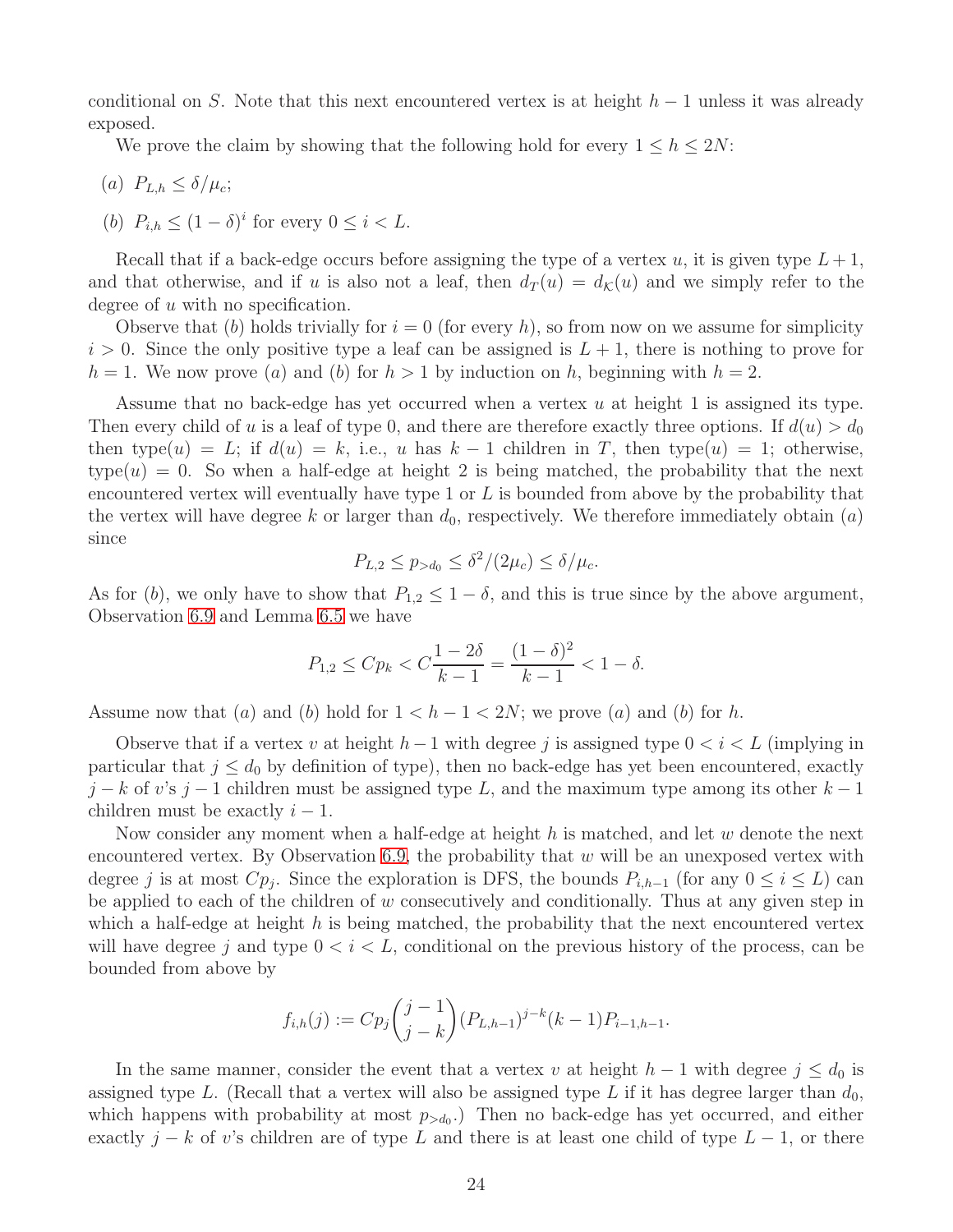are at least  $j - k + 1$  children of v of type L. So at any moment in which a half-edge at height h is being matched, we can bound from above the probability that the next encountered vertex will have degree  $j \leq d_0$  and be assigned type L, conditional on the previous history of the process, by

$$
f_h(j) := Cp_j\binom{j-1}{j-k}(P_{L,h-1})^{j-k}(k-1)(P_{L,h-1}+P_{L-1,h-1}).
$$

Next, we observe that for every  $0 < i < L$  and for every  $k \leq j < d_0$  the following holds:

<span id="page-24-1"></span>
$$
\frac{f_{i,h}(j+1)}{f_{i,h}(j)} = \frac{f_h(j+1)}{f_h(j)} = \frac{p_{j+1}}{p_j} \cdot \frac{\binom{j}{j-k+1}}{\binom{j-1}{j-k}} \cdot P_{L,h-1} = \frac{\mu_c}{j} \cdot \frac{j}{j-k+1} \cdot P_{L,h-1} \le \delta,
$$
\n(17)

where the last inequality follows from the induction hypothesis. We now use Lemma [6.5](#page-17-1) and the induction hypothesis to get

$$
f_{i,h}(k) = Cp_k(k-1)P_{i-1,h-1} < C(1-2\delta) \left(1-\delta\right)^{i-1} = \left(1-\delta\right)^{i+1},
$$

which together with [\(17\)](#page-24-1) yields

$$
P_{i,h} \leq \sum_{j=k}^{d_0} f_{i,h}(j) \leq \sum_{j=k}^{d_0} f_{i,h}(k) \delta^{j-k} < \frac{f_{i,h}(k)}{1-\delta} < (1-\delta)^i \,,
$$

establishing  $(b)$ . To prove  $(a)$ , we similarly use

$$
f_h(k) = Cp_k(k-1)(P_{L,h-1} + P_{L-1,h-1}) < (1-\delta)^2 \left(\frac{\delta}{\mu_c} + (1-\delta)^{L-1}\right)
$$

and [\(17\)](#page-24-1) to obtain

$$
\sum_{j=k}^{d_0} f_h(j) \leq \sum_{j=k}^{d_0} f_h(k) \delta^{j-k} < \frac{f_h(k)}{1-\delta} \\
&< (1-\delta) \frac{\delta}{\mu_c} + (1-\delta)^L = \frac{\delta}{\mu_c} - \left(\frac{\delta^2}{\mu_c} - (1-\delta)^L\right) \leq \frac{\delta}{\mu_c} - \frac{\delta^2}{2\mu_c},
$$

where the last inequality holds by the choice of  $L$ . We conclude that (a) holds by using the bound on  $p_{>d_0}$  and the fact that

$$
P_{L,h} \le p_{>d_0} + \sum_{j=k}^{d_0} f_h(j).
$$

## <span id="page-24-0"></span>6.3 Proof of Lemma [4.3:](#page-9-1) high excess, small boundary 2-cores are WHP linear

Throughout this subsection we denote by  $\hat{n}$  and  $\hat{m}$  the number of vertices and edges, respectively, in K, the k-core of G, and denote by  $d = 2\hat{m}/\hat{n}$  the average degree in K. For a subset  $U \subset V(K)$ we write  $t = |V(U)|$ ,  $s = |E(U)|$  and  $r = \text{exc}(U) = s - t$ . We refer to any graph of minimum degree at least 2 as a 2-core. A 2-core  $C \subset \mathcal{K}$  is *bad* if C has large excess  $\text{exc}(C) \geq \log^4 n$ , small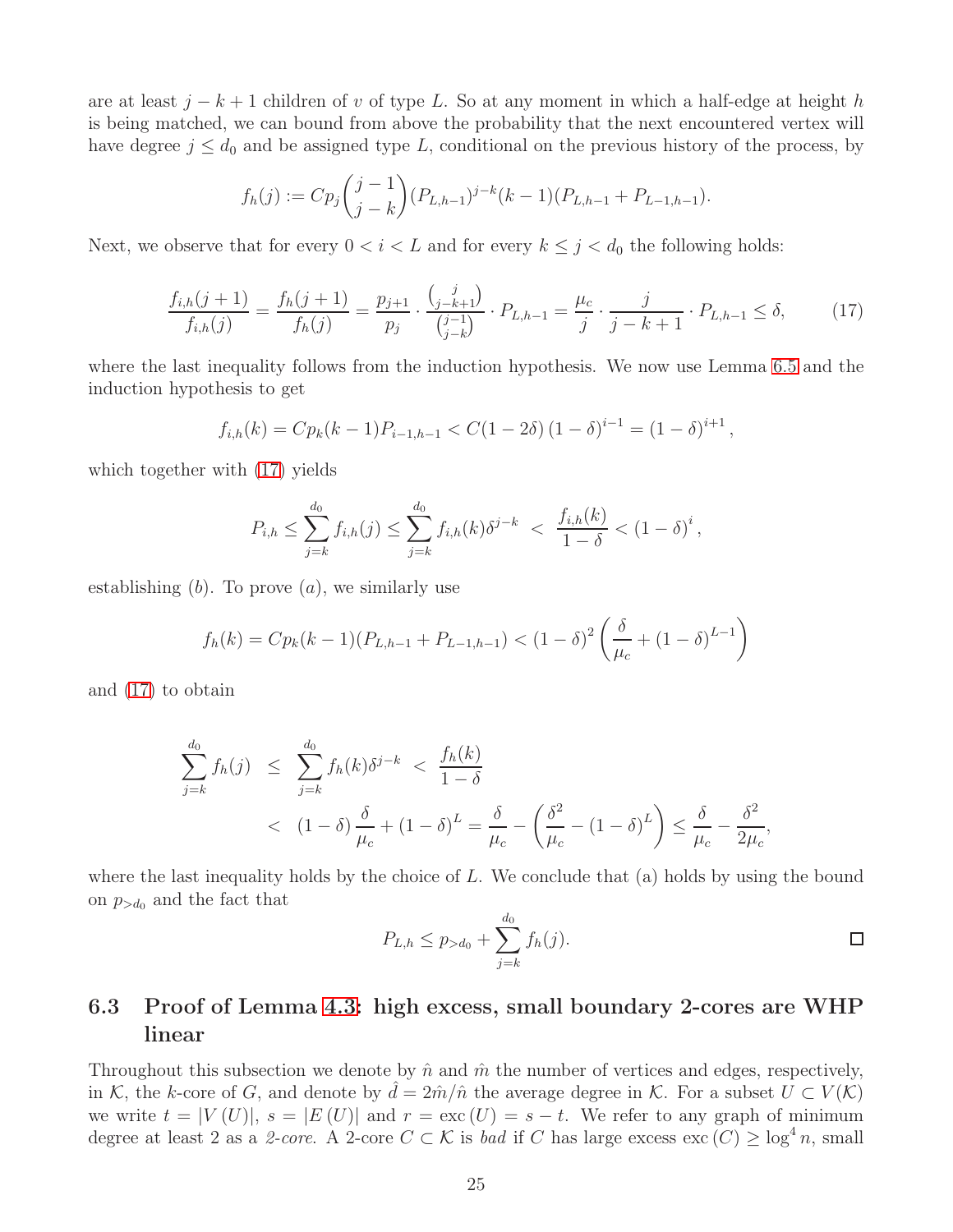boundary  $|\partial C| \leq (k-2) V(C)$ , and small size  $|V(C)| < \varepsilon n$ . Lemma [4.3](#page-9-1) claims that WHP K has no bad 2-cores for some constant  $\varepsilon = \varepsilon (k, c) > 0$ . We will consider bad 2-cores in K with exactly t vertices and s edges for pairs  $(t, s) \in \mathcal{I}$ , where

$$
\mathcal{I} = \left\{ (t,s) \mid t < \varepsilon n \text{ and } t + \log^4 n \le s \le \binom{t}{2} \right\}.
$$

Observe that in particular  $\log^4 n < \binom{t}{2}$  $\binom{t}{2} < t^2$ , and so from now on we assume  $t > \log^2 n$ .

Recall the constant  $\delta$  from Lemma [6.5,](#page-17-1) and let  $\delta_1 < 1/e$  be constant sufficiently small that  $(1 - \delta/2)\delta_1^{-4\delta_1} < 1 - \delta/4$ . Such a  $\delta_1$  exists since  $x^{-x} \to 1^+$  as  $x \to 0^+$ . In the proof we separate potential bad 2-cores into two classes: dense (i.e., with excess  $r \geq \delta_1 t$ ) and sparse (i.e., with excess  $r \leq \delta_1 t$ , and partition  $\mathcal{I}$  into  $\mathcal{I} = \mathcal{I}_{\text{dense}} \cup \mathcal{I}_{\text{sparse}}$  accordingly.

We are now finally ready to define  $\varepsilon$ . Since the discussion is restricted to the k-core K, which is WHP of linear size  $\hat{n} = (1 + o(1))\Psi_{\geq k}(\mu_c)n$ , it will be convenient to define a constant

$$
\varepsilon_1 = \min \left\{ (e^2 c)^{-1-1/\delta_1}, \frac{\delta}{2-\delta}, \frac{1}{1+2e^4 k^6} \right\}
$$

and set  $\varepsilon = \varepsilon_1 \Psi_{\geq k} (\mu_c) / 2$ .

#### **6.3.1** Dense 2-cores:  $r \geq \delta_1 t$

We show that WHP, not only K does not contain dense bad 2-cores, but G does not contain *any* dense subgraphs of relevant size, without further restrictions. Clearly, it therefore suffices to only consider the case  $r = \delta_1 t$ . So, for  $\log^2 n < t < \varepsilon n$ , let  $N_t$  denote the expected number of subgraphs of G with t vertices and  $(1 + \delta_1)t$  edges. Then

$$
N_t \leq {n \choose t} {t \choose 1 + \delta_1} {c \choose 1} {1 + \delta_1} t
$$
  
\n
$$
\leq \left(\frac{en}{t}\right)^t \left(\frac{et^2/2}{(1 + \delta_1)t}\right)^{(1 + \delta_1)t} {c \choose n}^{(1 + \delta_1)t}
$$
  
\n
$$
\leq \left(\frac{t}{n}\right)^{\delta_1 t} \left(\frac{e^2c}{2}\right)^{(1 + \delta_1)t}
$$
  
\n
$$
\leq \left(\varepsilon \left(e^2c\right)^{1 + 1/\delta_1}\right)^{\delta_1 t} 2^{-t}
$$
  
\n
$$
\leq 2^{-t},
$$

where the last inequality is due to the fact that  $\varepsilon < \varepsilon_1$  and the definition of  $\varepsilon_1$ . Summing over t, we get

$$
\sum_{t=\log^2 n}^{\varepsilon n} N_t \le \sum_{t=\log^2 n}^{\varepsilon n} 2^{-t} \le n2^{-\log^2 n} = o(1),
$$

implying that WHP G does not contain any subgraph with t vertices and s edges for any  $(t, s) \in$  $\mathcal{I}_{\text{dense}}$ .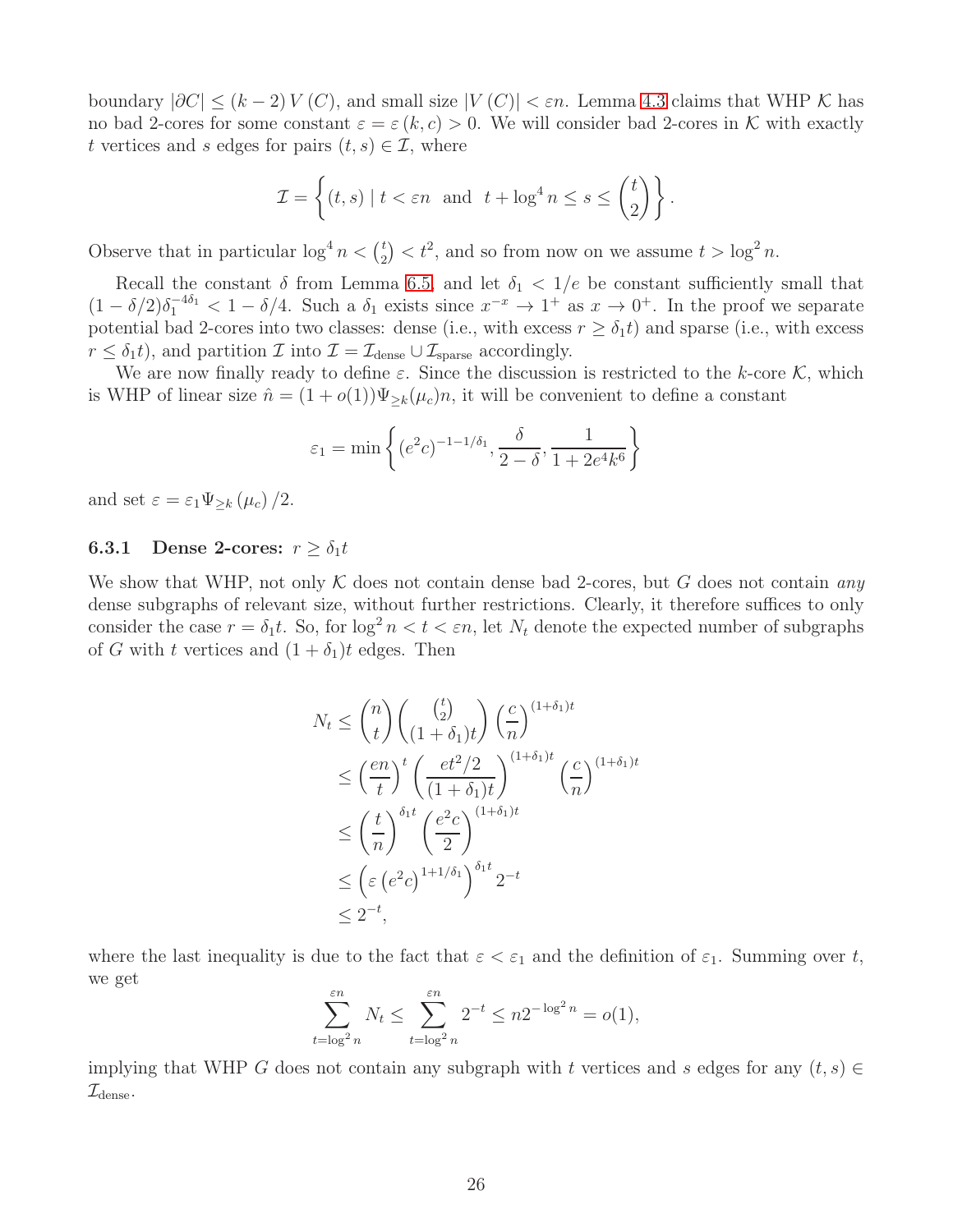#### **6.3.2** Sparse 2-cores:  $r \leq \delta_1 t$

By using Corollary [6.3,](#page-16-3) we will be able to restrict to  $k$ -cores with proper degree sequences. Of course, "the degree sequence is proper" is not an event but an asymptotic statement. Strictly, what Corollary [6.3](#page-16-3) means is that there is a concrete specification of the asymptotic bounds in the definition of "proper" such that such bounds hold WHP for the degree sequence of the k-core. When we refer to the event that the sequence is proper below, we mean the event that a set of such bounds hold.

In view of Theorem [5.6,](#page-15-1) we consider a sequence  $\vec{d}$  of  $\hat{n}$  independent copies of  $Z_k(\lambda)$  where  $\lambda$  is determined by [\(10\)](#page-15-2). By Lemma [5.3](#page-14-4) we only need to consider  $\hat{n} = (1 + o(1)) \Psi_{\geq k}(\mu_c) n$ and  $\hat{m} = (1 + o(1)) \mu_c \Psi_{\geq k-1}(\mu_c) n/2$ , and consequently, the estimation of  $\hat{d}$  given in [\(9\)](#page-14-6) holds. Since  $\mathbb{E}[Z_k(\lambda)] = \lambda \Psi_{\geq k-1}(\lambda) / \Psi_{\geq k}(\lambda)$ , it follows by the definition of  $\lambda$  and Lemma [5.3](#page-14-4) that  $\lambda = (1 + o(1))\mu_c.$ 

Let  $A_n$  denote the event that (i)  $\vec{d}$  is a proper sequence, and (ii) a random k-core K with degree sequence  $\vec{d}$  has probability at least  $1/n$  of containing a 2-core with parameters  $(t, s) \in \mathcal{I}_{\text{sparse}}$ . Implicitly, this event is contained in the event that the sum of components of  $\vec{d}$  is even. Note that the restriction  $t < \varepsilon n$  and the definition of  $\varepsilon$  imply that  $t < \varepsilon_1 \hat{n}$ .

In this subsection we make use of two types of degree sequences; proper degree sequences  $\vec{d} \in \mathcal{D}_{\hat{n},2\hat{m}}$  for  $\mathcal{K}$ , and degree sequences  $\vec{d} \in \mathbb{N}^t$  for subsets of  $V(\mathcal{K})$  of size t. In order to distinguish between these two types we write either  $\vec{d}_{(\hat{n})}$  or  $\vec{d}_{(t)}$ , respectively. When referring to a subset  $U \subset V(K)$  of size t, we use  $u_1, \ldots, u_t$  to denote its vertices, even when this is not written explicitly.

Since estimating the expected number of sparse 2-cores involves some tedious calculations, we make them in several steps. We begin with a few bounds which are given without context at this moment and will be useful later. First, for a given  $\vec{d}_{(t)} \in \mathbb{N}^t$ , by using simple combinatorial identities and by letting  $r = s - t$  and  $h'_i = h_i - 2$  for every i, we have

<span id="page-26-1"></span>
$$
\sum_{h_1,\dots,h_t\geq 2} \prod_{i=1}^t {d_i \choose h_i} = \sum_{\substack{h_1,\dots,h_t\geq 2 \\ \sum h_i=2s}} \prod_{i=1}^t {d_i-2 \choose h_i-2} \frac{[d_i]_2}{[h_i]_2}
$$
\n
$$
\leq \sum_{\substack{h'_1,\dots,h'_t\geq 0 \\ \sum h'_i=2r}} \prod_{i=1}^t {d_i-2 \choose h'_i} [d_i]_2/2
$$
\n
$$
= 2^{-t} \left( \sum_{i=1}^t (d_i-2) \right) \prod_{i=1}^t [d_i]_2 .
$$
\n(18)

Second, for  $j \leq 2r$  let  $\widetilde{\mathcal{D}}_j = \left\{ \vec{d}_{(t)} \in \mathcal{D}_{t,kt+j} \mid \forall i \, d_i \geq k \right\}$ , and note that  $\left| \widetilde{\mathcal{D}}_j \right|$  $\Big| = {{j+t-1}\choose{t-1}}$  $_{t-1}^{+t-1}$ ) and that

<span id="page-26-0"></span>
$$
\sum_{j=0}^{2r} \binom{j+t-1}{t-1} = \binom{2r+t}{t} \le \binom{2t}{2r} \le \left(\frac{et}{r}\right)^{2r}.
$$
\n(19)

Furthermore, at least  $t - j$  entries in every  $\vec{d}_{(t)} \in \tilde{\mathcal{D}}_j$  equal k, and  $\prod_{i=1}^t [d_i]_2$  is maximised when the entries in  $\vec{d}_{(t)} \in \tilde{\mathcal{D}}_j$  are as equal as possible; that is, when j of them equal  $k + 1$ . Recall that the distribution of a single component of  $\vec{d}$  is  $Z_k(\lambda)$ , abbreviated to Z for the remainder of this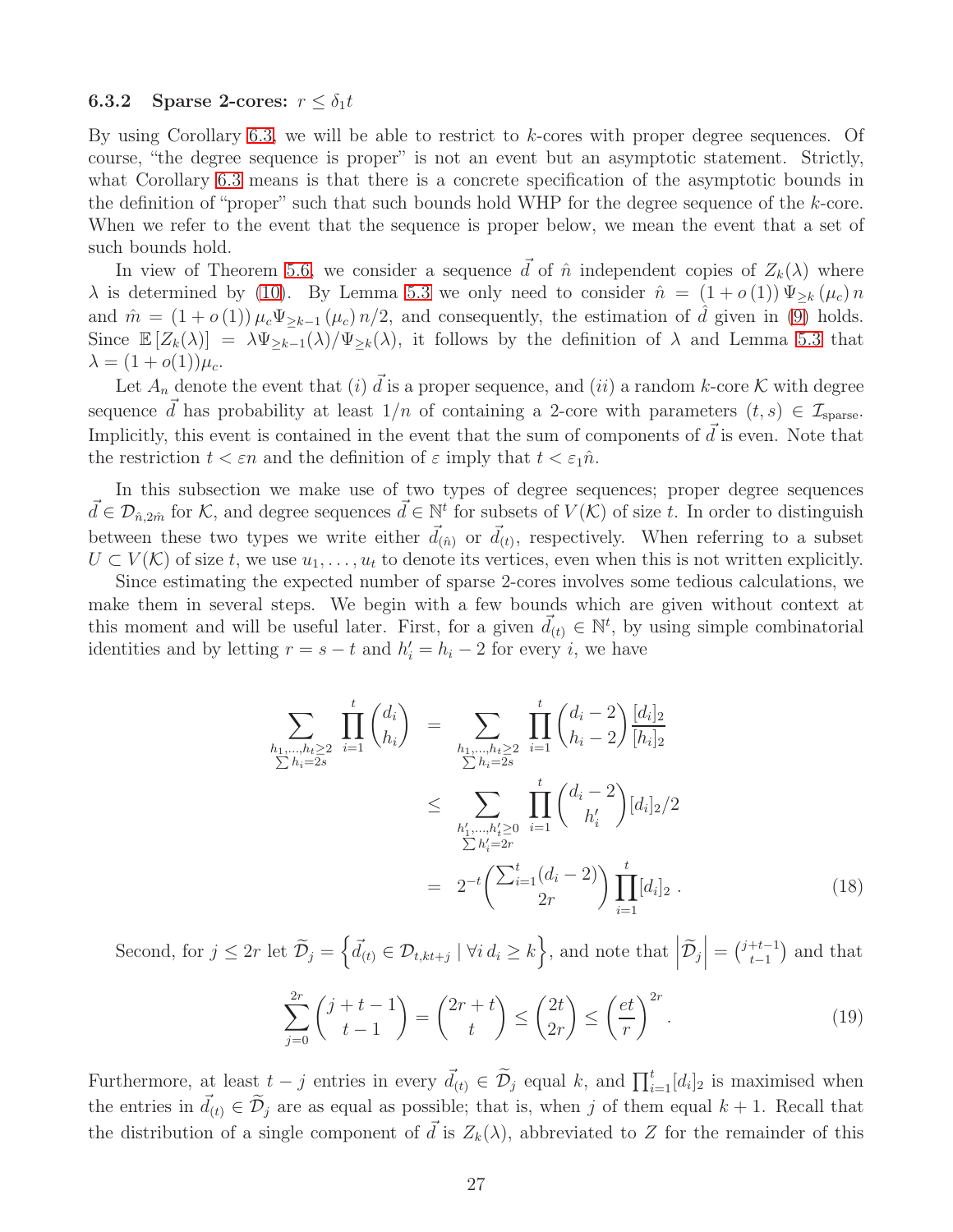subsection. Since  $\lambda = (1 + o(1))\mu_c$  we may estimate the probabilities in the distribution of Z asymptotically by using  $Z_k(\mu_c)$ . By Lemma [6.5,](#page-17-1) for *n* sufficiently large we have

<span id="page-27-0"></span>
$$
[k]_2 \Pr[Z = k] \stackrel{(9)}{=} (1 + o(1)) [k]_2 \frac{\hat{d}}{k} \Pr[Z_{k-1}(\mu_c) = k - 1]
$$
  
 
$$
\leq (1 + o(1)) (1 - 2\delta) \hat{d} < (1 - \delta) \hat{d}.
$$
 (20)

Hence,

<span id="page-27-3"></span>
$$
\sum_{\substack{d_1,\dots,d_t\geq k \\ \sum d_i\leq kt+2r}} \prod_{i=1}^t [d_i]_2 \Pr[Z = d_i] = \sum_{j=0}^{2r} \sum_{\substack{d_i \in \tilde{D}_j \\ \sum d_i\leq kt+2r}} \prod_{i=1}^t [d_i]_2 \Pr[Z = d_i]
$$
\n
$$
\leq \sum_{j=0}^{2r} |\tilde{D}_j| \left( [k+1]_2 \right)^j \left( [k]_2 \right)^{t-j} \Pr[Z = k]^{t-j}
$$
\n
$$
\leq \left( [k+1]_2 \right)^{2r} \sum_{j=0}^{2r} |\tilde{D}_j| \left( (1-\delta)\hat{d} \right)^{t-j}
$$
\n
$$
\leq \left( (1-\delta)\hat{d} \right)^t \left( 2k^2 \right)^{2r} \sum_{j=0}^{2r} \binom{j+t-1}{t-1}
$$
\n
$$
\stackrel{(19)}{\leq} \left( (1-\delta)\hat{d} \right)^t \left( \frac{2ek^2t}{r} \right)^{2r} .
$$
\n(21)

We now wish to bound the probability that a given set of vertices induces a sparse bad 2-core in a random k-core  $K$  with a given degree sequence, and this is where the configuration model becomes useful. For a given degree sequence  $d_{(\hat{n})} \in \mathcal{D}_{\hat{n}, 2\hat{m}}$  and for positive integers  $t < \hat{n}$  and  $s < \hat{m}$ , let us count how many configurations F for  $\vec{d}_{(\hat{n})}$  yield a multigraph  $H = H(F)$  such that  $H[U]$ is a 2-core with s edges, where  $U = \{u_1, \ldots, u_t\}$  is the set of the first t vertices in the sequence. First we have to choose a degree sequence for  $H[U]$ , that is, choose  $h = \{h_1, \ldots, h_t\} \in \mathcal{D}_{t,2s}$  such that  $d_{H[U]}(u_i) = h_i \geq 2$  for every i. Given  $\vec{h}$ , there are  $\prod_{i=1}^t {d_i \choose h_i}$  $\begin{pmatrix} d_i \\ h_i \end{pmatrix}$  possibilities to determine for each  $u_i$  which  $h_i$  of its  $d_i$  half-edges go inside U (while the rest go outside). Finally, there are  $(2s-1)!!$  configurations for  $H[U]$ , and  $(2\hat{m}-2s-1)!!$  configurations for the rest of H. It follows that if F is chosen uniform ly at random from all  $(2\hat{m} - 1)$ !! possible configurations for  $d_{(\hat{n})}$  then the probability of  $H[U]$  being a 2-core with s edges is at most

<span id="page-27-1"></span>
$$
\sum_{\substack{h_1,\ldots,h_t\ge 2\\ \sum h_i=2s}} \prod_{i=1}^t {d_i \choose h_i} \frac{(2s-1)!!(2\hat{m}-2s-1)!!}{(2\hat{m}-1)!!} \stackrel{(18)}{\le} \frac{2^s s!}{(2\hat{m}-2s)^s} \cdot 2^{-t} \binom{\sum_{i=1}^t (d_i-2)}{2r} \prod_{i=1}^t [d_i]_2 . \tag{22}
$$

Note that this bound does not depend on  $d_{t+1}, \ldots, d_{\hat{n}}$ .

Now, for integers t and s, an arbitrary subset  $U \subset V(\mathcal{K})$  of size t, and a degree sequence  $\vec{d}_{(t)} \in \mathbb{N}^t$ , denote by  $P(U, \vec{d}_{(t)}, s)$  the probability that  $\mathcal{K}[U]$  is a bad 2-core with s edges, where  $\mathcal K$  is as in the definition of the event  $A_n$  but conditioned upon satisfying  $d_{\mathcal{K}}(u_i) = d_i$  for every  $1 \leq i \leq t$ . By the condition on the boundary of bad 2-cores, we only need to consider sequences  $\vec{d}_{(t)}$  such that  $\sum_{i=1}^t d_i \leq (k-2)t + 2s = kt + 2r$ , and in particular  $\sum_{i=1}^t (d_i - 2) \leq kt$ , since  $r < t$ . Recall that  $2\hat{m} = d\hat{n}$  and note that for sparse 2-cores we have

<span id="page-27-2"></span>
$$
2s = 2(t+r) \le 3t \le kt \le \hat{d}\varepsilon_1 \hat{n}.\tag{23}
$$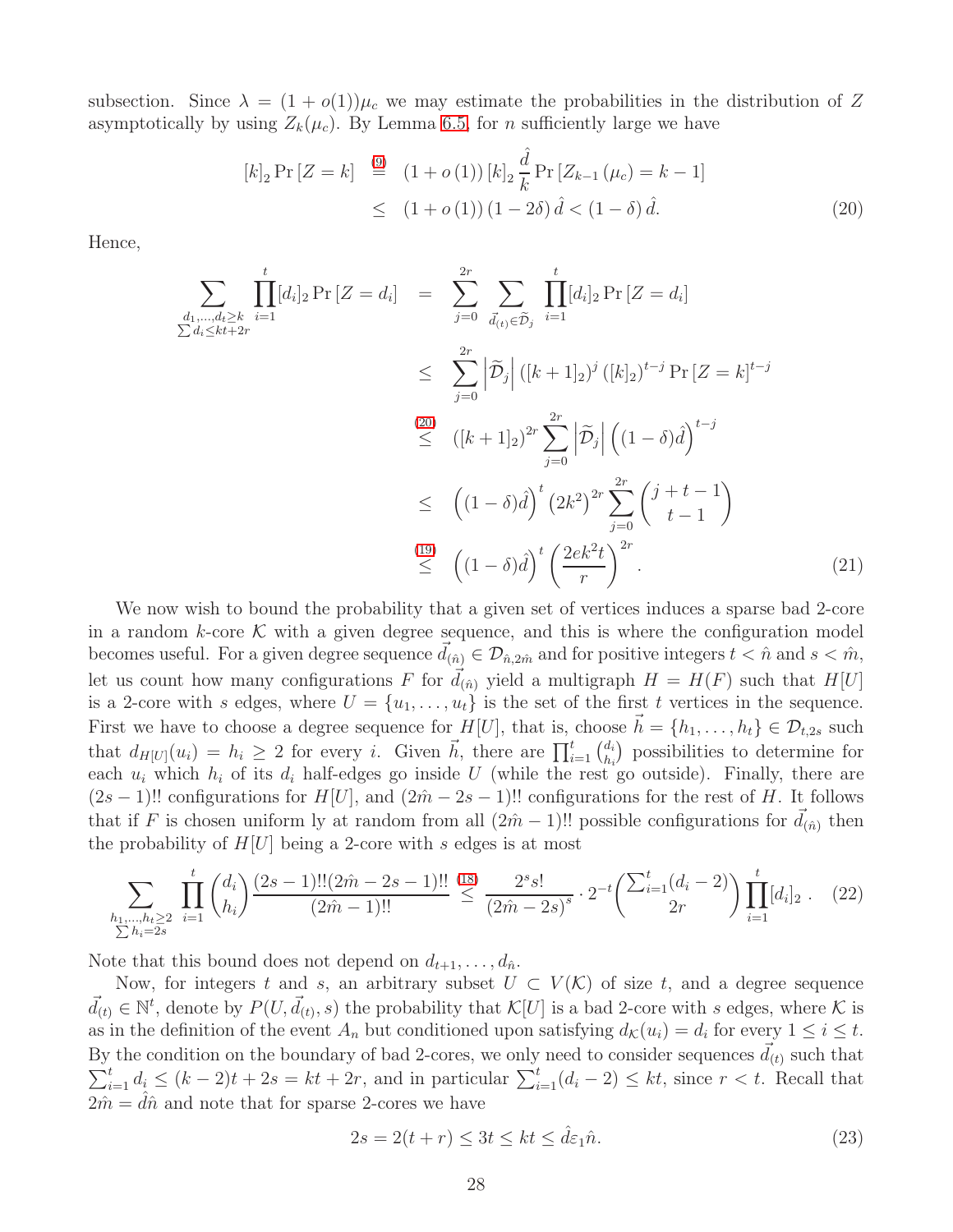Using [\(22\)](#page-27-1), and Corollary [6.1](#page-16-4) with 2<sup>r</sup> standing for  $f(n)$ , we can bound  $P(U, \vec{d}_{(t)}, s)$  from above by

<span id="page-28-0"></span>
$$
P(U, \vec{d}_{(t)}, s) \leq 2^r \frac{2^s s!}{(2\hat{m} - 2s)^s} \cdot 2^{-t} \left(\frac{\sum_{i=1}^t (d_i - 2)}{2r}\right) \prod_{i=1}^t [d_i]_2
$$
\n
$$
\leq \frac{2^{2r} s!}{\left(\hat{d}\hat{n} - \hat{d}\varepsilon_1 \hat{n}\right)^s} \binom{kt}{2r} \prod_{i=1}^t [d_i]_2
$$
\n
$$
\leq \frac{2^{2r} s!}{\left((1 - \varepsilon_1)\hat{d}\hat{n}\right)^s} \left(\frac{ekt}{2r}\right)^{2r} \prod_{i=1}^t [d_i]_2
$$
\n
$$
= \frac{s!}{\left((1 - \varepsilon_1)\hat{d}\hat{n}\right)^s} \left(\frac{ekt}{r}\right)^{2r} \prod_{i=1}^t [d_i]_2 .
$$
\n(24)

For the random sequence  $\vec{d}$  of independent truncated Poissons under consideration, define  $A_n(t, s)$ to be the expected number of bad 2-cores, that have  $t$  vertices and  $s$  edges, in the random  $k$ -core K (in the case the sequence is proper and has even sum — otherwise treat the number as 0). It then follows from above that for any given pair  $(t, s) \in \mathcal{I}_{\text{sparse}}$  we have

$$
A_n(t,s) \leq \sum_{\substack{U \subset V(\mathcal{K}) \\ |U|=t}} \sum_{\substack{d_1,\ldots,d_t \geq k \\ \sum d_i \leq k t + 2r}} \Pr\left[\deg_{\mathcal{K}}(u_i) = d_i \text{ for } i = 1,2,\ldots,t\right] P(U, \vec{d}_{(t)}, s)
$$
\n
$$
\leq \binom{\hat{n}}{t} \sum_{\substack{d_1,\ldots,d_t \geq k \\ \sum d_i \leq k t + 2r}} \left(\prod_{i=1}^t \Pr\left[Z = d_i\right]\right) \cdot \frac{s!}{\left((1-\varepsilon_1)\hat{d}\hat{n}\right)^s} \left(\frac{ekt}{r}\right)^{2r} \prod_{i=1}^t [d_i]_2
$$
\n
$$
\leq \frac{\hat{n}^t}{t!} \frac{s!}{\left((1-\varepsilon_1)\hat{d}\hat{n}\right)^s} \left(\frac{ekt}{r}\right)^{2r} \sum_{\substack{d_1,\ldots,d_t \geq k \\ \sum d_i \leq k t + 2r}} \prod_{i=1}^t [d_i]_2 \Pr\left[Z = d_i\right]
$$
\n
$$
\leq \frac{21}{\left((1-\varepsilon_1)\hat{d}\right)^s \hat{n}^r} \left(\frac{ekt}{r}\right)^{2r} \left((1-\delta)\hat{d}\right)^t \left(\frac{2ek^2t}{r}\right)^{2r}
$$
\n
$$
\leq \left(\frac{1-\delta}{1-\varepsilon_1}\right)^t \left(\frac{t}{r}\right)^{4r} \left(\frac{4se^4k^6}{1-\varepsilon_1\hat{d}\hat{n}}\right)^r
$$
\n
$$
\leq \left(\frac{1-\delta}{1-\varepsilon_1}\left(\frac{t}{r}\right)^{4r/t}\right)^t \left(\frac{\varepsilon_1 2e^4k^6}{1-\varepsilon_1}\right)^r.
$$

By definition of  $\varepsilon_1$  we have  $\frac{1-\delta}{1-\varepsilon_1} \leq 1-\delta/2$  and  $\varepsilon_1 2e^4 k^6 \leq 1-\varepsilon_1$ . Using the fact that  $x \mapsto x^{-x}$  is increasing for  $0 < x < 1/e$ , and by definition of  $\delta_1$ , for every  $(t, s) \in \mathcal{I}_{\text{sparse}}$  we obtain

$$
A_n(t,s) \le \left(\frac{1-\delta}{1-\varepsilon_1} \left(\frac{r}{t}\right)^{-4r/t}\right)^t \le \left(\left(1-\frac{\delta}{2}\right)\delta_1^{-4\delta_1}\right)^t \le \left(1-\frac{\delta}{4}\right)^t.
$$
  
>  $\log^2 n$  and observing that  $|T| < n^3$  we get

Recalling that  $t > \log^2 n$ , and observing that  $|\mathcal{I}| < n^3$ , we get

$$
\sum_{(t,s)\in\mathcal{I}_{\text{sparse}}} A_n(t,s) \leq \sum_{(t,s)\in\mathcal{I}_{\text{sparse}}} (1-\delta/4)^t \leq |\mathcal{I}| (1-\delta/4)^{\log^2 n} = O(1/n^2).
$$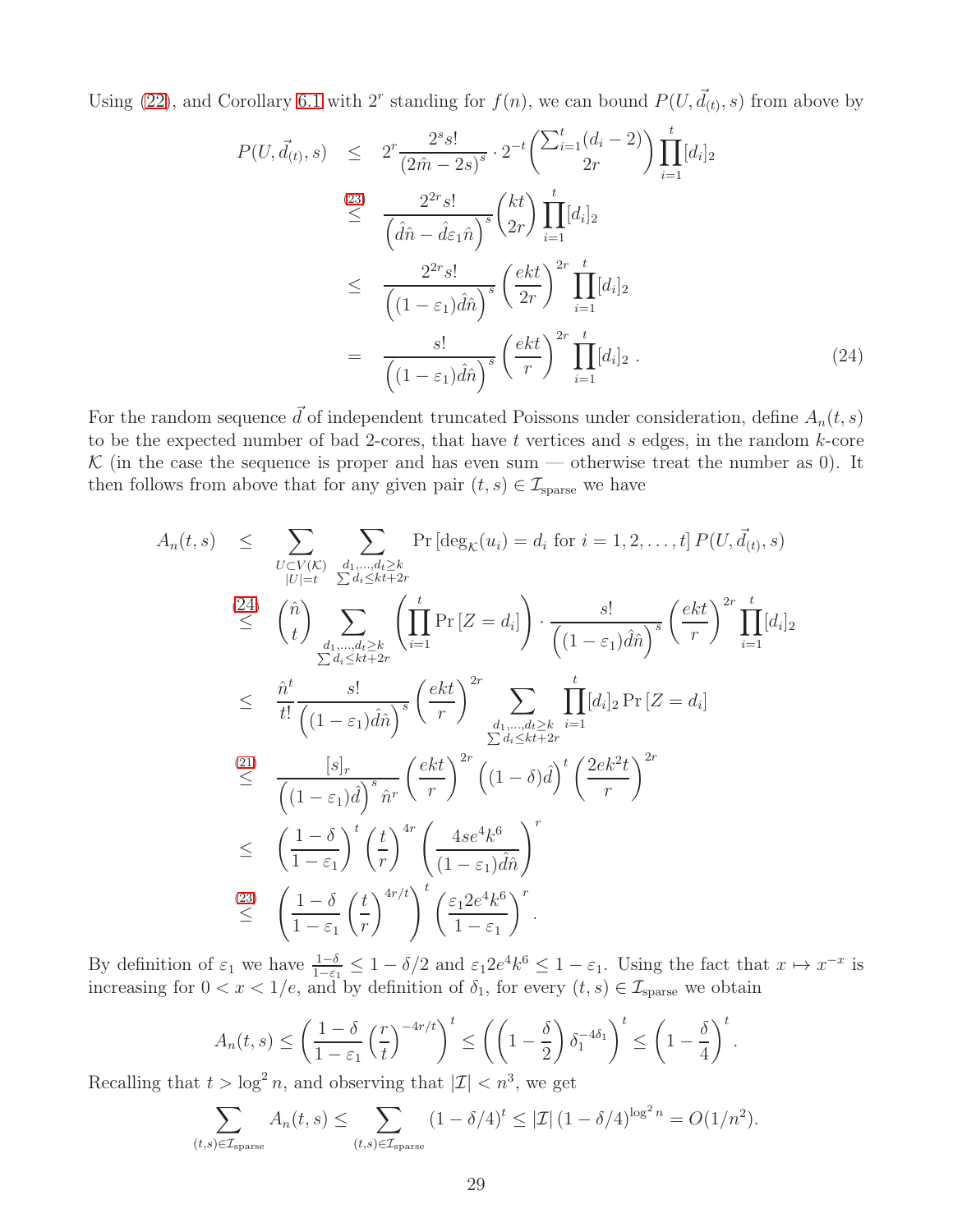The probability of the event  $A_n$  is hence  $O(1/n)$ . Thus, by Theorem [5.6,](#page-15-1) if d is distributed as the degree sequence of  $\mathcal{K}(n, c, k)$ , the probability that a random core with degree sequence d has a sparse 2-core and is proper is  $o(1)$ . That is, WHP  $\mathcal{K}(n, c, k)$  does not have both a proper degree sequence and a sparse 2-core. Recalling that it has proper degree sequence WHP, Lemma [4.3](#page-9-1) follows.

## <span id="page-29-10"></span>References

- <span id="page-29-6"></span>[1] Dimitris Achlioptas and Michael Molloy, The solution space geometry of random linear equations. *Random Structures and Algorithms* 46:197–231 (2015).
- <span id="page-29-0"></span>[2] Małgorzata Bednarska and Tomasz Łuczak, Biased positional games and the phase transition. *Random Structures and Algorithms* 18(2):141–152 (2001).
- <span id="page-29-12"></span>[3] József Beck, Combinatorial Games: Tic-Tac-Toe Theory, Cambridge University Press, New York, 2008.
- <span id="page-29-2"></span>[4] Béla Bollobás, A probabilistic proof of an asymptotic formula for the number of labelled regular graphs. *European J. Combinatorics* 1:311–316 (1980).
- <span id="page-29-11"></span>[5] Vašek Chvátal and Paul Erdős, Biased positional games. *Ann. Discrete Math.* 2:221–228 (1978).
- [6] Fan Chung and Linyuan Lu, The diameter of sparse random graphs. *Advances in Applied Math*. 26:257–279 (2001).
- <span id="page-29-8"></span>[7] Julie Cain and Nicholas Wormald, Encores on cores. *Electronic J. Combinatorics* 13:P81 (2003).
- <span id="page-29-13"></span><span id="page-29-4"></span>[8] Asaf Ferber, Roman Glebov, Michael Krivelevich and Alon Naor, Biased games on random boards. *Random Structures and Algorithms* 46(4):651–676 (2015).
- <span id="page-29-9"></span>[9] Alan Frieze and Michał Karoński, Introduction to random graphs, Cambridge University Press, 2015.
- [10] Pu Gao, Analysis of the parallel peeling algorithm: a short proof. <https://arxiv.org/abs/1402.7326>
- <span id="page-29-3"></span>[11] Heidi Gebauer and Tibor Szabó, Asymptotic random graph intuition for the biased connectivity game. *Random Structures and Algorithms* 35:431–443 (2009).
- <span id="page-29-5"></span>[12] Dan Hefetz, Michael Krivelevich, Miloš Stojaković and Tibor Szabó, Global Maker–Breaker games on sparse graphs. *European J. Combinatorics* 32:162–177 (2011).
- <span id="page-29-1"></span>[13] Dan Hefetz, Michael Krivelevich, Miloš Stojaković and Tibor Szabó, Positional Games, Oberwolfach Seminars, vol. 44, Birkhäuser Basel (Springer), 2014.
- [14] Dan Hefetz, Mirjana Mikalački and Miloš Stojaković, Doubly biased Maker–Breaker Connectivity game. *Electronic J. Combinatorics* 19:P61 (2012).
- <span id="page-29-7"></span>[15] Rani Hod and Alon Naor, Component games on regular graphs. *Combinatorics, Probability and Computing* 23(1):75–89 (2014).